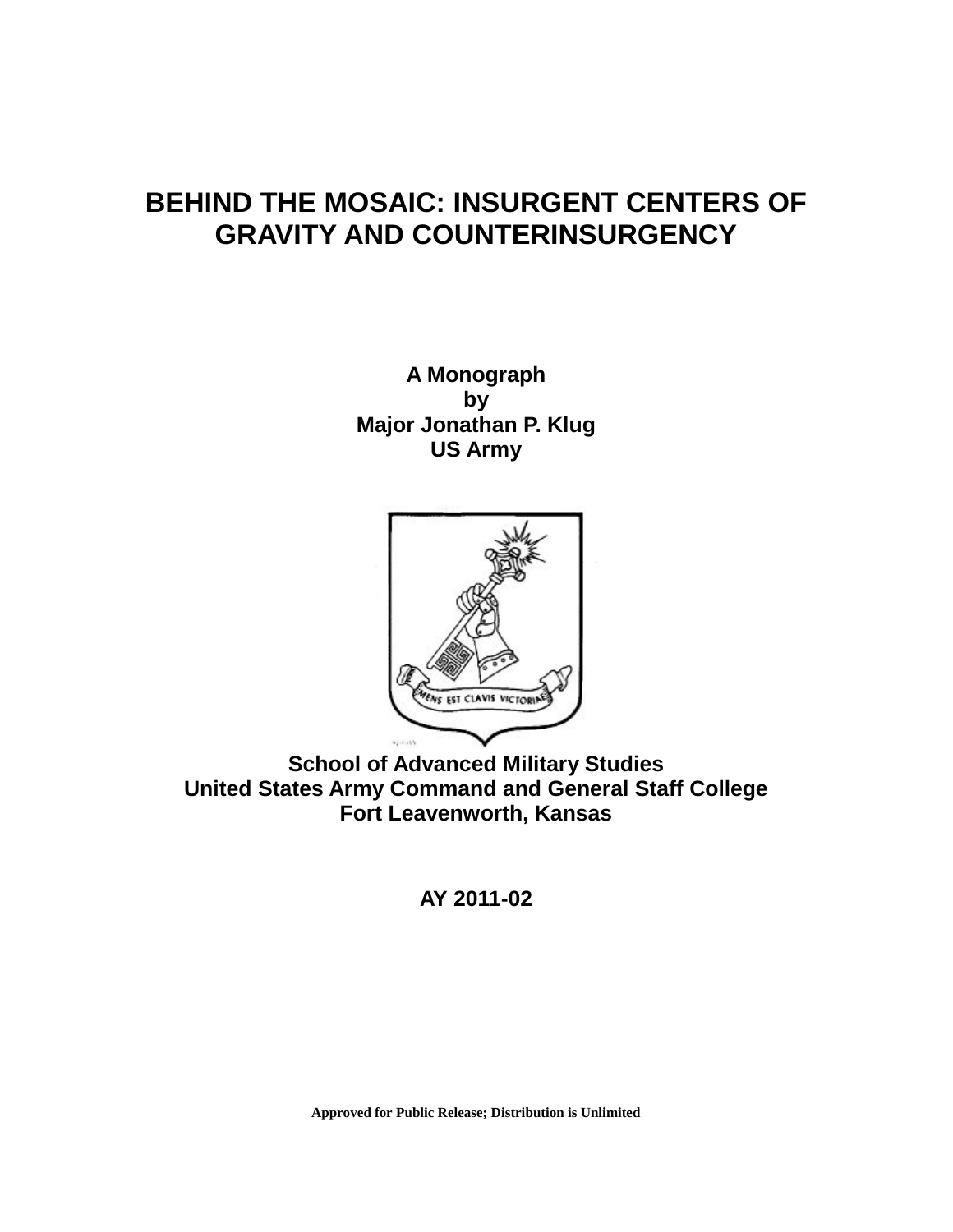| <b>REPORT DOCUMENTATION PAGE</b>                                                                                                                                                                                                                                                                                                                                                                                                                                                                                                                                                                                                                                                                                                                                                                                                                                                                                                                                                                                                                                                                                                                                                                                                                                                                                                                                                                                                                                                                                                                                                |                                                                       |                                                                   | Form Approved<br>OMB No. 074-0188                         |                                                                 |  |
|---------------------------------------------------------------------------------------------------------------------------------------------------------------------------------------------------------------------------------------------------------------------------------------------------------------------------------------------------------------------------------------------------------------------------------------------------------------------------------------------------------------------------------------------------------------------------------------------------------------------------------------------------------------------------------------------------------------------------------------------------------------------------------------------------------------------------------------------------------------------------------------------------------------------------------------------------------------------------------------------------------------------------------------------------------------------------------------------------------------------------------------------------------------------------------------------------------------------------------------------------------------------------------------------------------------------------------------------------------------------------------------------------------------------------------------------------------------------------------------------------------------------------------------------------------------------------------|-----------------------------------------------------------------------|-------------------------------------------------------------------|-----------------------------------------------------------|-----------------------------------------------------------------|--|
| Public reporting burden for this collection of information is estimated to average 1 hour per response, including the time for reviewing instructions, searching existing data sources, gathering and maintaining<br>the data needed, and completing and reviewing this collection of information. Send comments regarding this burden estimate or any other aspect of this collection of information, including suggestions for<br>reducing this burden to Washington Headquarters Services, Directorate for Information Operations and Reports, 1215 Jefferson Davis Highway, Suite 1204, Arlington, VA 22202-4302, and to the Office of<br>Management and Budget, Paperwork Reduction Project (0704-0188), Washington, DC 20503                                                                                                                                                                                                                                                                                                                                                                                                                                                                                                                                                                                                                                                                                                                                                                                                                                              |                                                                       |                                                                   |                                                           |                                                                 |  |
| 1. AGENCY USE ONLY (Leave<br>blank)                                                                                                                                                                                                                                                                                                                                                                                                                                                                                                                                                                                                                                                                                                                                                                                                                                                                                                                                                                                                                                                                                                                                                                                                                                                                                                                                                                                                                                                                                                                                             | <b>2. REPORT DATE</b><br>$01 - 12 - 2011$                             | 3. REPORT TYPE AND DATES COVERED<br>Monograph JAN 2011 - DEC 2011 |                                                           |                                                                 |  |
| <b>4. TITLE AND SUBTITLE</b><br>6. AUTHOR(S)                                                                                                                                                                                                                                                                                                                                                                                                                                                                                                                                                                                                                                                                                                                                                                                                                                                                                                                                                                                                                                                                                                                                                                                                                                                                                                                                                                                                                                                                                                                                    | Behind the Mosaic: Insurgent Centers of Gravity and Counterinsurgency |                                                                   | <b>5. FUNDING NUMBERS</b>                                 |                                                                 |  |
| Major Jonathan P. Klug                                                                                                                                                                                                                                                                                                                                                                                                                                                                                                                                                                                                                                                                                                                                                                                                                                                                                                                                                                                                                                                                                                                                                                                                                                                                                                                                                                                                                                                                                                                                                          |                                                                       |                                                                   |                                                           |                                                                 |  |
| 7. PERFORMING ORGANIZATION NAME(S) AND ADDRESS(ES)<br><b>School of Advanced Military Studies</b><br>250 Gibbon Avenue<br>Fort Leavenworth, KS 66027-2134                                                                                                                                                                                                                                                                                                                                                                                                                                                                                                                                                                                                                                                                                                                                                                                                                                                                                                                                                                                                                                                                                                                                                                                                                                                                                                                                                                                                                        |                                                                       |                                                                   | <b>8. PERFORMING ORGANIZATION</b><br><b>REPORT NUMBER</b> |                                                                 |  |
|                                                                                                                                                                                                                                                                                                                                                                                                                                                                                                                                                                                                                                                                                                                                                                                                                                                                                                                                                                                                                                                                                                                                                                                                                                                                                                                                                                                                                                                                                                                                                                                 | 9. SPONSORING / MONITORING AGENCY NAME(S) AND ADDRESS(ES)             |                                                                   |                                                           | 10. SPONSORING / MONITORING<br><b>AGENCY REPORT NUMBER</b>      |  |
| <b>11. SUPPLEMENTARY NOTES</b>                                                                                                                                                                                                                                                                                                                                                                                                                                                                                                                                                                                                                                                                                                                                                                                                                                                                                                                                                                                                                                                                                                                                                                                                                                                                                                                                                                                                                                                                                                                                                  |                                                                       |                                                                   |                                                           |                                                                 |  |
| 12a. DISTRIBUTION / AVAILABILITY STATEMENT<br>Approved for Public Release; Distribution is Unlimited                                                                                                                                                                                                                                                                                                                                                                                                                                                                                                                                                                                                                                                                                                                                                                                                                                                                                                                                                                                                                                                                                                                                                                                                                                                                                                                                                                                                                                                                            |                                                                       |                                                                   |                                                           | <b>12b. DISTRIBUTION CODE</b>                                   |  |
| 13. ABSTRACT (Maximum 200 Words)<br>Given ongoing conflicts and the likelihood of executing counterinsurgency in the future, it is vital to conduct effective campaign<br>planning for counterinsurgency. Additionally, effective campaign planning is essential for rapid and effective operational and tactical<br>adaptation. Center of gravity analysis is a tool that can be useful to support these activities. This monograph validated the hypothesis<br>that there are multiple centers of gravity in counterinsurgency that vary by insurgent purpose, location, approach, and phase.<br>Leaders and planners need to place centers of gravity in their proper context. Countering an insurgency requires understanding the<br>operational environment, which the monograph often refers to as a mosaic. Fighting an insurgency or multiple insurgencies is fighting<br>a mosaic war, and centers of gravity determine the nature of tactical areas of operation.<br>Center of gravity analysis can help avoid the historical conceptual planning problems, such as improperly focusing on just the<br>insurgents or just protecting the population. The population is not a center of gravity. Rather, the support of the population is often a<br>critical requirement and a critical vulnerability. Support of the population should therefore be a strategic, operational, and tactical<br>objective for both insurgents and counterinsurgents. There must be a balance of enemy-centric and population-centric activities that<br>suits the current environment. |                                                                       |                                                                   |                                                           |                                                                 |  |
| <b>14. SUBJECT TERMS</b>                                                                                                                                                                                                                                                                                                                                                                                                                                                                                                                                                                                                                                                                                                                                                                                                                                                                                                                                                                                                                                                                                                                                                                                                                                                                                                                                                                                                                                                                                                                                                        |                                                                       |                                                                   |                                                           | <b>15. NUMBER OF PAGES</b><br>71                                |  |
| Centers of Gravity, Insurgency, Counterinsurgency                                                                                                                                                                                                                                                                                                                                                                                                                                                                                                                                                                                                                                                                                                                                                                                                                                                                                                                                                                                                                                                                                                                                                                                                                                                                                                                                                                                                                                                                                                                               |                                                                       |                                                                   |                                                           | <b>16. PRICE CODE</b>                                           |  |
| <b>17. SECURITY CLASSIFICATION</b><br>OF REPORT<br>(U)                                                                                                                                                                                                                                                                                                                                                                                                                                                                                                                                                                                                                                                                                                                                                                                                                                                                                                                                                                                                                                                                                                                                                                                                                                                                                                                                                                                                                                                                                                                          | <b>18. SECURITY CLASSIFICATION</b><br>OF THIS PAGE<br>(U)             | <b>19. SECURITY CLASSIFICATION</b><br>OF ABSTRACT<br>(U)          |                                                           | <b>20. LIMITATION OF ABSTRACT</b><br>(U)                        |  |
| NSN 7540-01-280-5500                                                                                                                                                                                                                                                                                                                                                                                                                                                                                                                                                                                                                                                                                                                                                                                                                                                                                                                                                                                                                                                                                                                                                                                                                                                                                                                                                                                                                                                                                                                                                            |                                                                       |                                                                   |                                                           | Standard Form 298 (Rev. 2-89)<br>Prescribed by ANSI Std. Z39-18 |  |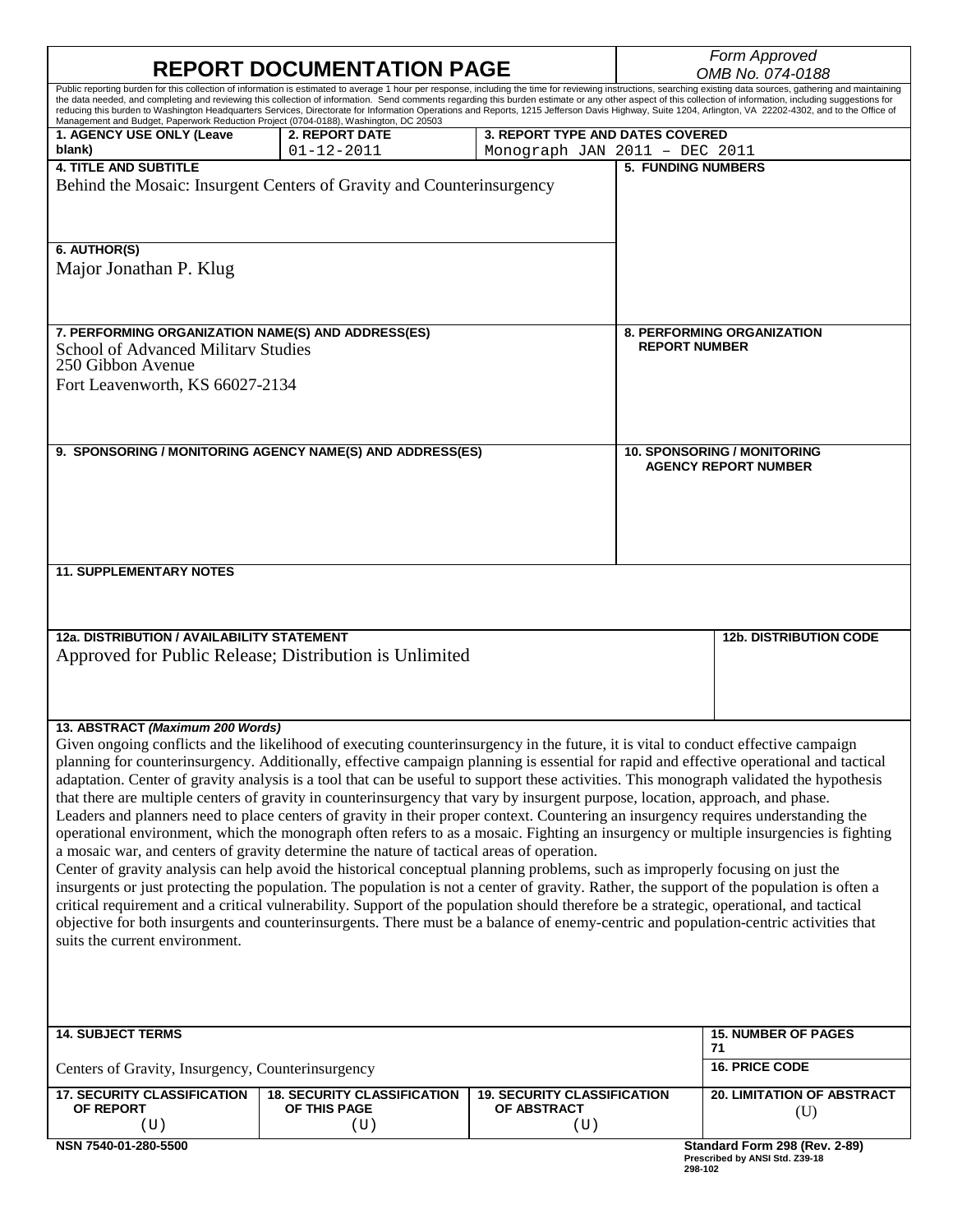## **SCHOOL OF ADVANCED MILITARY STUDIES**

## **MONOGRAPH APPROVAL**

Major Jonathan P. Klug

Title of Monograph: Behind the Mosaic: Insurgent Centers of Gravity and **Counterinsurgency** 

Approved by:

Michael Mihalka, Ph.D.

\_\_\_\_\_\_\_\_\_\_\_\_\_\_\_\_\_\_\_\_\_\_\_\_\_\_\_\_\_\_\_\_\_\_ Monograph Director

Thomas C. Graves, COL, IN School of Advanced

Director. Military Studies

Robert F. Baumann, Ph.D. Graduate Degree

Director, Programs

Disclaimer: Opinions, conclusions, and recommendations expressed or implied within are solely those of the author, and do not represent the views of the US Army School of Advanced Military Studies, the US Army Command and General Staff College, the United States Army, the Department of Defense, or any other US government agency. Cleared for public release: distribution unlimited.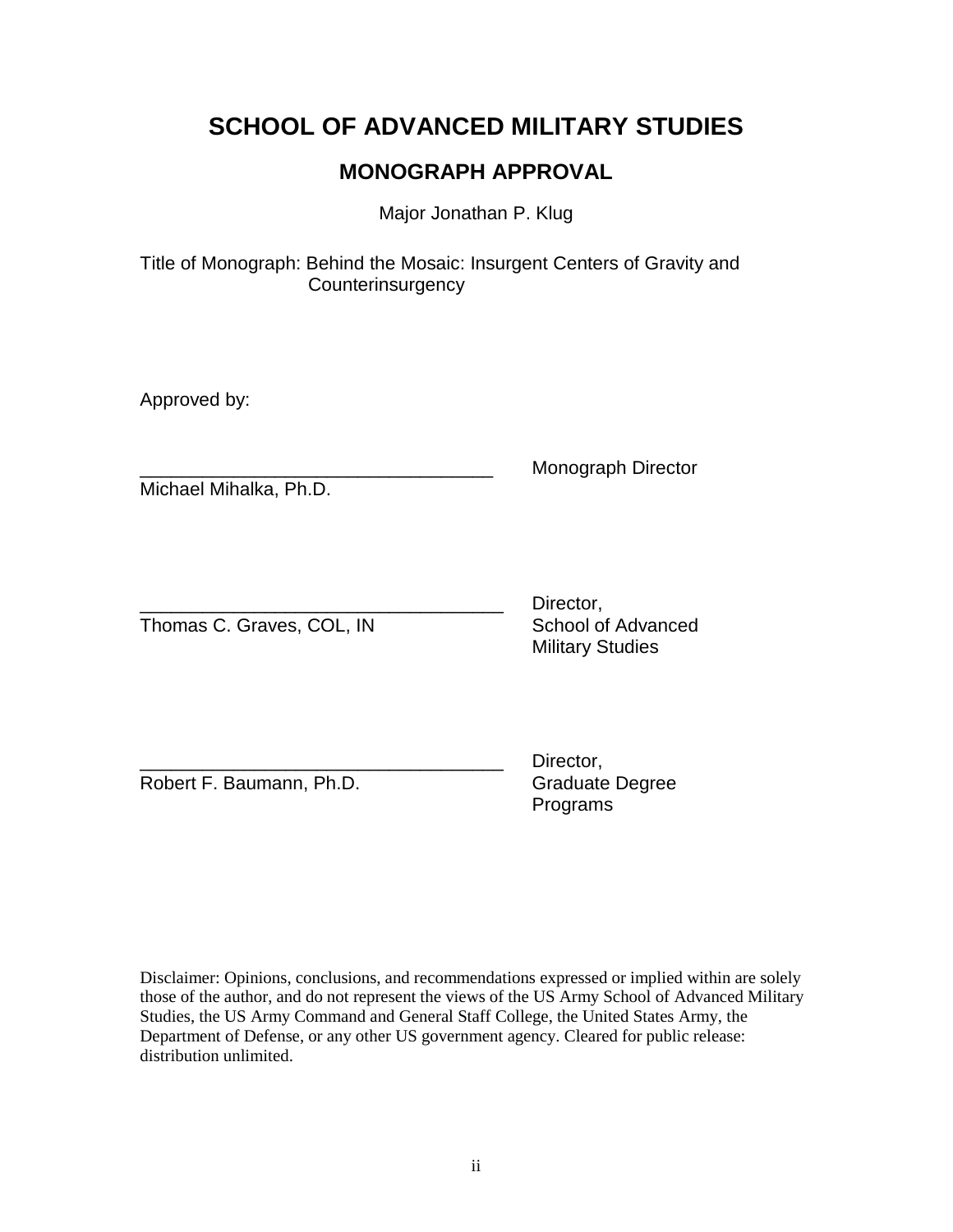### **Abstract**

#### BEHIND THE MOSAIC: INSURGENT CENTERS OF GRAVITY AND COUNTERINSURGENCY by Major Jonathan P. Klug, US Army, 71 pages.

Given ongoing conflicts and the likelihood of executing counterinsurgency in the future, it is vital to conduct effective campaign planning for counterinsurgency. Additionally, effective campaign planning is essential for rapid and effective operational and tactical adaptation. Center of gravity analysis is a tool that can be useful to support these activities. This monograph validated the hypothesis that there are multiple centers of gravity in counterinsurgency that vary by insurgent purpose, location, approach, and phase.

Leaders and planners need to place centers of gravity in their proper context. Countering an insurgency requires understanding the operational environment, which the monograph often refers to as a mosaic. Fighting an insurgency or multiple insurgencies is fighting a mosaic war, and centers of gravity determine the nature of tactical areas of operation.

Center of gravity analysis can help avoid the historical conceptual planning problems, such as improperly focusing on just the insurgents or just protecting the population. The population is not a center of gravity. Rather, the support of the population is often a critical requirement and a critical vulnerability. Support of the population should therefore be a strategic, operational, and tactical objective for both insurgents and counterinsurgents. There must be a balance of enemycentric and population-centric activities that suits the current environment.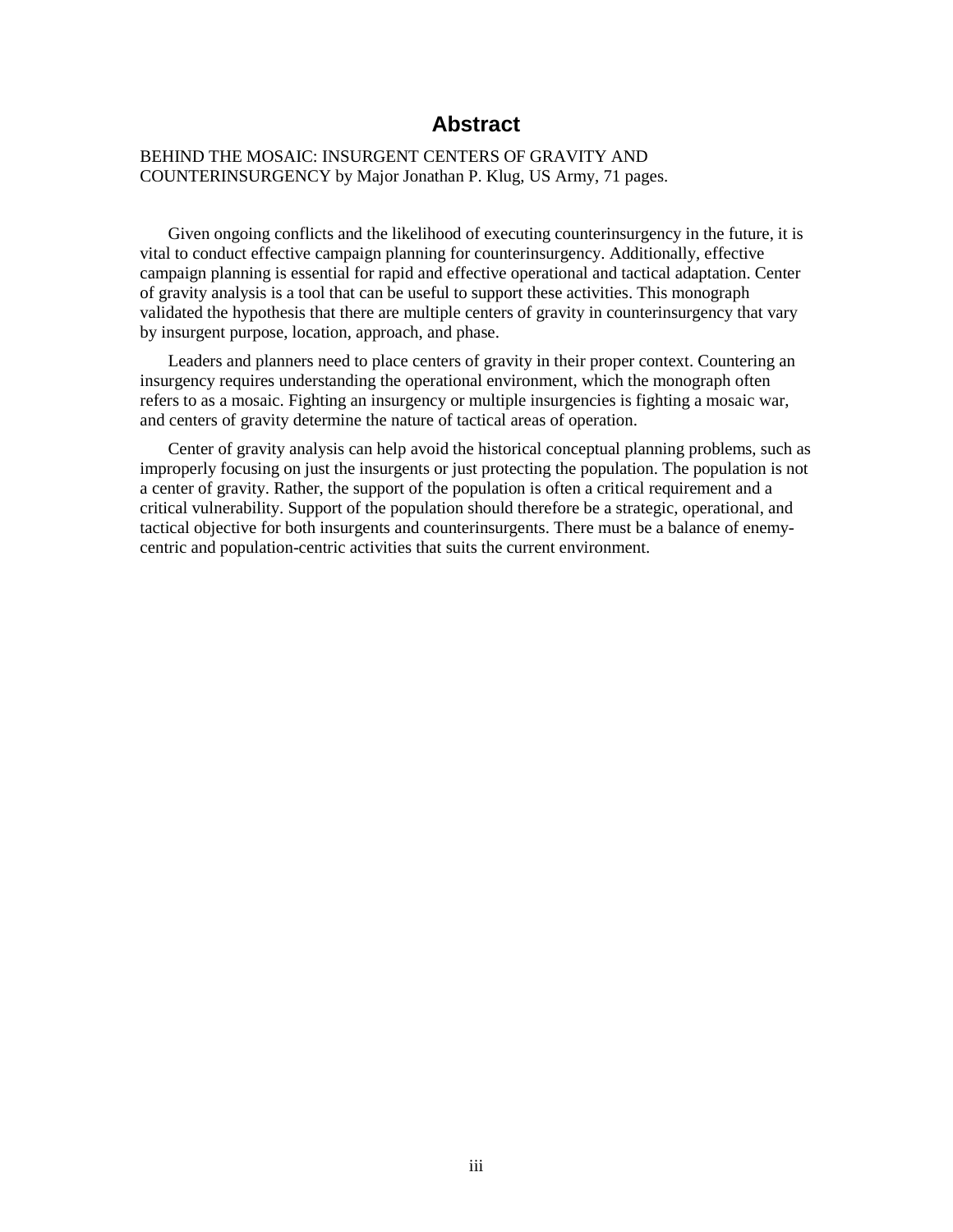## **Table of Contents**

| Title of Monograph: Behind the Mosaic: Insurgent Centers of Gravity and Counterinsurgencyi |  |
|--------------------------------------------------------------------------------------------|--|
|                                                                                            |  |
|                                                                                            |  |
|                                                                                            |  |
|                                                                                            |  |
|                                                                                            |  |
|                                                                                            |  |
|                                                                                            |  |
|                                                                                            |  |
|                                                                                            |  |
|                                                                                            |  |
|                                                                                            |  |
|                                                                                            |  |
|                                                                                            |  |
|                                                                                            |  |
|                                                                                            |  |
|                                                                                            |  |
|                                                                                            |  |
|                                                                                            |  |
|                                                                                            |  |
|                                                                                            |  |
|                                                                                            |  |
|                                                                                            |  |
|                                                                                            |  |
|                                                                                            |  |
|                                                                                            |  |
|                                                                                            |  |
|                                                                                            |  |
|                                                                                            |  |
|                                                                                            |  |
|                                                                                            |  |
|                                                                                            |  |
|                                                                                            |  |
|                                                                                            |  |
|                                                                                            |  |
|                                                                                            |  |
|                                                                                            |  |
|                                                                                            |  |
| Support of the Population: A Critical Requirement/Critical Vulnerability54                 |  |
|                                                                                            |  |
|                                                                                            |  |
|                                                                                            |  |
|                                                                                            |  |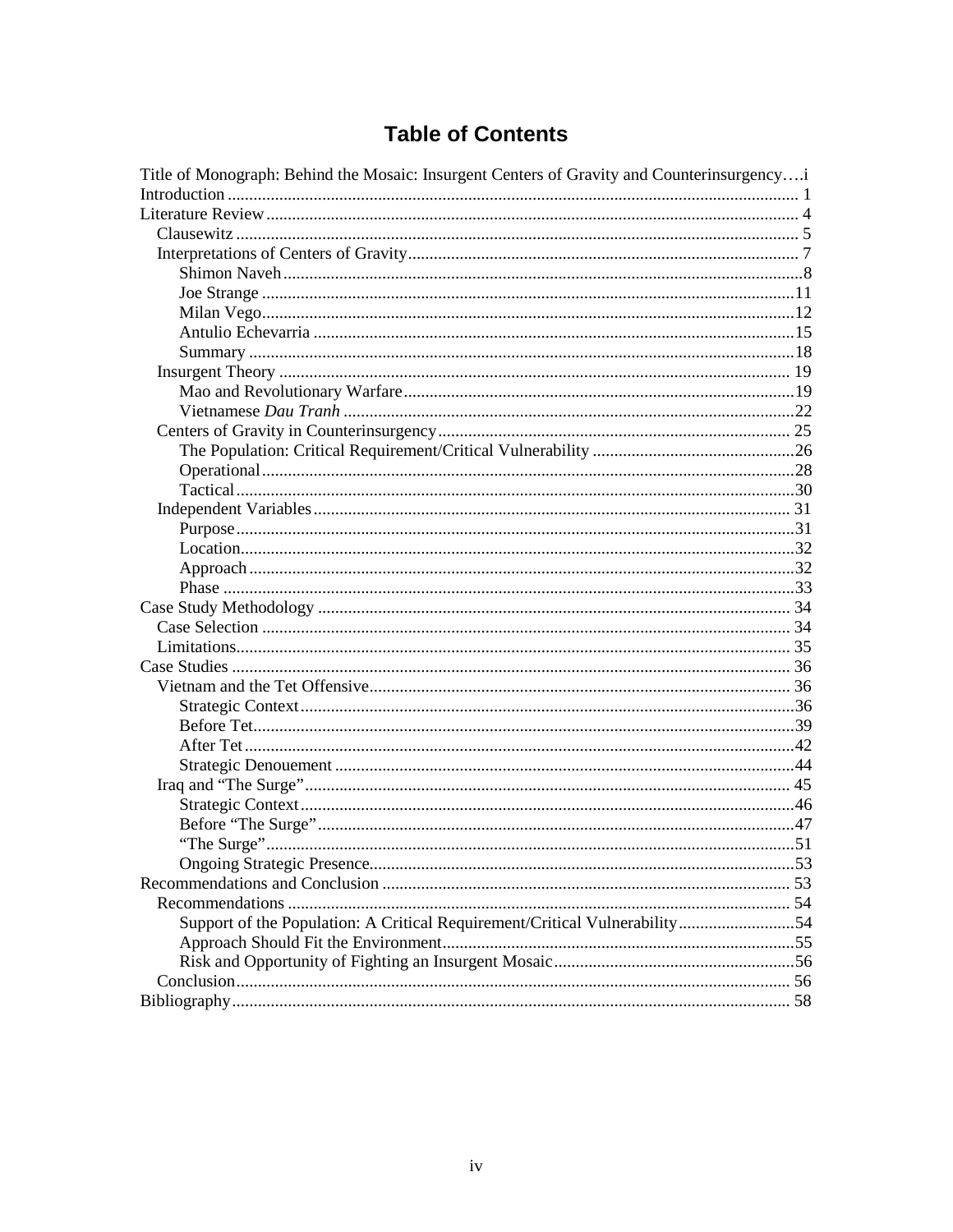## **Introduction**

Counterinsurgency has defined the United States conventional military experience from the summer of 2003 to the present.<sup>1</sup> During this period American military forces faced multiple insurgencies in Afghanistan, Iraq, the Philippines, and other areas. 2 These operations brought heightened military and academic interest in counterinsurgency history, theory, and doctrine, precipitating efforts to update counterinsurgency doctrine.<sup>3</sup> The U.S. Army and Marine Corps counterinsurgency manual, or Field Manual (FM) 3-24, is the most well known part of these doctrinal efforts. This rapidly produced counterinsurgency doctrine sparked debate on how to execute effective counterinsurgency operations. Unfortunately, misunderstanding of the concept of centers of gravity and the content of FM 3-24 led to the mistaken notion that "the people are the center of gravity." As a consequence, some units conducting counterinsurgency operations

2 For Iraq see Gregory Fontenot, E. J. Degen, and David Tohn, *On Point: The United States Army in Operation Iraqi Freedom: Through 01 May 2003* (Fort Leavenworth, KS: Combat Studies Institute Press, 2004). For Afghanistan see Donald P. Wright et al., *A Different Kind of War: The United States Army in Operation ENDURING FREEDOM, October 2001-September 2005* (Fort Leavenworth, KS: Department of the Army, 2010). While there has not been a book length study of Operation Enduring Freedom–Philippines, articles are available. See Eric P. Wendt, "Strategic Counterinsurgency Modeling," *Special Warfare* 18, no. 2 (September 2005): 2- 12. Also see Peter Brookes, "Flashpoint: No Bungle in the Jungle: Operation Enduring Freedom-Philippines is Getting Results," *Armed Forces Journal* (September 2007), http://www.armedforcesjournal.com/2007/09/2926516 (accessed June 4, 2011).

<sup>3</sup>Counterinsurgency operations in Iraq, Afghanistan, and the Philippines set in motion the rewriting or writing of several doctrinal manuals. New manuals included: FMI 3-07.22, *Counterinsurgency Operations*; FM 3-07.1, *Security Force Assistance*; FM 3-24, *Counterinsurgency*; FM 3-24.2, *Tactics in Counterinsurgency*; JP 3-24, *Counterinsurgency Operations*; and JP 3-26, *Counterterrorism*. Updated manuals included: FM 3-0, *Full Spectrum Operations*; FM 3-07, *Stability Operations*; and FM 5-0, *The Operations Process*. Manuals that were subsumed by FM 3-24 and FM 3-24.2 included FM 90-8, *Counterguerrilla Operations* and FM 7-98, *Operations in a Low-Intensity Conflict*.

<sup>&</sup>lt;u>1</u> <sup>1</sup>Donald P Wright and Timothy R. Reese, *On Point II: Transition to the New Campaign: The United States Army in Operation IRAQI FREEDOM: May 2003-January 2005* (Fort Leavenworth, KS: Combat Studies Institute Press, 2008), 87. Wright and Reese discuss that units arriving during the spring and summer of 2003 were confronted by insurgency.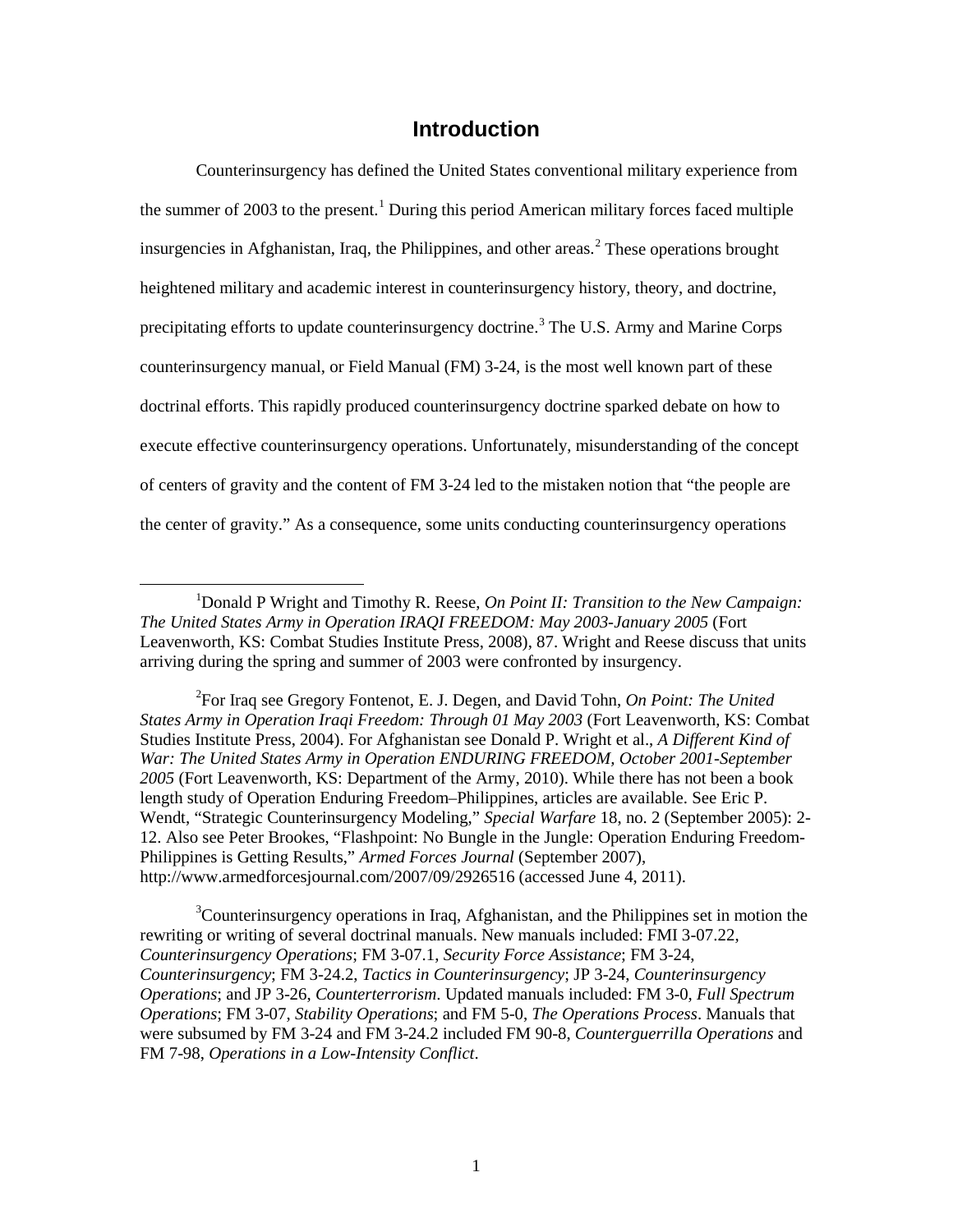incorrectly determined centers of gravity, which led to unnecessary expenditure of time, blood, and treasure. This monograph examines centers of gravity, particularly in counterinsurgency operations in the context of multiple insurgent groups operating in one area of operations and insurgent groups using localized approaches. This monograph argues that rather than one static, monolithic center of gravity, there are multiple operational and tactical centers of gravity in counterinsurgency that vary by insurgent political purpose, location, approach, and phase.

It is a common exaggeration or misperception that the Army did not have counterinsurgency doctrine before  $2003<sup>4</sup>$ . At that time, the Army had two older manuals that discussed counterinsurgency. Field Manual (FM) 90-8, *Counterguerrilla Operations*, published in 1986, and 1992 FM 7-98, *Operations in a Low-Intensity Conflict*, published in 1992. To update its counterinsurgency doctrine, the Army published Field Manual Interim (FMI) 3-07.22, *Counterinsurgency Operations* in October 2004. At that time, Army Lieutenant General David H. Petraeus and Marine Lieutenant General James N. Mattis were responsible for developing their respective service's doctrine, and their organizations began writing a multiservice counterinsurgency doctrinal manual in late  $2005$ <sup>5</sup> Field Manual (FM) 3-24/Marine Corps Warfighting Publication 3.33-5 was the rapidly produced result of this collective effort. Many claimed that the manual was a radical break from previous Army counterinsurgency doctrine.<sup>6</sup>

 $\overline{4}$ Conrad Crane, "Doctrine: United States," in *Understanding Counterinsurgency: Doctrine, Operations, and Challenges*, ed. Thomas Rid and Thomas Keaney (New York: Routledge, 2010), 59.

 $<sup>5</sup>$ Ibid., 59-61.</sup>

<sup>6</sup> U.S. Department of the Army, Field Manual (FM) 3-24, *Counterinsurgency* (2006; repr., Chicago: University of Chicago Press, 2007), xxi.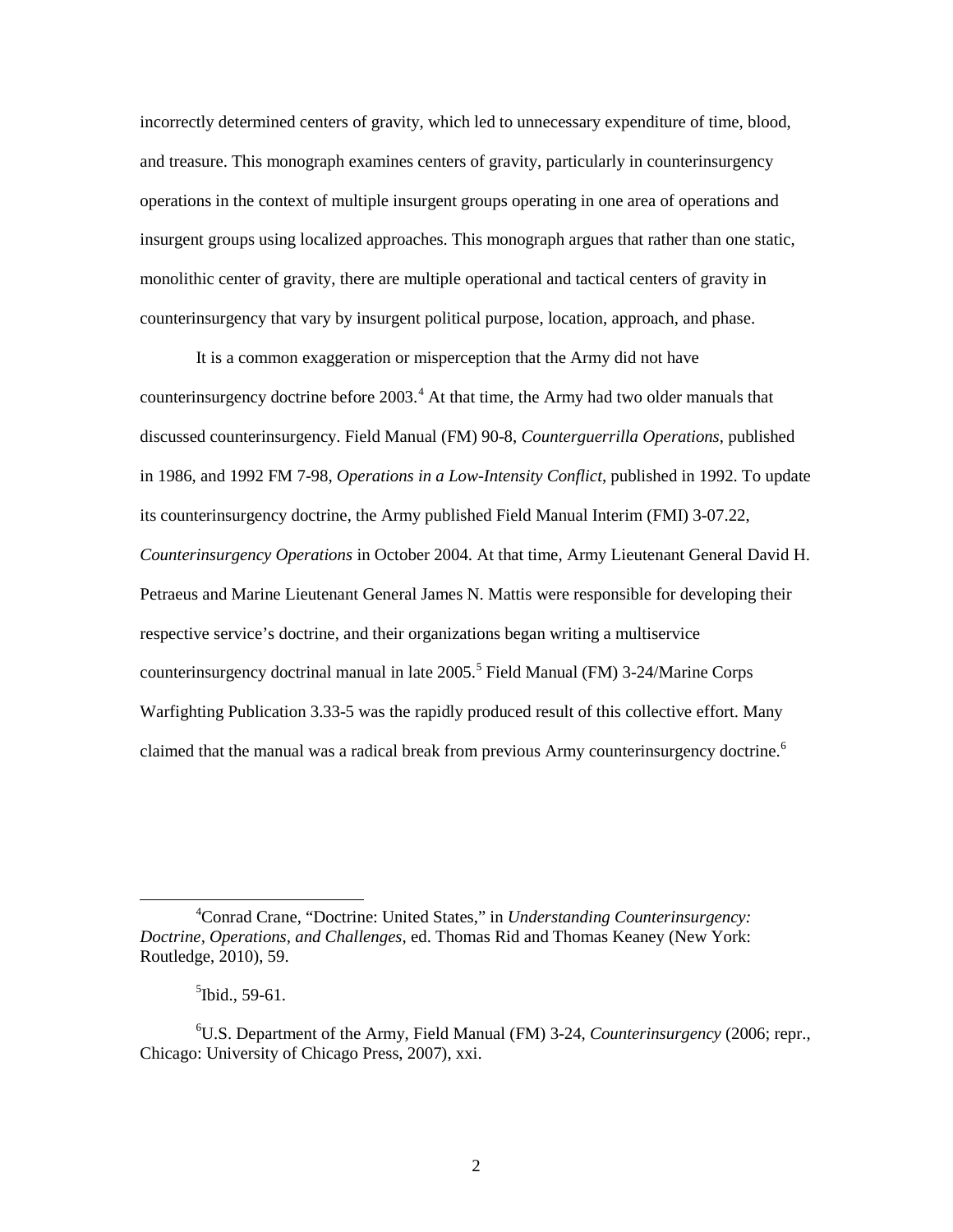Despite initial praise, FM 3-24, its historical and theoretical underpinnings and principles became heated aspects of an ongoing counterinsurgency debate.<sup>7</sup>

Because U.S. forces have conducted counterinsurgency throughout their past and because there will be a requirement for them to conduct counterinsurgency in the foreseeable future, examining centers of gravity as part of counterinsurgency campaign planning and operations is worthwhile. First, analyzing centers of gravity in context will help leaders articulate the nature, costs, opportunities, and risks of conducting counterinsurgency operations to policy makers. Second, clarifying this key element of operational art will aid in campaign planning, thereby likely improving the execution and probability of success of counterinsurgency operations.<sup>8</sup>

This monograph examines multiple insurgent areas of operation and the dynamic and varied nature of multiple insurgent operational centers of gravity, recognizing and accounting for the notion that insurgency can form a complex, shifting mosaic. More specifically, many insurgencies conduct different types and combinations of operations at the local or tactical levels. For example, in one area an insurgency can be weak and consequently conducting small-scale operations, where forces of the same insurgency in an adjacent area can be strong and conducting larger-scale operations. From a macro or theater perspective, these variations form a mosaic not

 $\overline{7}$ <sup>7</sup>While the FM 3-24 debate was widespread, a good example occurred in the pages of *Joint Forces Quarterly*. Army Colonel Gian Gentile criticized FM 3-24, stating that, "the new doctrine was written . . . without a serious professional and public debate over its efficacy, practicality, and utility." See Gian P. Gentile, "Time for the Deconstruction of Field Manual 3- 24," *Joint Force Quarterly*, no. 58 (3rd Quarter 2010): 116. On the other side, retired Army Lieutenant Colonel John Nagl, President of the Center for a New American Security think tank and a member of the FM 3-24 writing team, supported the manual. Nagl, however, lamented the Army's slow institutional adaptation to counterinsurgency, writing that "the Army failed to begin institutionalizing counterinsurgency learning until the 2006 development of U.S. Army Field Manual (FM) 3-24/Marine Corps Warfighting Publication 3-33.5, *Counterinsurgency*. See John A. Nagl, "Let's Win the Wars We're In," *Joint Forces Quarterly*, no. 52 (1st Quarter 2009): 23.

<sup>8</sup> The White House, *National Security Strategy* (Washington, DC: Government Printing Office, 2010), 14; U.S. Department of the Army, Field Manual (FM) 3-0, *Operations*, Change 1 (Washington, DC: Government Printing Office, 2011), 7-5.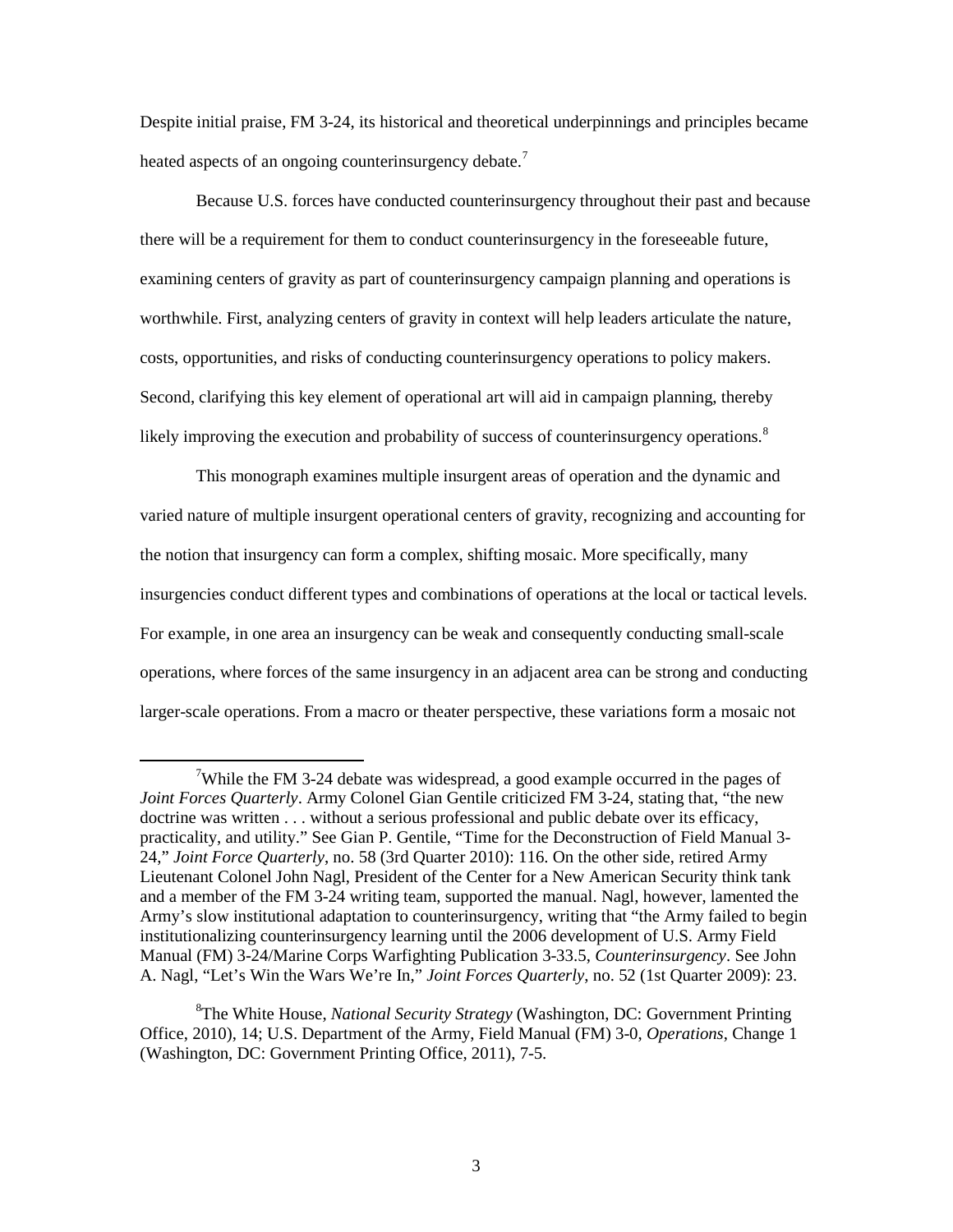of small colored tiles, but of areas of varying insurgent efforts. This contextual understanding of the mosaic nature of most insurgencies and their multiple operational centers of gravity facilitates equally nuanced and tailored efforts to effectively counter insurgency. Similarly, conducting effective counterinsurgency depends on recognizing when there are multiple insurgencies operating in the same area.<sup>9</sup>

The second section of this monograph is a review of key literature on centers of gravity, insurgency, centers of gravity in counterinsurgency, and the independent variables used in the case studies. The third section of the monograph is an examination of the methodology for case study selection and case study limitations. The fourth section consists of two case studies. The conclusion is the final section of the monograph and provides a summary of insights into centers of gravity in counterinsurgency.

## **Literature Review**

This section reviews the works of authors on centers of gravity in the military context, key insurgency theory, operational and tactical centers of gravity in counterinsurgency, and defines the independent variables for the case studies. The first subsection details the origin of centers of gravity with Carl von Clausewitz's *On War*. <sup>10</sup> Next, the literature review has a subsection that examines the interpretations of Clausewitz's center of gravity concept. The third

 $\frac{1}{9}$ U.S. Department of the Army, Field Manual (FM) 3-24, *Counterinsurgency*  (Washington, DC: Government Printing Office, 2006), 1-8; Kyle Teamey and LTC Jonathan Sweet, "Organizing Intelligence for Counterinsurgency," *Military Review* 86, no. 5 (September-October 2006): 24; Phillip B. Davidson, *Secrets of the Vietnam War* (Novato, CA: Presidio Press, 1990), 20. The literature review section will examine mosaic warfare in more detail.

<sup>&</sup>lt;sup>10</sup>Carl von Clausewitz, *On War*, ed. and trans. by Michael Howard and Peter Paret, 1st ed. (Princeton, NJ: Princeton University Press, 1989), 595-597. Pages 595-597 are not the first time that Clausewitz mentions the concept of centers of gravity; however, these pages provide his best explanation and discussion of the concept. Although the contemporary terminology differed, Clausewitz's original concept was useful for what current doctrine refers to as strategic and operational centers of gravity.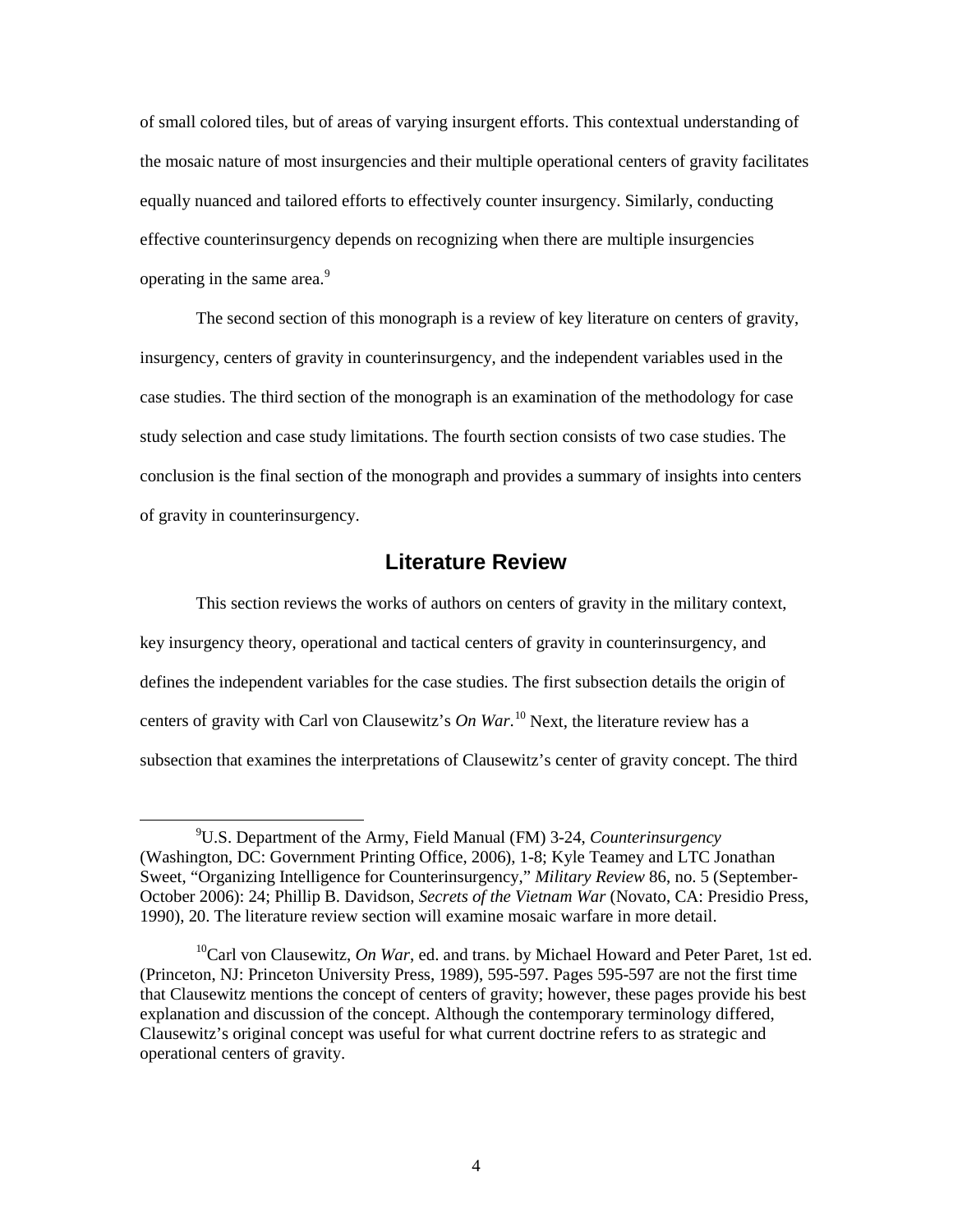subsection details some of the key insurgent theory required to select and then examine the case studies. The fourth subsection examines some key points on the population in counterinsurgency and discusses both operational and tactical centers of gravity. The final subsection details the independent variables used in the case studies to validate this monograph's hypothesis.

#### **Clausewitz**

Carl von Clausewitz's discussion on a center of gravity appears relatively late in *On War*. Clausewitz stated that: "[O]ne must keep the dominant characteristics of both belligerents in mind. Out of these characteristics a certain center of gravity develops, the hub of all power and movement, on which everything depends."<sup>11</sup> Based on this statement, each belligerent has a center of gravity, and a center of gravity must be determined in relative opposition. In other words, each side's center of gravity emerges depending on its political aims in opposition to the opposition's political aims. Thus, Clausewitz explicitly supports the notion that multiple centers of gravity vary by time, space, and purpose.

While Clausewitz's key statement on a center of gravity defines a single center of gravity, he allowed for multiple centers of gravity. He stated that it was a goal or ideal to analyze back to the fewest number or, preferably, to one center of gravity. Clausewitz outlined two aspects important when attempting to isolate a single center of gravity. The first was to examine the distribution of political power. For example, an alliance may have only one center of gravity if the members of that alliance only loosely share political interests. The second analytical aspect was the situation in the theater of war. "[T]he effect that events in a given theater will have elsewhere can only be judged in each particular case. Only then can it be seen how far the

 $<sup>11</sup>$ Clausewitz, 595-596.</sup>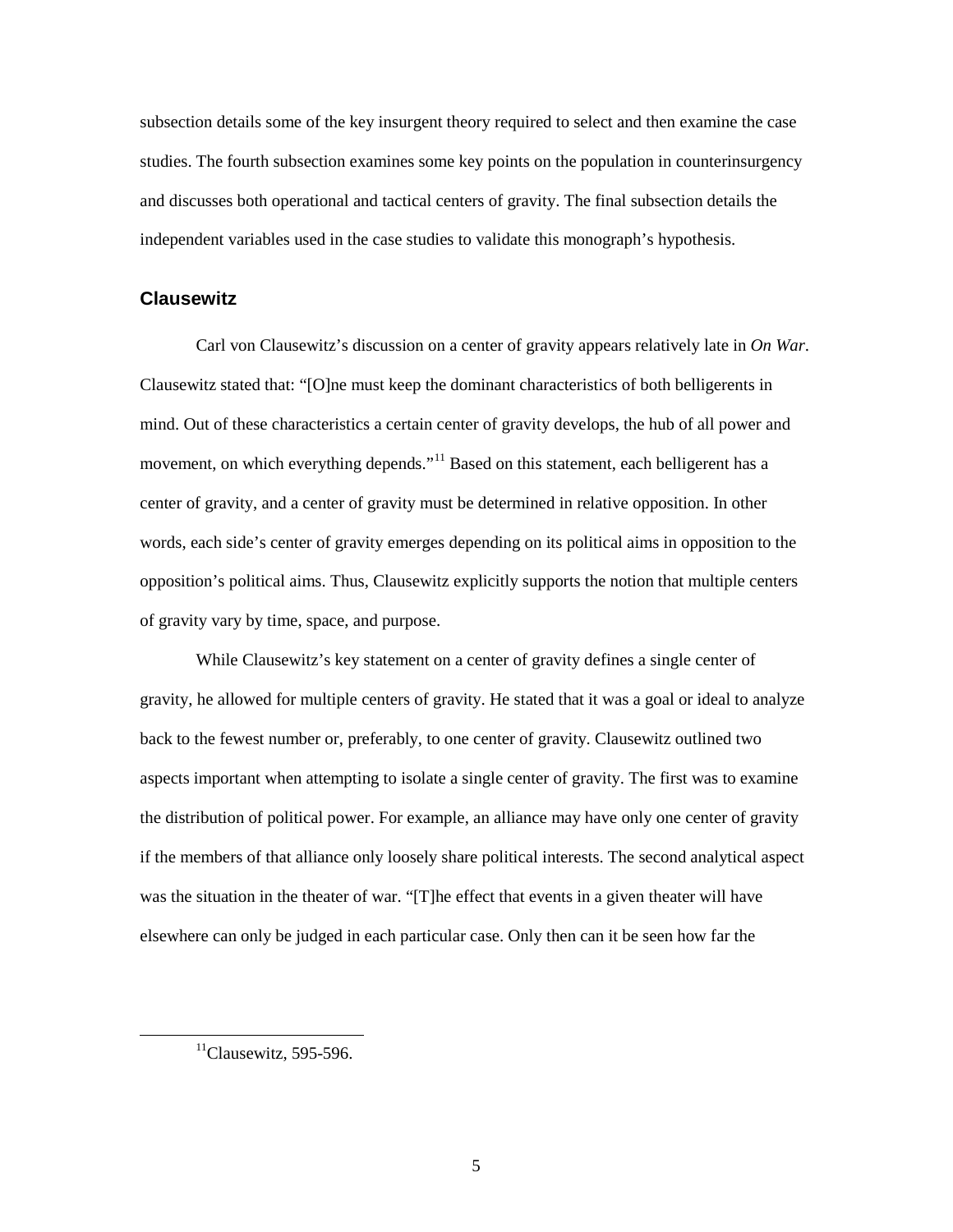enemy's various centers of gravity can be reduced to one."<sup>12</sup> Clausewitz added, that when an enemy's "resistance cannot be reduced to a single center of gravity . . . two almost wholly separate wars have to be fought simultaneously. $13$ 

Clausewitz felt that centers of gravity simultaneously cause the greatest impact on the enemy and are a target for the enemy. Thus, centers of gravity are a concentration of combat power; a concentration of combat power that can attack or be attacked. Clausewitz felt that force should be concentrated to strike a cohesive army and excess mass in striking a less coherent force is a waste and is part of the tension between dispersing forces to control territory and massing forces to strike. This major battle is often "a collision between two centers of gravity; the more forces we can concentrate in our center of gravity, the more certain and massive the effect will be."<sup>14</sup> Thus, centers of gravity clashing in a major battle will have an effect on the entire theater.

Cohesion was another key consideration for centers of gravity. Fighting forces have unity through cohesion, and "[w]here there is cohesion, the analogy of the center gravity can be applied."<sup>15</sup> Clausewitz also drew a distinction between the cohesion of a single army and an allied force. The former naturally has more cohesion than the latter, as one represents a single body politic and the other separate political groups. Clausewitz said that in coalitions political unity varies by degree between how each coalition member pursues independent interests or if there is dominant leader. Further, if defeating one foe will break the coalition, this one foe is the center of

<sup>14</sup>Ibid., 248, 486-487, 489, 583, 596.

 $15$ Ibid., 486.

 $12$ Ibid., 617-618.

<sup>&</sup>lt;sup>13</sup>Clausewitz, 623.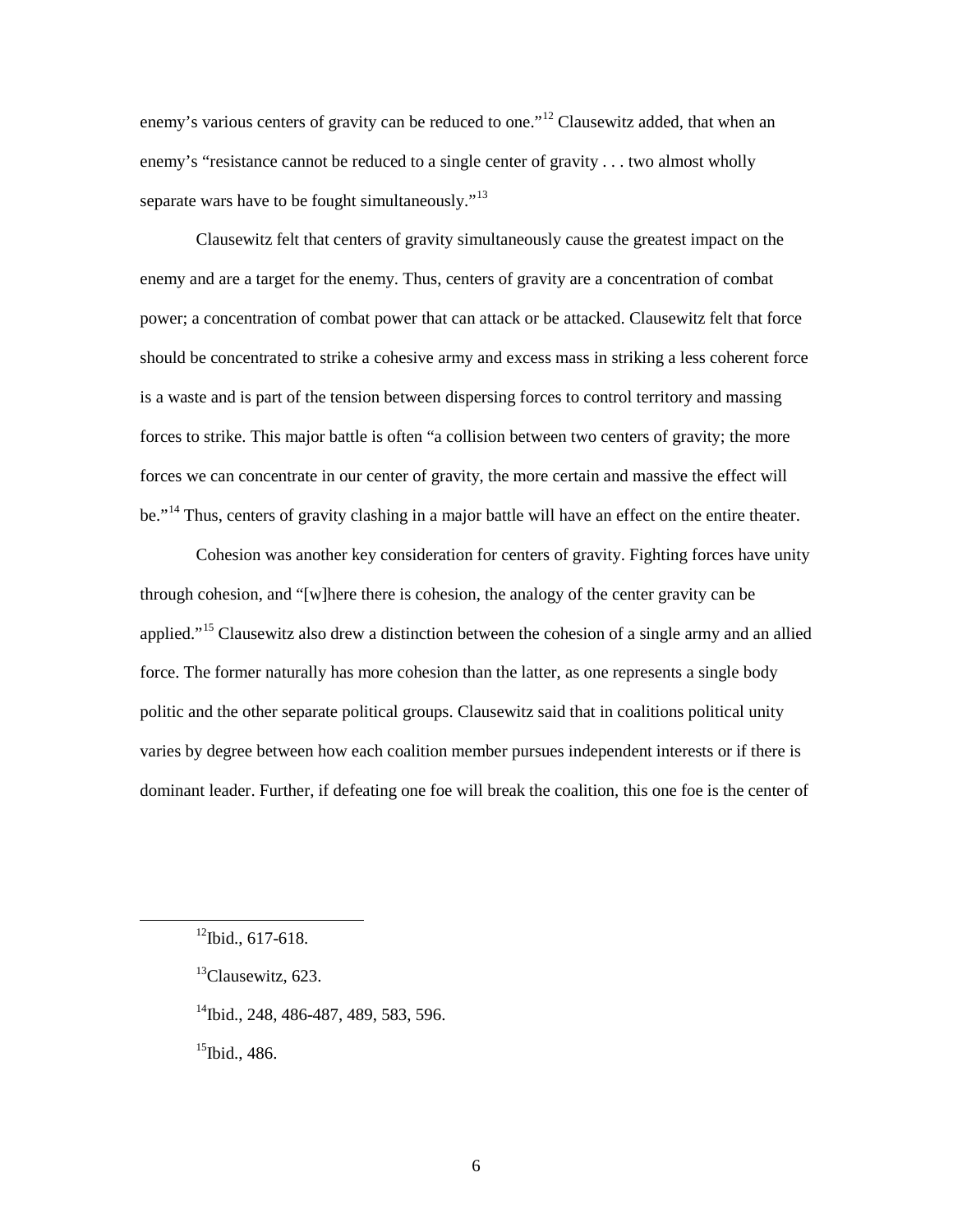gravity. This is one of the exceptions where it is not "realistic to reduce several centers of gravity to one." $^{16}$ 

According to Clausewitz there were several possibilities for centers of gravity. In most cases he said that the center of gravity was the army; however, for a small country with a protector nation, the center of gravity may be the army of the protector. The center of gravity for alliances is shared interest amongst the members of the alliance or, in other words, what holds it together and working towards common goals and interests. Finally, Clausewitz said, "in countries subject to domestic strife, the center of gravity is generally the capital."<sup>17</sup>

Clausewitz discussed centers of gravity in the chapter, "The People in Arms." As Clausewitz linked his notion of centers of gravity to strength and concentration, he felt armed civilians were not a center of gravity. Armed civilians, however, could attack the invader's center of gravity. Clausewitz recommended that armed civilians only "nibble at the shell and around the edges<sup>"18</sup> and must not concentrate to avoid destruction. The resistance of the armed civilians would set the example that would "spread like a brush fire,"<sup>19</sup> spurring further resistance and eroding the invaders' strength and will. Clausewitz clearly felt the prospects of armed civilians succeeding alone were low, and that armed civilians should support a regular army.<sup>20</sup>

#### **Interpretations of Centers of Gravity**

This subsection examines several authors' thoughts regarding and centers of gravity. First, Dr. Shimon Naveh's thoughts on operational theory are essential reading, as operational

 $18$ Ibid., 480.

 $19$ Ibid., 481.

 $^{20}$ Ibid., 481-482.

 $16$ Ibid., 596-597.

 $\mathrm{^{17}C}$ lausewitz, 596, 633.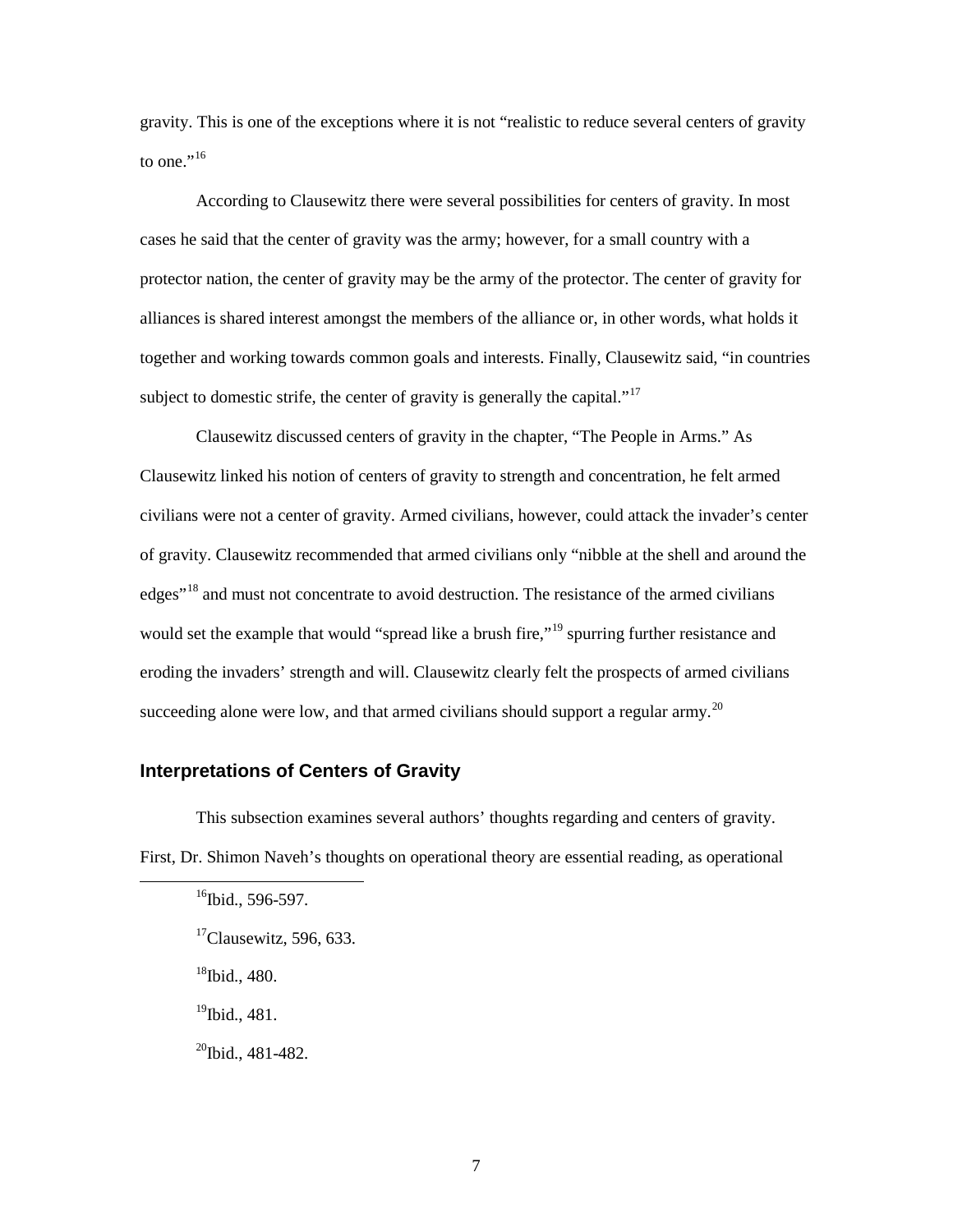theory is vital to understand centers of gravity in context. Second, the monograph discusses Dr. Joe Strange's interpretation of centers of gravity and his critical factors methodology. Third, Dr. Milan Vego's thought on centers of gravity at the operational level of war is useful. Finally, Dr. Antulio Echevarria's works provide a unique, insightful perspective on the concept of centers of gravity. Overall, these interpretations are unfortunately often contradictory, but the contradictions are often nuanced; therefore, the literature on centers of gravity requires much study and reflection. Importantly for this monograph, this subsection demonstrates that these authors accept, explicitly or implicitly, that multiple centers of gravity can vary with time, space, and purpose.

#### Shimon Naveh

Retired Israeli Reserve Brigadier General Shimon Naveh wrote extensively on operational art and systemic operational design, and this subsection provides a short examination of his operational theory, including his discussion of centers of gravity. Additionally, this subsection very briefly surveys Soviet operational history and theory, as they are the basis of Naveh's work.

The Soviet operational pioneers included Svechin, Tukhachevsky, Triandafillov, Isserson, and others. Retired U.S. Army Colonel David Glantz and Dr. Harold Orenstein provided key Soviet contributions to the theory and practice of operational art in a two volume work: *The Evolution of Soviet Operational Art, 1927-1991*. In his summary of the Soviet theorists, Glantz pointed out that the Soviets viewed military art as "the theory and practice of preparing for and conducting military operations."<sup>21</sup> More importantly, the Soviets subdivided military art into the

<sup>&</sup>lt;sup>21</sup>David M. Glantz, ed., *The Evolution of Soviet Operational Art, 1927-1991: Volume I, Operational Art, 1927-1964*, trans. Harold S. Orenstein (Portland, OR: Frank Cass and Co., 1995), xvi. The second volume covers 1965 to 1991.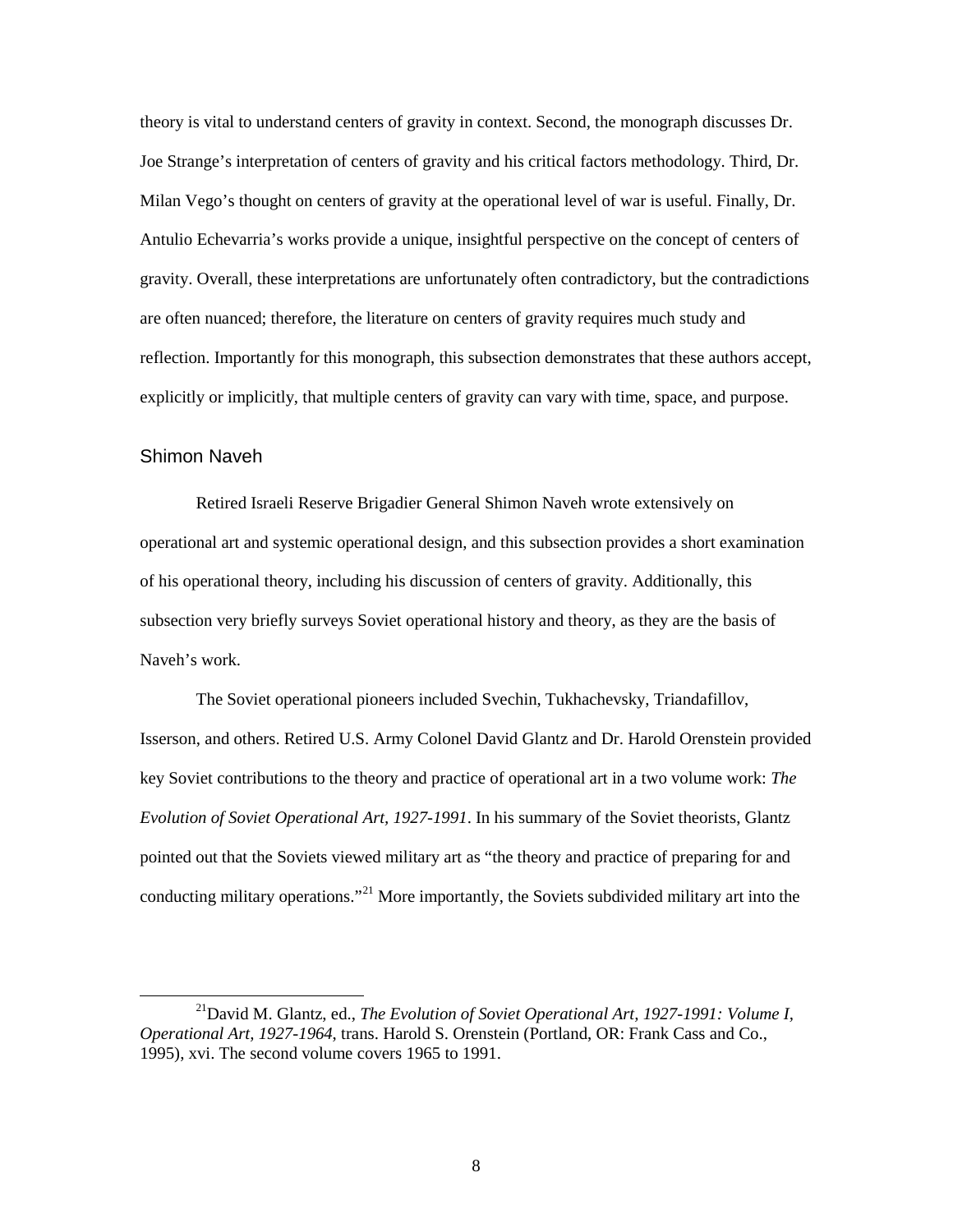interrelated fields of strategy, operations, and tactics.<sup>22</sup> These fields, or levels as current doctrine refers to them, have distinct standards of mission, scale, scope, and duration.<sup>23</sup>

An extensive study of the history and theory of operational art underpinned Naveh's work. Naveh believes that before the Napoleonic Wars was the "age of the *strategy of the single point* [emphasis original],"<sup>24</sup> where commanders sought a single, decisive battle. However, warfare began to change during the Napoleonic Wars. Based on this historical study, Naveh asserted that the drastic growth of nineteenth-century military forces, which in turn expanded operations in time and space. The integration of operations distributed in time and space distributed operations into a coherent whole in the hallmark of operational art. Similarly, simultaneous and successive operations are the "heart of operational art."<sup>25</sup>

Soviet theorist G. K. Isserson's study of warfare led him to conclude that modern operations "*must be ready to overcome the entire depth* [emphasis original]."<sup>26</sup> With these three points in mind, a single battle could not be decisive; only a series of battles that attacked in depth could be decisive.<sup>27</sup> This fact led to the expansion of warfare in time and space precipitated the genesis of abstract concept of operational art. Naveh provided the arguably best explanation of

<sup>22</sup>David M. Glantz, *Soviet Military Operational Art: In Pursuit of Deep Battle* (New York: Frank Cass and Company, 1991), 12-13.

<sup>23</sup>Glantz, *The Evolution of Soviet Operational Art, 1927-1991: Volume I, Operational Art, 1927-1964*, xvi.

<sup>24</sup>Shimon Naveh, *In Pursuit of Military Excellence: The Evolution of Operational Theory* (New York: Frank Cass Publishers, 1997), 75, 181-183; James J. Schneider, *Vulcan's Anvil: The American Civil War and the Foundations of Operational Art* (Fort Leavenworth, KS: Command and General Staff College, 1992), 1.

 $^{25}$ James J. Schneider, "The Loose Marble--and the Origins of Operational Art," *Parameters: US Army War College Quarterly* 19, no. 1 (March 1989): 87.

26Richard Harrison, *Architect of Soviet Victory in World War II: The Life and Theories of G. S. Isserson* (Jefferson, NC: McFarland and Company, Inc., 2010), 109; Naveh, 230.

 $^{27}$ Ibid., 147.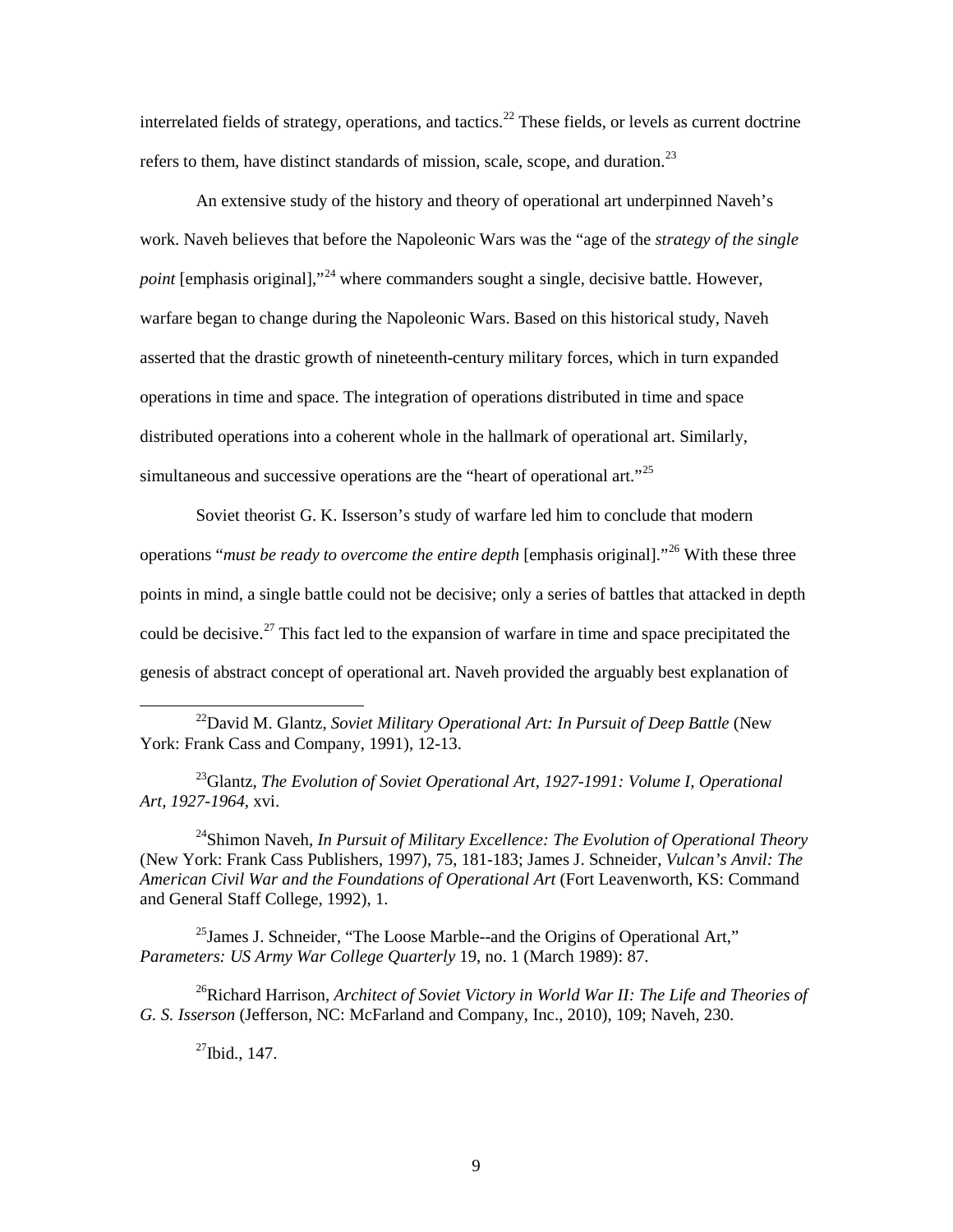operational theory and operational art. He felt that, "The essence of [the operational] level, as the intermediary field between strategy and tactics, is the preparation, planning, and conduct of military operations in order to attain operational objectives and strategic aims."<sup>28</sup> Naveh articulates that operational campaigns occur within a theater and accomplish strategic goal within a framework of time and space. Naveh also noted that an independent command conducts a campaign.<sup>29</sup>

Systems theory is at the core of Naveh's explanation of operational art, and his use of this approach is arguably Naveh's key contribution to operational theory. Naveh uses systems theory to demonstrate that operations exist in a framework between two belligerent systems to attempt to achieve their objects. In fact, this framework is itself a system. As each belligerent attempts reach its ends, their efforts disturb the overall system. The overarching system and its components attempt to overcome these disturbances and maintain system equilibrium. As each belligerent's operations attempt to disturb the system, they cause violent clashes with their contending systems, which are part of the larger system.<sup>30</sup>

Naveh felt that using centers of gravity "must involve cunning, which is the essence of operational art, at its best."31 To Naveh centers of gravity played a vital role within the larger framework of the theater, war plans, and campaigns and that there were three elements for centers of gravity. First, planners must identify the points of strength and weakness in the opposing system. Second, the friendly force must create vulnerabilities in the opposing system. Third,

 $^{29}$ Ibid., 13.

 $30$ Ibid., 15.

 $31$ Ibid., 19.

 $28$ Naveh, 9-10.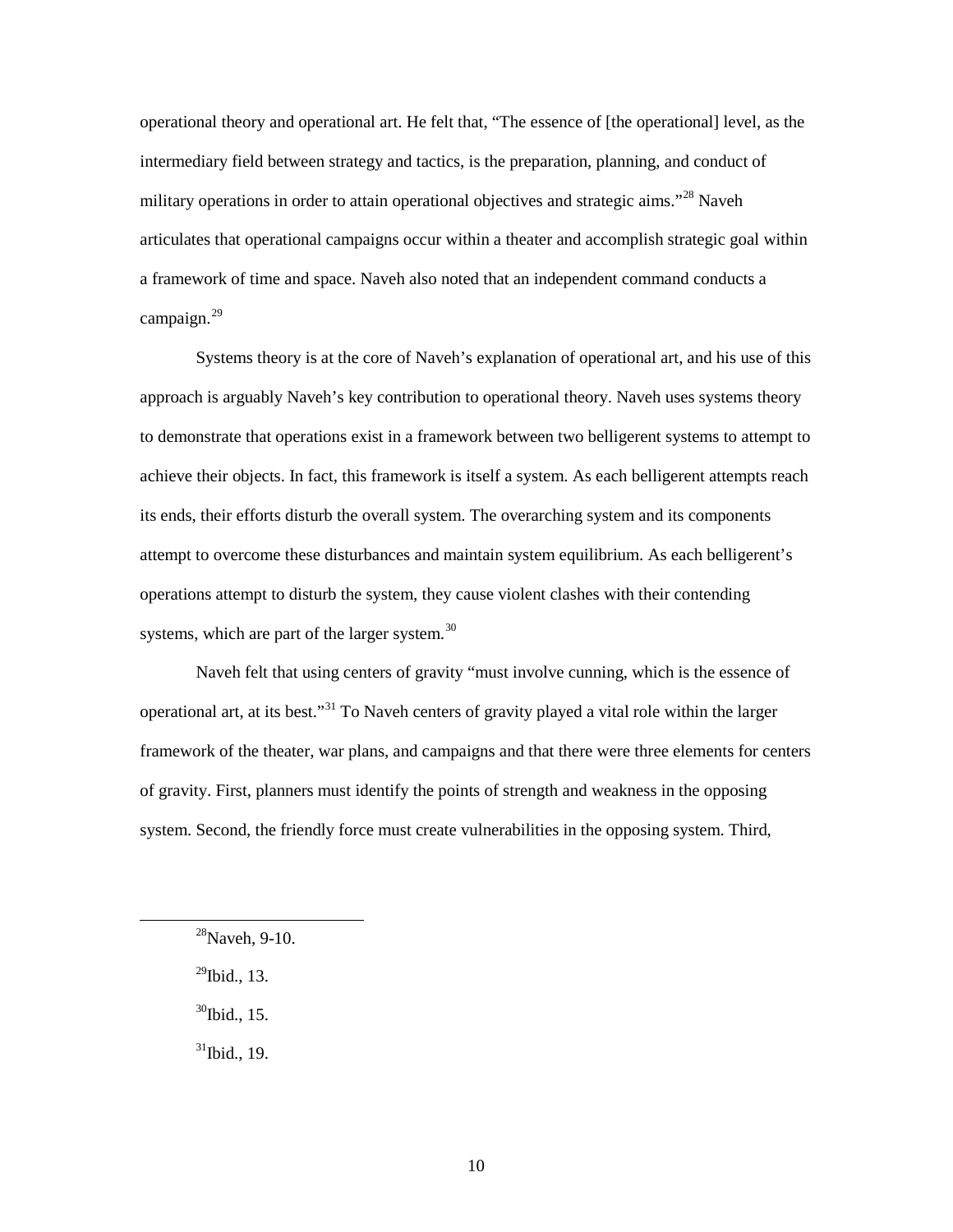maneuver strikes must exploit such vulnerabilities. These three elements combined both physical and cognitive operational vulnerabilities. $32$ 

Naveh implicitly supports that notion that multiple centers of gravity vary by time, space, and purpose. First, he points out that a campaign has an aim, or purpose, and a defined framework of time and space. Second, Naveh continually stresses that the operational field of war is dynamic and that successful operational art must be equally dynamic. Third, he believes that operational art must address the ubiquitous factor of randomness and chaos, as the various elements within the system have a dynamic interaction. Fourth, Naveh's use of systems theory inherently distributes multiple centers of gravity in space and purpose. Fifth, Naveh explicitly mentions that centers of gravity are dynamic. Finally, he repeatedly points to the importance of synchronization, which arranges activities in time, space, and purpose. This implicitly demonstrates the dynamic nature of warfare in general and centers of gravity specifically.<sup>33</sup>

#### Joe Strange

Dr. Joe Strange is an influential recent interpreter of Clausewitz's work on centers of gravity. In fact, U.S. joint doctrine adopted key aspects of his thought on centers of gravity. Strange's most important work is his 1996 monograph *Centers of Gravity & Critical Vulnerabilities*, where Strange promulgated his centers of gravity methodology and provided instruction on how to determine centers of gravity at each level of war. The "CG-CC-CR-CV" concept is the core of his work. This concept consisted of centers of gravity (CG), critical capabilities (CC), critical requirements (CR), and critical vulnerabilities (CV). This concept provided depth and breadth to determining centers of gravity and, therefore, facilitated understanding the operational environment and informed planning. Strange's concept also

 $32$ Naveh, 19.

<sup>&</sup>lt;sup>33</sup>Ibid., 10, 13, 167, 232, 308-309.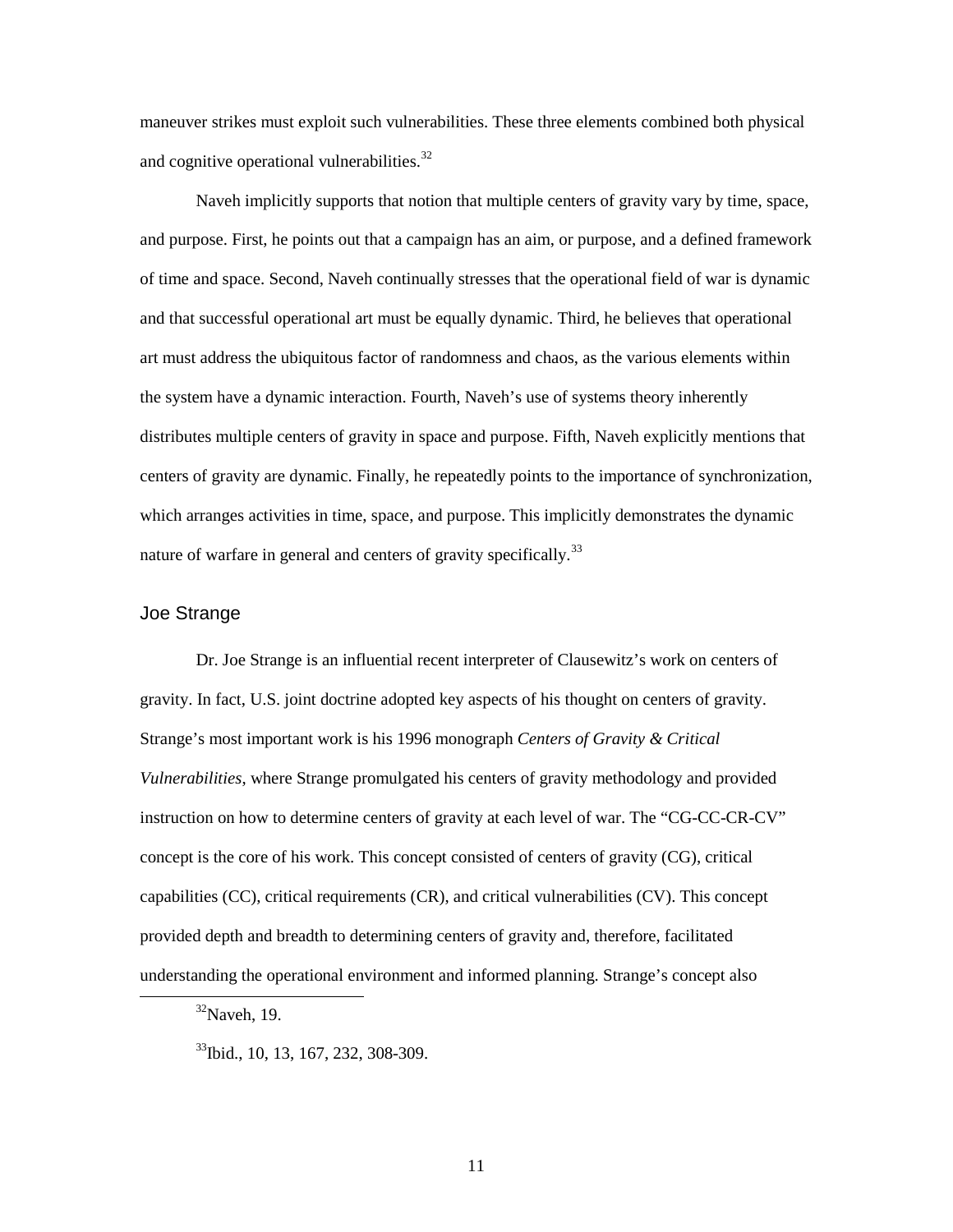supported his assertion that centers of gravity are not characteristics, locations, or capabilities, but they are moral, political, and physical entities that either posses characteristics and capabilities, or benefit from a given location or terrain. Most importantly for this monograph, Strange explicitly supports that multiple centers of gravity vary by time, space, and purpose.  $34$ 

Strange subdivided centers of gravity into moral and physical types. Moral centers of gravity could include leaders and popular support, and physical centers of gravity could include military forces, economic power, and large populations. Strange also emphasized that centers of gravity are dynamic, meaning they vary with time and by context.

Strange defined critical capabilities as the primary abilities which make a center of gravity as such in the context of a given scenario. Strange's examples of CCs were to remain alive, stay informed, communicate, and remain influential. As they are something that the center of gravity does, critical capabilities are normally verbs. The third aspect was critical requirements, which are conditions, resources, or means for a CC fully effective. An example of a CR was the support of the people and powerful national leaders. CRs are normally nouns. Finally, critical vulnerabilities are deficient or vulnerable CRs or CR components; thus, one can exploit CVs in order to attack an enemy center of gravity. Strange also emphasized that a center of gravity cannot be a critical vulnerability at the same time. Like CRs, CVs are normally nouns.<sup>35</sup>

#### Milan Vego

Dr. Milan Vego provided contemporary discussion on joint operational warfare and operational art. According to Vego, destruction of a center of gravity will have a decisive affect on a belligerent's ability to achieve an objective and that an effective plan therefore relies on the

 <sup>34</sup>Joe Strange, *Centers of Gravity & Critical Vulnerabilities*, Perspectives on Warfighting No. 4 (Quantico: Marine Corps University, 1997), 43-48.

 $35$ Ibid., 43-51, 74.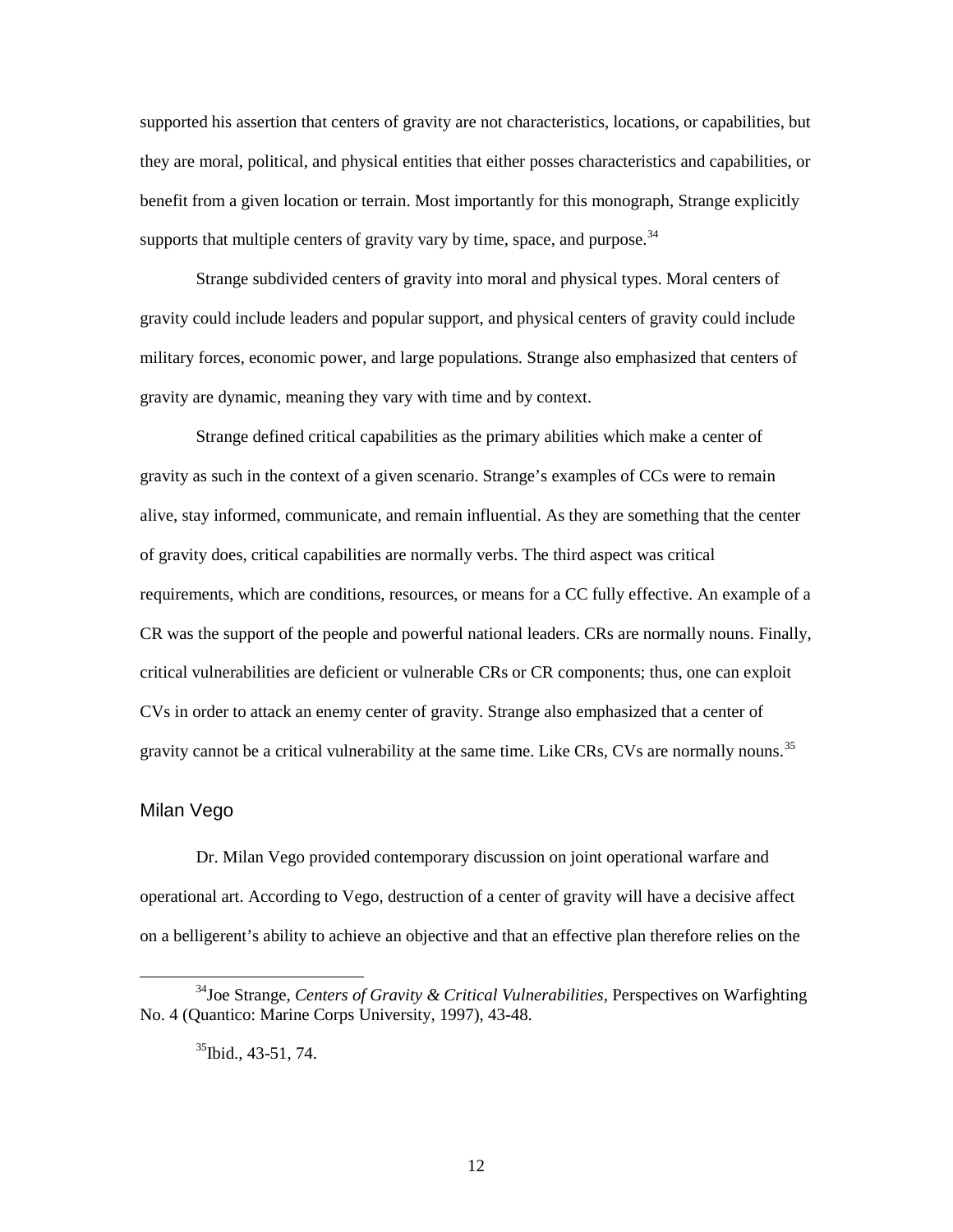proper determination of the friendly and enemy centers of gravity. Determining centers of gravity are therefore essential to operational art and improves the chances of a short and effective military effort. Vego also very aptly points out that "tactical actions are useful only when linked together as part of a larger design framed by strategy and orchestrated by operational art."<sup>36</sup> As center of gravity analysis is essential to successful operational art, it is vital to ensure that tactical and operational efforts contribute to attacking the enemy operational and tactical centers of gravity and protecting friendly operational and tactical centers of gravity. Vego also mentioned that modern ground forces are smaller and more dispersed than during World War II; thus, land combat is growing more like air and naval warfare—forces are more dispersed yet have massed effects.<sup>37</sup>

Vego differentiated centers of gravity into nonmilitary and military types. The former could include the will to fight, a key leader, an ideology, or a government's legitimacy. The latter could be a military force or function, such as an elite formation or command and control. Vego made a vital observation that an enemy is not fully defeated until the relevant mass of power—the relevant center of gravity—is defeated. Vego began his analytical concept for centers of gravity with the key point that centers of gravity cannot be determined in a vacuum. He asserted that, the objective is a principal factor to determine the center of gravity and the solution to any military problem. When conducting center of gravity analysis, one must examine the belligerents' objectives in relative opposition to each other, which implicitly means that centers of gravity vary by time, space, and purpose. $38$ 

 <sup>36</sup>Milan Vego, *Joint Operational Warfare: Theory and Practice* (Newport, RI: U.S. Naval War College, 2007), VII-13, I-3.

 $37$ Ibid., VII-13.

 $38$ Ibid., VII-13 to VII-14.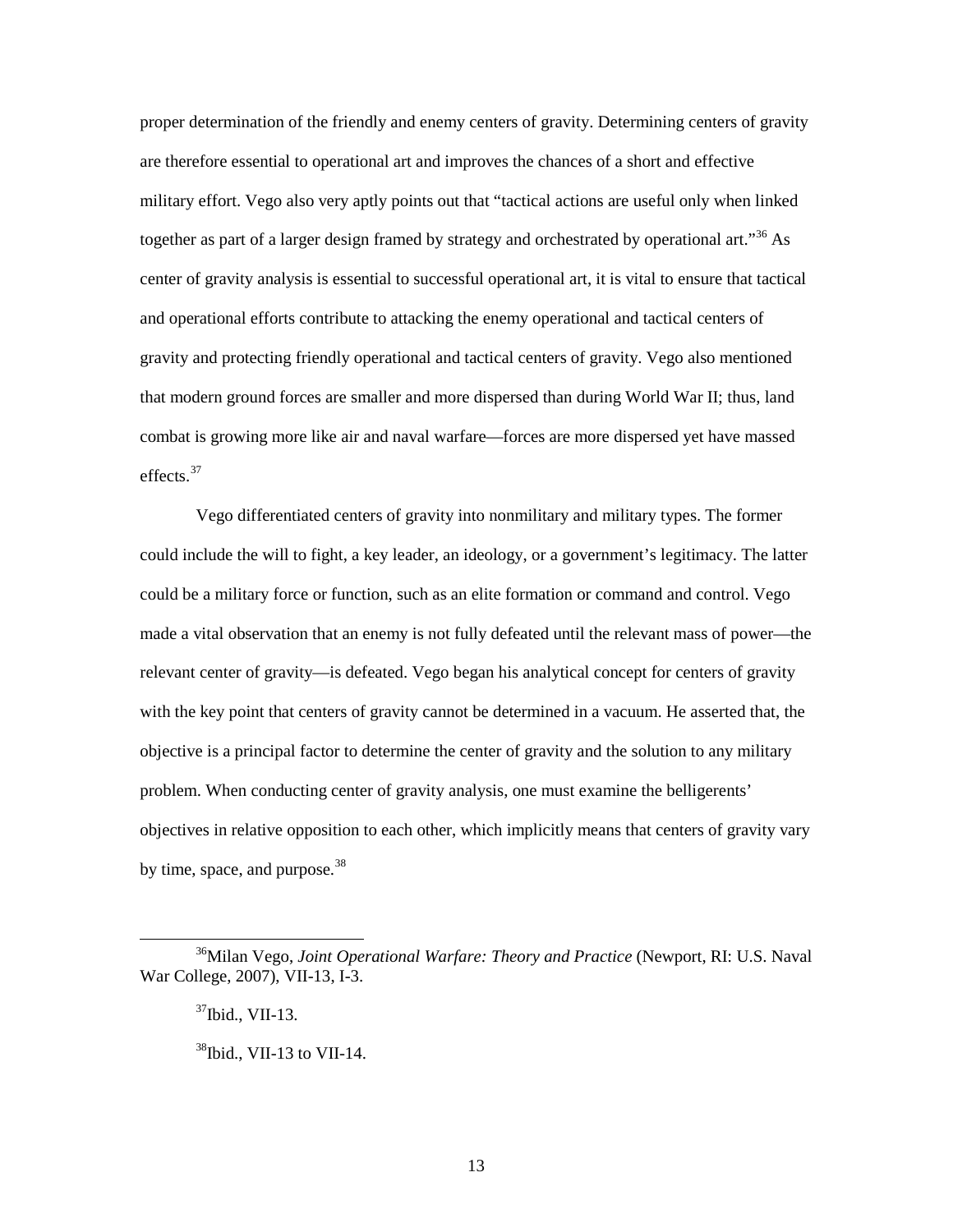To accomplish the military end state, Vego asserted that there is a required set of military and nonmilitary aspects of the situation, and he referred to these aspects as critical factors.The three types are critical strengths, critical weaknesses, and critical vulnerabilities. Critical strengths are an essential capability required to accomplish an objective. For the strategic level, the leader of a nation, coalition, insurgency, or extremist group is typically the most important critical strength. Vego's second type is critical weaknesses. Critical weaknesses are a source of power necessary to achieve an objective, but the capability is not adequate for the requirement. For example, an insurgency's critical weakness could be the population's waning support of their cause. Finally, Vego examines critical vulnerabilities. These are military or nonmilitary sources of power that are vulnerable to attack, control, leverage, or exploitation. As an example, Vego stated that the U.S. aversion to casualties helped weaken U.S. resolve during the Vietnam War.<sup>39</sup>

Vego believed that the higher the level of war, the more static the centers of gravity. In other words, there are less frequent shifts among strategic centers of gravity than operational centers of gravity and, similarly, frequent shifts in tactical centers of gravity relative to shifts in operational centers of gravity. Thus, Vego believes that centers of gravity are fluid, underscoring that there are often multiple centers of gravity at each level of war that vary depending on time, space, and purpose. $40$ 

Vego provided several key insights into insurgent centers of gravity. First, the strategic objective is predominantly nonmilitary and is often ideological in nature. As an example, ideology is a critical strength of al Qaeda. For the government fighting an insurgency, the strategic objective is predominantly nonmilitary and is often how the population views an insurgency's or a government's legitimacy. Insurgents will seek to attack the government's

 $39$ Vego, VII-17 to VII-19.

 $40$ Ibid.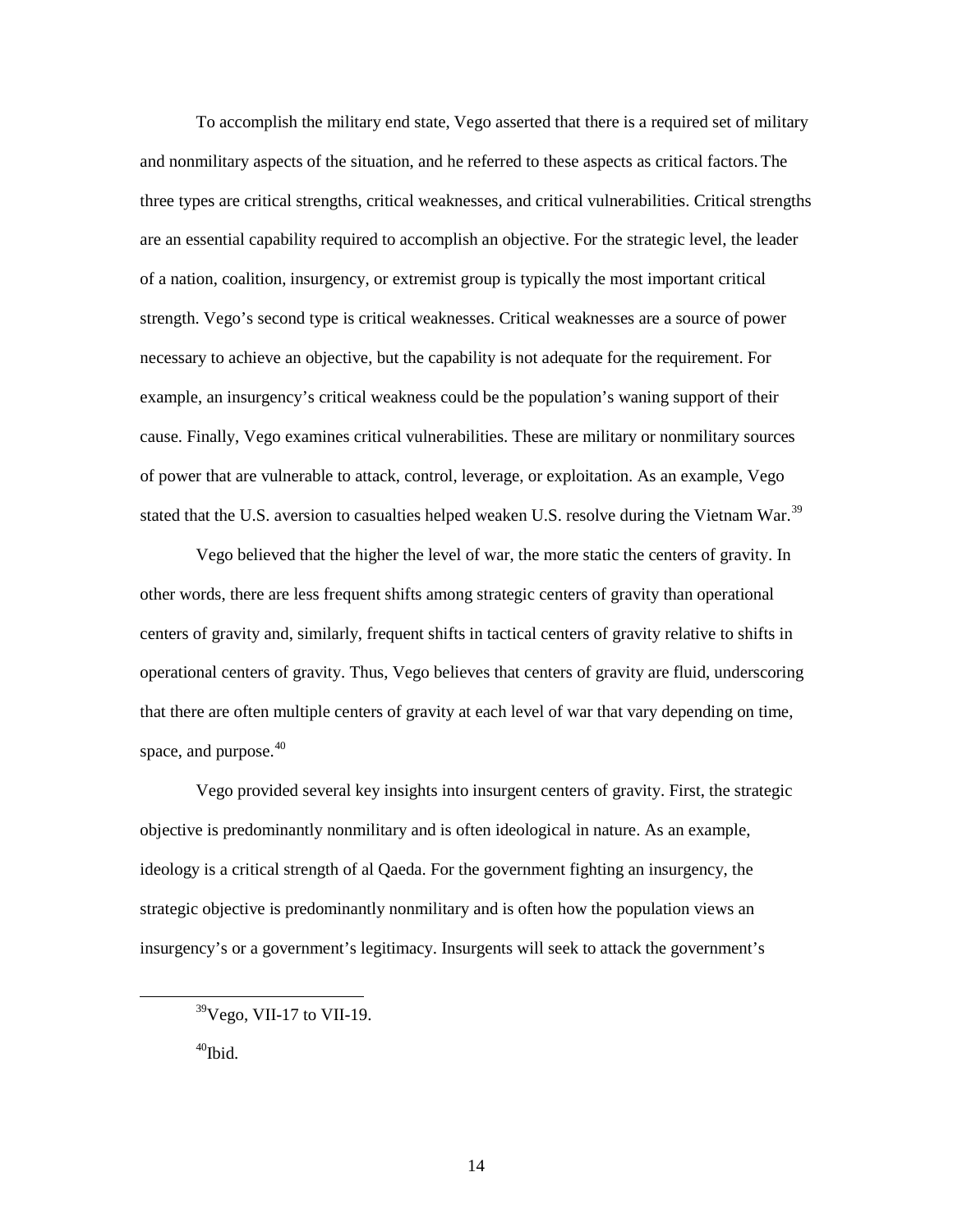strategic center of gravity—its legitimacy. Consequently, the government must seek to protect and improve its legitimacy. Legitimacy is a critical strength based on how the population views the justness of the government's actions. As the insurgents often seek to undermine and, consequently, exploit poor government legitimacy, those conducting counterinsurgency must protect and bolster government legitimacy. Second, insurgents conducting guerrilla warfare will rarely present a physical operational center of gravity, as their forces will normally remain dispersed to avoid destruction. Instead, insurgent commanders and forces will often be tactical centers of gravity, although if these forces concentrate they could be an operational center of gravity.41

#### Antulio Echevarria

Dr. Antulio Echevarria is a Clausewitzian scholar and has written several pieces on Clausewitz's center of gravity concept. Echevarria believes that it remains valid and useful. He suggests that, "the concept's advocates have perhaps been too optimistic, and its critics too skeptical."<sup>42</sup> Echevarria draws a distinction between these efforts and what Clausewitz intended.

Echevarria examines the influence of contemporary science on Clausewitz's concept of centers gravity, as understanding the scientific concept upon which Clausewitz based his military concept provides insight into Clausewitz's military concept. Nineteenth-century physicists described a center of gravity as the point where gravitational forces converge within an object and that removal of the center of gravity should cause collapse. More importantly for this monograph, Clausewitz's approach mirrored that of science: successfully striking a center of gravity would

 <sup>41</sup>Vego, VII-15, VII-20.

<sup>42</sup>Antulio J. Echevarria, *Clausewitz and Contemporary War* (New York: Oxford University Press, 2007), 177.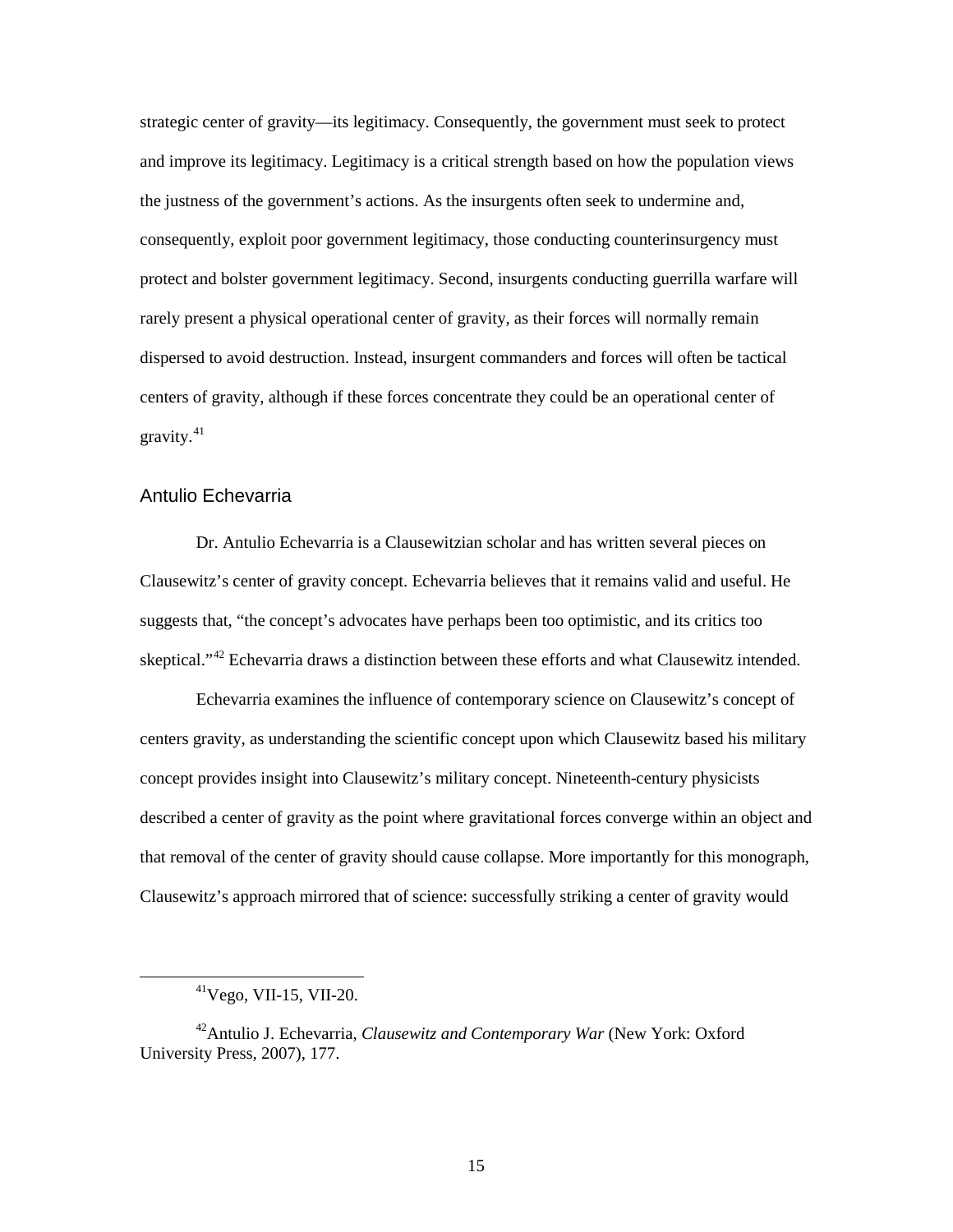shatter the object, or, in a military setting, lead to victory.<sup>43</sup> Echevarria also showed that a scientific center of gravity is not an individual's source of strength, but is concerned with balance.<sup>44</sup> Second, a "center of gravity is not a weakness, per se, though it can be weak, or vulnerable if it is exposed."<sup>45</sup>

According to Echevarria, many have misunderstood Clausewitz's center of gravity

concept, and Echevarria explored what he suggests Clausewitz really meant. First, one can apply

Clausewitz's concept wherever there is unity, connectivity, and interdependence with respect to

enemy forces and the space occupied. Echevarria provides a long quotation from Clausewitz that

is worth repeating here:

Just as the center of gravity is always found where the mass is most concentrated, and just as every blow directed against the body's center of gravity yields the greatest effect, and—more to the point—the strongest blow is the one delivered by the center of gravity, the same is true of war. The armed forces of every combatant, whether an individual state or an alliance of states, have a certain unity and thus a certain *interdependence* or *connectivity* (*Zusammenhang*) [emphasis Echevarria's]; and where such interdependence exists, we can apply the center of gravity concept. Accordingly, there exist *within* [emphasis Echevarria's] these armed forces certain centers of gravity which, by their movement and direction, exert a decisive influence over all other points; and these centers of gravity exist *where* [emphasis Echevarria's] the forces are most concentrated. However, just as in the world of inanimate bodies where the effect on a center of gravity is at once limited and enhanced by the interdependence of the parts, the same is true in war. 46

44Echevarria, *Clausewitz and Contemporary War*, 179-180; Echevarria, "Clausewitz's Center of Gravity: Changing our Warfighting Doctrine--Again!," vi, 8; Echevarria "Clausewitz's Center of Gravity: It's Not What We Thought!," 112-113.

45Echevarria, *Clausewitz and Contemporary War*, 179-180; Echevarria, "Clausewitz's Center of Gravity: Changing our Warfighting Doctrine--Again!," 8.

 <sup>43</sup>Echevarria, *Clausewitz and Contemporary War*, 179-180; Antulio J. Echevarria, "Clausewitz's Center of Gravity: Changing our Warfighting Doctrine--Again!" (Monograph, Strategic Studies Institute, U.S. Army War College, 2002), 5-6. Here Echevarria underscores how Clausewitz's concept was closer to the physics analogy. See also, Antulio J. Echevarria "Clausewitz's Center of Gravity: It's Not What We Thought!," *Naval War College Review* 56, no. 1 (Winter 2003): 10-110.

<sup>46</sup>Echevarria, *Clausewitz and Contemporary War*, 180-181. The quotation is originally from Clausewitz, 485, although Echevarria has added italicized emphasis and included on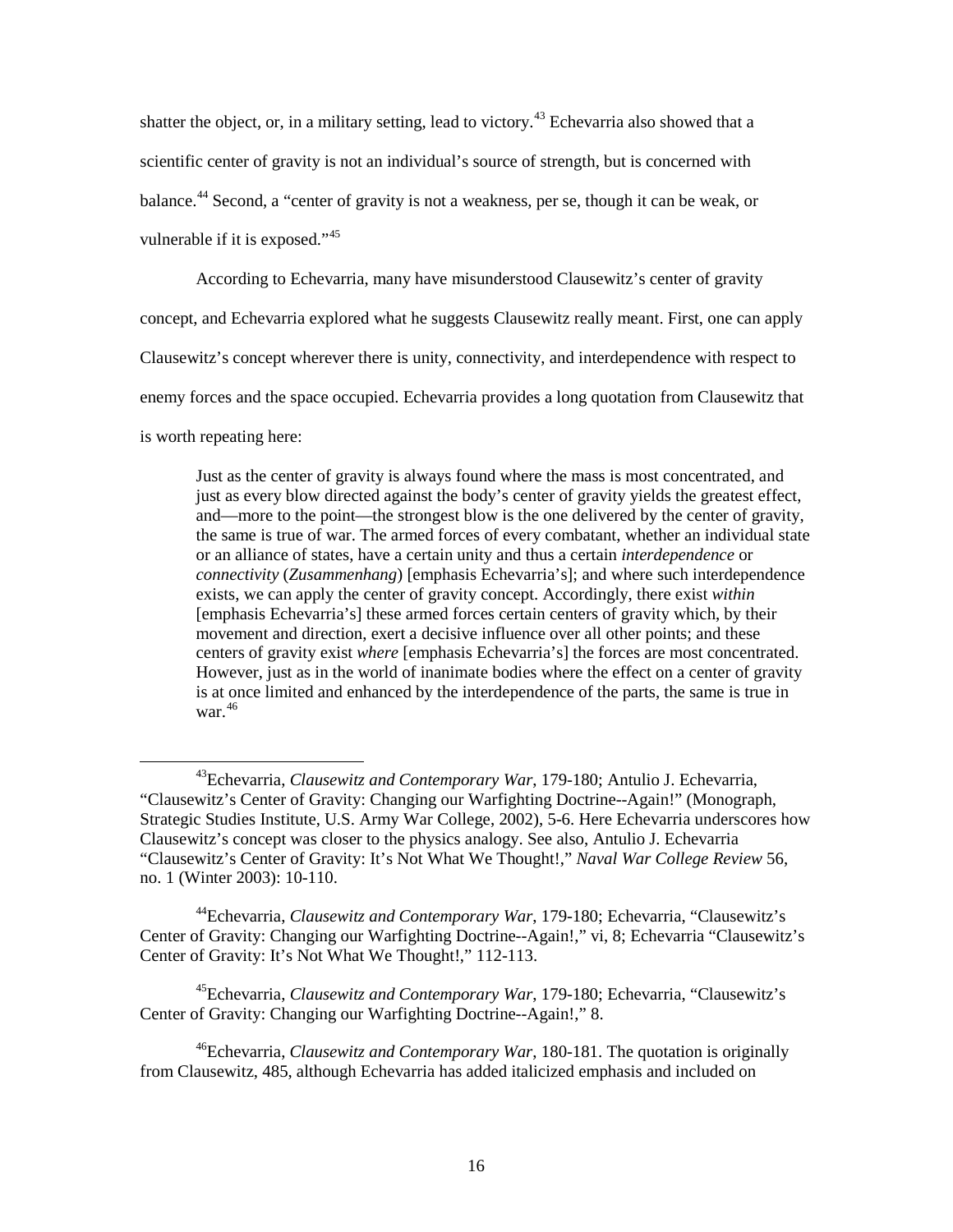Thus, Echevarria believed that Clausewitz's center of gravity concept was "a focal point ... where energies came together to be redirected and refocused elsewhere,"<sup>47</sup> and Echevarria provides a plausible example that al Qaeda's strategic center of gravity may be its ideology. Furthermore, Echevarria's example supports the notion that, center of gravity refers "less to the concentrated forces than to the actual element that causes them to concentrate and gives them purpose and direction."<sup>48</sup> Echevarria also stated that centers of gravity have spheres of effectiveness or spheres of influence; thus, a moving center of gravity will draw in forces as they come into its sphere of influence. Echevarria states that, "[i]n short, Clausewitz's centers of gravity draw energy and resources to themselves, and then redirect them elsewhere: they possess centripetal . . . force, which they can convert into a centrifugal  $\ldots$  power."<sup>49</sup> This means that a Clausewitzian center of gravity is more than just a powerful entity that strikes a blow or friendly forces must protect; it is a powerful entity that provides unity to forces at a specific level of war. Finally, Echevarria's interpretation implicitly demonstrates that centers of gravity vary by time, space, and purpose.

Echevarria believes that his views on centers of gravity resonate with today's counterinsurgency. First, he states that "the personalities of key leaders, a state's capital, or its network of allies and their community of interests might perform the centripetal or centralizing

parenthetical referencing the original German word. Echevarria is also using a different translation than the Michael Howard and Peter Paret translation. See also, Echevarria, "Clausewitz's Center of Gravity: Changing our Warfighting Doctrine--Again!," vi, 10; Echevarria, "Clausewitz's Center of Gravity: It's Not What We Thought!," 112-113.

47Echevarria, *Clausewitz and Contemporary War*, 181. As mentioned previously, Vego also believes that al Qaeda's ideology is its strategic center of gravity. See Vego, *Joint Operational Warfare: Theory and Practice*, VII-15.

48Echevarria, *Clausewitz and Contemporary War*, 181.

 $\ddot{\phantom{a}}$ 

49Echevarria, *Clausewitz and Contemporary War*, 181; Echevarria, "Clausewitz's Center of Gravity: Changing our Warfighting Doctrine--Again!," 11-12, 19; Echevarria, "Clausewitz's Center of Gravity: It's Not What We Thought!," 113-114.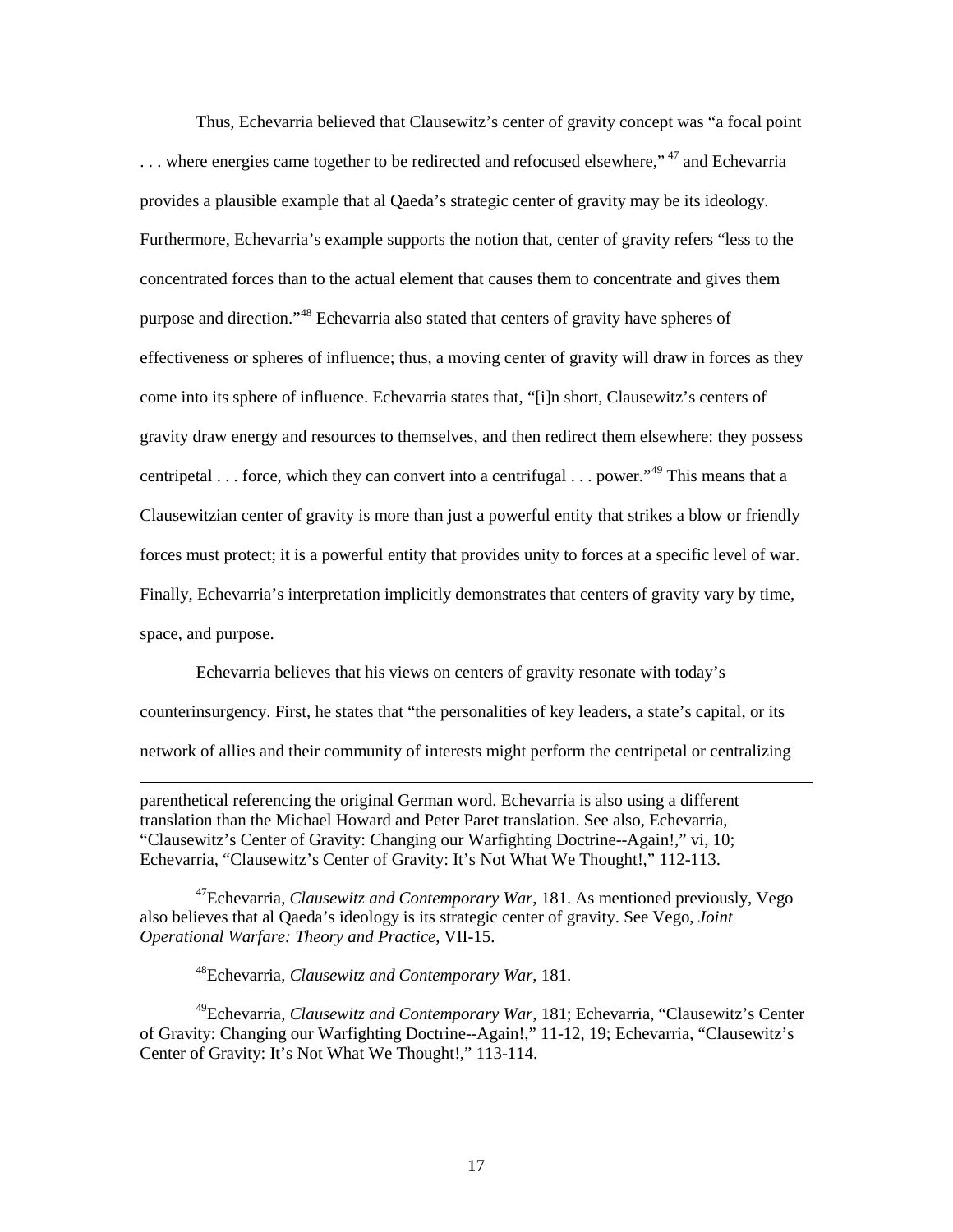function of a focal point."<sup>50</sup> Similarly, finding a center of gravity depends on the enemy's political connectivity, which is also useful in analyzing an insurgency's centers of gravity; however, the enemy may have insufficient unity to have a specific center of gravity emerge or that "an adversary might not have a [center of gravity], or at least one we can attack."<sup>51</sup> Similarly, there may be multiple centers of gravity, although Clausewitz stressed attempting to trace this back to one.<sup>52</sup> Echevarria made a superb point in that opposing centers of gravity may be different in that a physical center of gravity may be opposing a moral one. His example is an army pitted against public opinion. Not only can this asymmetry prove difficult in execution, but it can also bring disproportionate effects.<sup>53</sup> Finally, "Centers of gravity are more than critical capabilities . . . [which] if attacked  $\dots$  bring about the complete collapse of an opponent.<sup>"54</sup>

#### **Summary**

The four theorists assessed above all explicitly or implicitly accept that multiple centers of gravity can vary by time, space, and purpose. Naveh's use of systems theory implicitly and some of his statements explicitly support this notion. Strange's methodology and examples also implicitly and explicitly support that multiple centers of gravity can vary by time, space, and purpose. Vego and Echevarria's thoughts on centers of gravity also support this notion.

 <sup>50</sup>Echevarria, *Clausewitz and Contemporary War*, 182; Echevarria, "Clausewitz's Center of Gravity: Changing our Warfighting Doctrine--Again!," vii; Echevarria, "Clausewitz's Center of Gravity: It's Not What We Thought!," 114.

<sup>&</sup>lt;sup>51</sup>Echevarria, "Clausewitz's Center of Gravity: Changing our Warfighting Doctrine--Again!," 5.

<sup>52</sup>Echevarria, *Clausewitz and Contemporary War*, 183; Echevarria, "Clausewitz's Center of Gravity: It's Not What We Thought!," 115.

<sup>53</sup>Echevarria, *Clausewitz and Contemporary War*, 184.

<sup>54</sup>Echevarria, *Clausewitz and Contemporary War*, 185; Echevarria, "Clausewitz's Center of Gravity: Changing our Warfighting Doctrine--Again!," 12-13.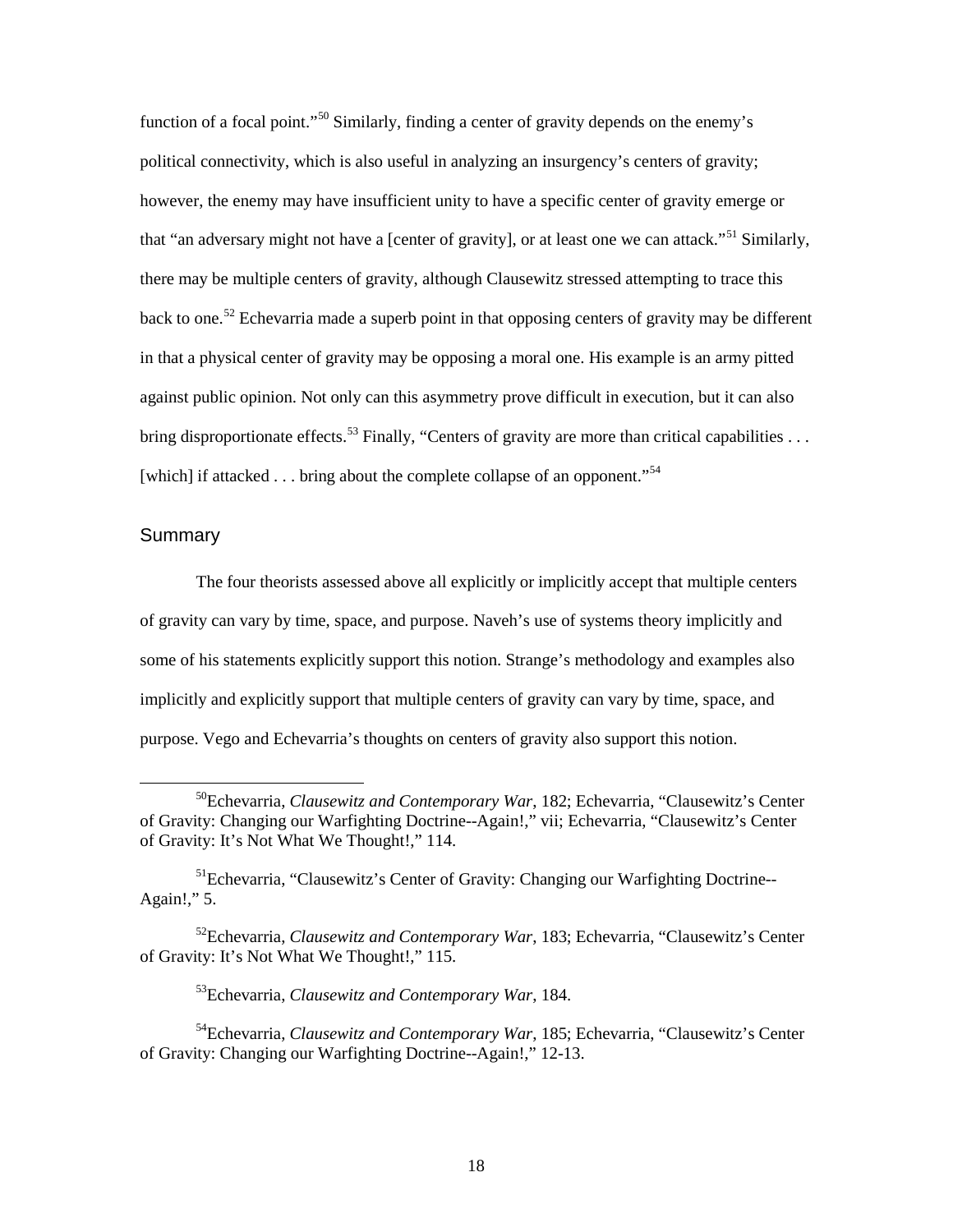Consequently, these four theorists' works are consistent with the independent variables and methodology used in this monograph's case studies.

#### **Insurgent Theory**

This subsection of the literature review examines two key areas of insurgent theory. First, the subsection examines Mao's revolutionary warfare, which continues to impact contemporary insurgent theory. Second, this subsection addresses the communist Vietnamese's *dau tranh*, whose mosaic approach provides insight into localized insurgent efforts and countering multiple insurgencies' localized efforts. Both theories support the notion that insurgent centers of gravity vary by time, space, and purpose. Finally, these two theories are necessary for the case studies.

#### Mao and Revolutionary Warfare

Contemporary insurgents continue to use revolutionary warfare to attempt to reach their desired goals. Experts see Mao Tse-tung as a key revolutionary warfare theorist, even referring to him as "the founder of protracted revolutionary warfare."<sup>55</sup> Some contemporary analysts further opine that Mao's approach remains the "most sophisticated form of revolutionary warfare."<sup>56</sup> Mao's approach, however, did not materialize overnight. Years of struggle, many Chinese lives, and the Japanese invasion of China formed a crucible for Mao's theory,<sup>57</sup> allowing him to form "a synthesis between guerrilla warfare and mass organization."<sup>58</sup>

 <sup>55</sup>John J. McCuen, *The Art of Counter-Revolutionary War* (1966; repr., St. Petersburg, FL: Hailer Publishing, 2005), 27.

<sup>56</sup>Thomas A. Marks, *Maoist Insurgency since Vietnam* (Portland, OR: Frank Cass, 1996), 2. This subsumes the refinements others have made to Mao's original theory, such as the Vietnamese approach to revolutionary warfare.

 $57$ Mao Tse-tung's early life included working on a farm, education, and interest in politics, including joining the Chinese Communist Party. Mao led an abortive uprising in Hunan, resulting in retreat to an isolated mountain village. In 1934, CCP leaders decided to abandon their base due to relentless Nationalist pressure, leading to a year-long march where the vast majority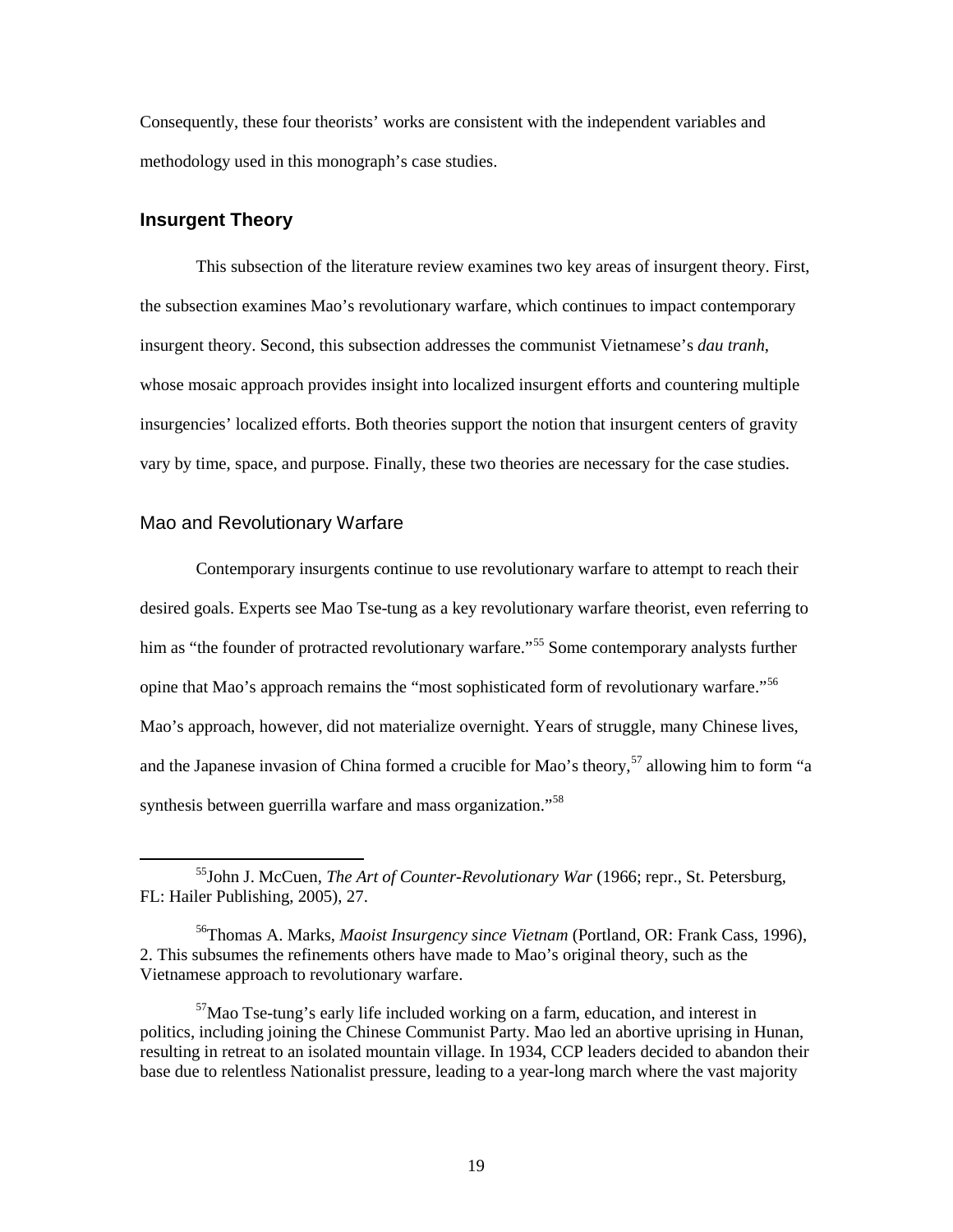Mao's theory had several key points. First, his thesis for winning the revolutionary war in China was to "uphold the strategy of protracted war and campaigns of quick decision."59 Four characteristics of the war in China framed Mao's thesis: China was a vast, semi-colonial country; the enemy was large and powerful; communist military forces were comparatively small and weak; and a close relationship of communist leaders and peasants existed. The relatively weak position of the Chinese Communist Party (CCP) required protracted war to husband and slowly build strength while simultaneously eroding enemy strength. To successfully change their relative strength through a protracted effort, the communists had to understand the situation and use an appropriate approach of cyclic strategic retreat, strategic counteroffensive, or strategic offensive. Mao expected that success would require multiple iterations of retreat, counteroffensive, and offensive. This cycle demonstrated that Mao implicitly understood that centers of gravity vary by time, space, and purpose; furthermore, Mao's theory took advantage of this notion to concentrate to attack the enemy's centers of gravity and disperse to protect the friendly centers of gravity. He believed that campaigns of quick decision were required to execute these efforts to conserve manpower, fiscal resources, and military strength. Mao also emphasized the importance of the support of the peasantry to support the weak communist military forces. According to Mao, political unity is a key advantage of the CCP, the communist military forces, and the people.<sup>60</sup>

58Marks, 8.

 $\ddot{\phantom{a}}$ 

59Mao Tse-tung, "Problems of Strategy in China's Revolutionary War," in *Selected Military Writings of Mao Tse-tung* (Peking, China: Foreign Languages Press, 1967), 96-97.

 $^{60}$ Ibid., 94-96, 113-114, 130-131, 144. The fourth characteristic is paraphrased to clarify and summarize Mao. Clausewitz's discussion of modifications in practice, that war is never an isolated act, and erosion and protraction on the defense all clearly influence Mao's thought. Clausewitz, 78, 93, 479. Clausewitz's *On War* permeated communist military and revolutionary thought, including his chapter "The People in Arms." While indirectly influenced by Clausewitz

of marchers perished. After this march, Mao found himself in "swirling levels of . . . debate and analysis." To meet this internal challenge, he read voraciously and wrote several short works. See Jonathan Spence, *Mao Zedong* (New York: Penguin Group, 1999), 1-5, 42, 73-75, 80-83, 93.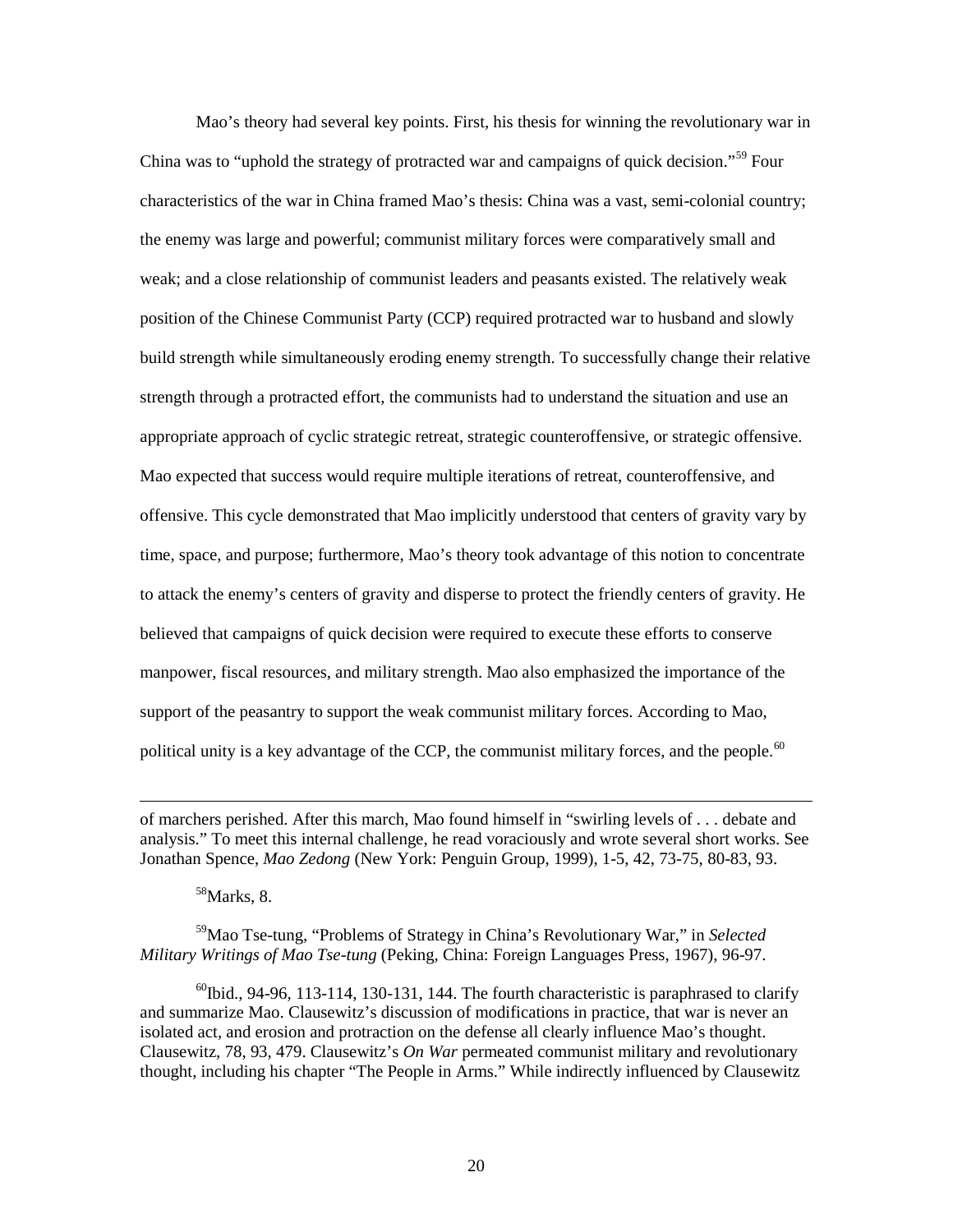Mao advocated studying experience and history in context, as "each historical stage has its special characteristics, and hence the laws of war in each historical stage have their special characteristics and cannot be mechanically applied in another stage."<sup>61</sup> Thus, Mao wrote his theory for a specific place and time: China in the late 1930s. The success of the Chinese fight against the Japanese and then the CCP's defeat of the Nationalist Chinese also support his theory. His theory, however, is broadly applicable to revolutionary warfare, demonstrated by many insurgent groups having used or been influenced by Mao's theory; however, some of these groups have blindly applied Mao's theory for revolutionary warfare in China.<sup>62</sup> These groups ignored Mao's caution against copying "exactly without the slightest change in form or content, we shall be 'cutting the feet to fit the shoe' and be defeated."<sup>63</sup>

Mao improved this theory with subsequent additions and refinements, including the thought of Sun Tzu and ideas from Clausewitz's "The People in Arms" chapter in *On War*. <sup>64</sup> In this way Mao used both practice and theory—experience fighting the Nationalist Chinese and Imperial Japanese and melding military theory from the West and East Asia—to refine his revolutionary warfare theory, solidifying his work's continued relevance. The essence of Mao's theory of revolutionary warfare—using a strategy of protracted war, campaigns of quick decision, and ensuring support of the people—is still applicable and influencing insurgents today. It also

from communist military thought, Mao read Clausewitz in 1937. Beatrice Heuser, *Reading Clausewitz* (London, United Kingdom: Pimlico, 2002), 47.

 ${}^{61}$ Mao, 79.

 $\overline{a}$ 

 $^{62}$ An illustrative list includes Vietnam, Thailand, Philippines, Sri Lanka, and Peru. Marks, 1, 19, 83, 174, 253.

 ${}^{63}$ Mao, 78.

<sup>64</sup>Ibid., 84, 88, 115; Clausewitz, 479-487.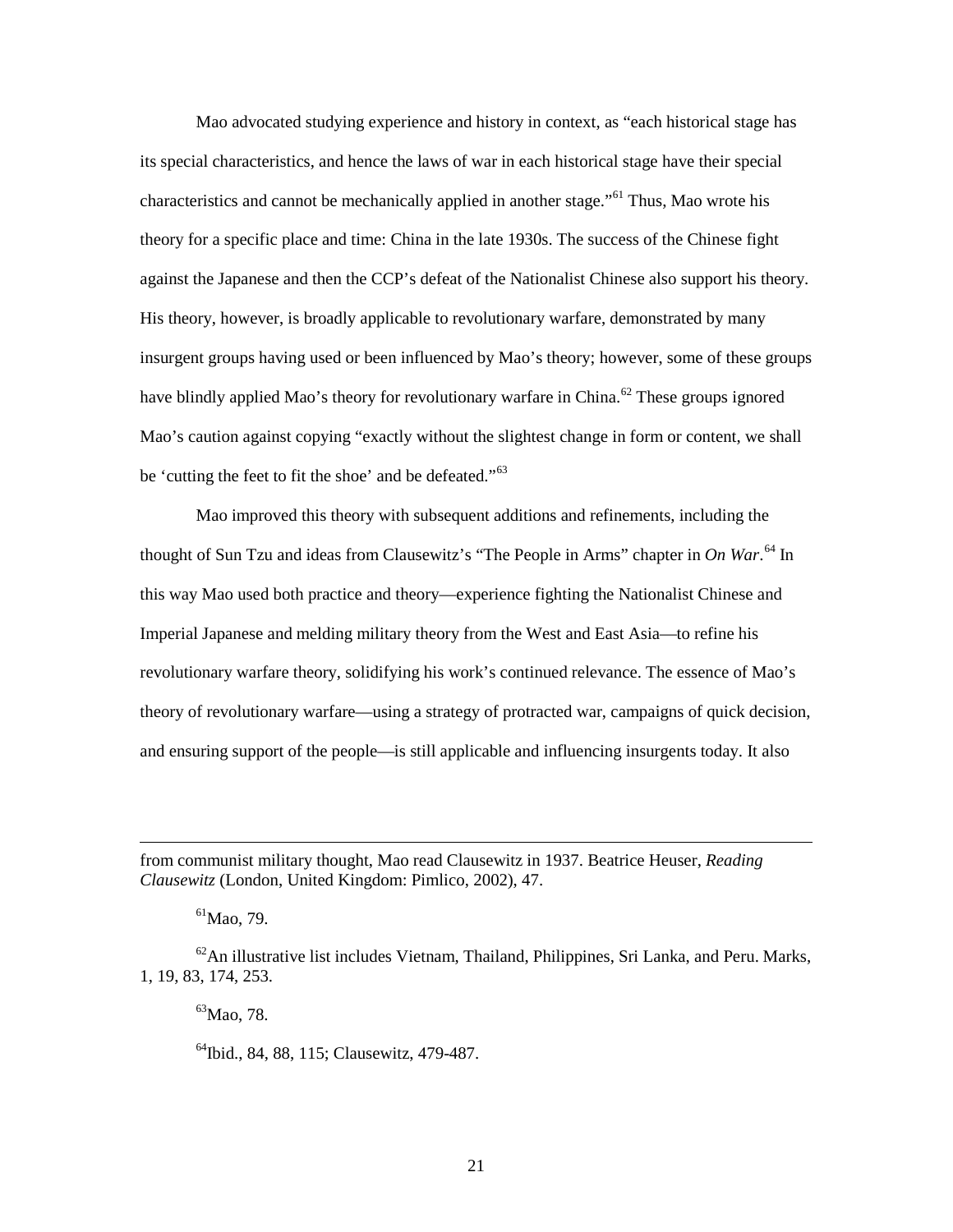demonstrates that Mao implicitly understood and accounted for multiple insurgent centers of gravity varying with time, space, and purpose.

#### Vietnamese *Dau Tranh*

*Dau Tranh*, roughly translated as "struggle," was the communist Vietnamese's formidable adaptation of Mao's revolutionary warfare theory and practice. Unlike many of other practitioners' attempts to use Mao's theory, however, the communist Vietnamese understood the context of their struggle and successfully adapted their strategy to fit the operational environment.<sup>65</sup> Merely calling *dau tranh* a strategy does not do it justice. Robert S. McNamara, Secretary of Defense during the Vietnam War, felt that *dau tranh*, "appeared to be an extreme and lethal form of fanaticism, and the capacity of the rebels to sustain it throughout the war would be a continuing source of fear and wonderment."<sup>66</sup> *Dau tranh* was a total war, using all means to conquer South Vietnam.<sup>67</sup> This subsection examines *dau tranh* as it is a key factor in a subsequent case study, because it is a successful example of insurgents combining political and military aspects into a holistic approach, and since it supports the notion that multiple insurgent centers of gravity vary by time, space, and purpose.

Communist military leader General Vo Nguyen Giap summarized *dau tranh* by stating, "We not only conduct an armed struggle but also have the benefit of the masses' fierce political

67Davidson, *Secrets of the Vietnam War*, 20.

 <sup>65</sup>Davidson, *Secrets of the Vietnam War*, 18; Douglas Pike, *PAVN: People's Army of Vietnam* (New York: Presidio Press, 1986), 214; George K. Tanham, *Communist Revolutionary Warfare: From the Vietminh to the Viet Cong*, rev. ed. (Westport, CT: Praeger, 2006), 2-3. This case study uses "Communist Vietnamese" in reference to both the North Vietnamese and communist insurgents in South Vietnam.

<sup>&</sup>lt;sup>66</sup>Robert S. McNamara, *Argument Without End: In Search of Answers to the Vietnam Tragedy* (New York: PublicAffairs, 1999), 162.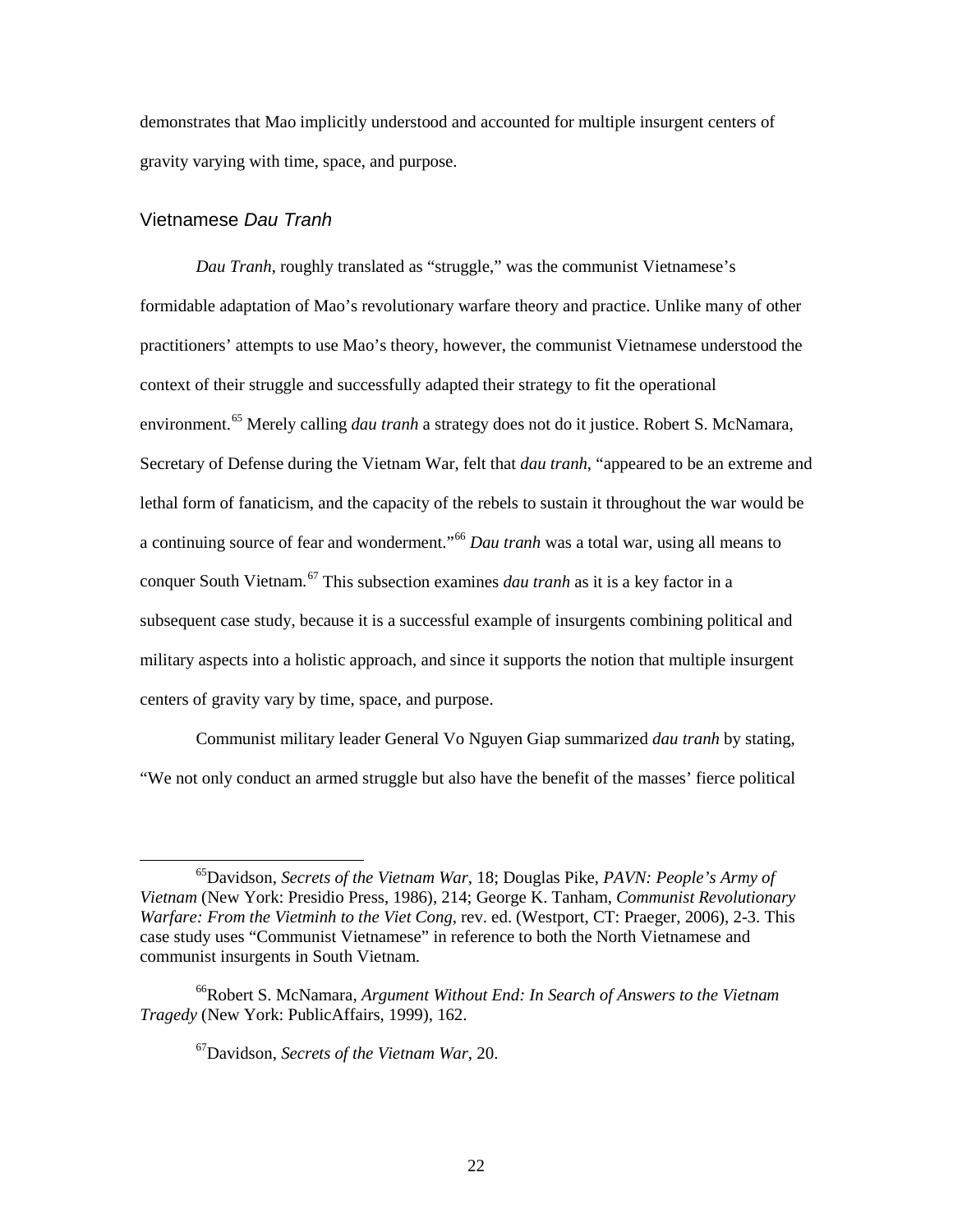struggle. We also attack the aggressors by recruiting troops and gaining enemy converts."<sup>68</sup> The communist Vietnamese attacked all of their enemies, including the United States, using all means available; thus, the communist Vietnamese type of warfare was "waged simultaneously on several fronts—not geographical fronts, but programmatical fronts."<sup>69</sup> Dr. George Tanham supports this by stating that, "the central theme of the Communist effort [was] . . . the integration or orchestration of all means—political, economic, psychological, and military—to control the people and seize political power."<sup>70</sup> Political *dau tranh* and armed *dau tranh* attack an enemy holistically to unleash a general insurrection, and the communist Vietnamese leaders expected this to be a long struggle. Furthermore, they adapted their military and political approach during ongoing operations, always seeking to maintain the military and political initiative. Most importantly, *dau tranh* is a mosaic approach. A mosaic is a piece of art made with many small colored pieces that, when combined, create a larger picture. A mosaic insurgent approach is where insurgents in one area may be using conventional warfare, in another area using guerrilla warfare, and in a third area using propaganda and terrorism. Furthermore, the local approach would shift depending on the local situation. Again, this supports the notion that multiple centers of gravity shift by time, space, and purpose, especially at the tactical level.<sup>71</sup>

70Tanham, xi. See also Max G. Manwaring and John T. Fishel, *Uncomfortable Wars Revisited* (Norman, OK: University of Oklahoma Press, 2006), 13-14.

71Vo Nguyen Giap, *People's War, People's Army: The Viet Cong Insurrection Manual for Underdeveloped Countries* (1962; repr., Honolulu: University Press of the Pacific, 2001), 29. See also Giap, *Banner of People's War, the Party's Military Line*, xvii; Davidson, *Vietnam at War*, 25; Davidson, *Secrets of the Vietnam War*, 18, 20-21; Robert Thompson, *No Exit from Vietnam* (New York: David McKay Company, Inc., 1969), 48-49; Pike, 226..

 <sup>68</sup>Vo Nguyen Giap, *Banner of People's War, the Party's Military Line* (New York: Praeger Publishers, 1970), 23.

<sup>69</sup>Phillip B. Davidson, *Vietnam at War: The History 1946-1975* (New York: Oxford University Press, 1988), 25.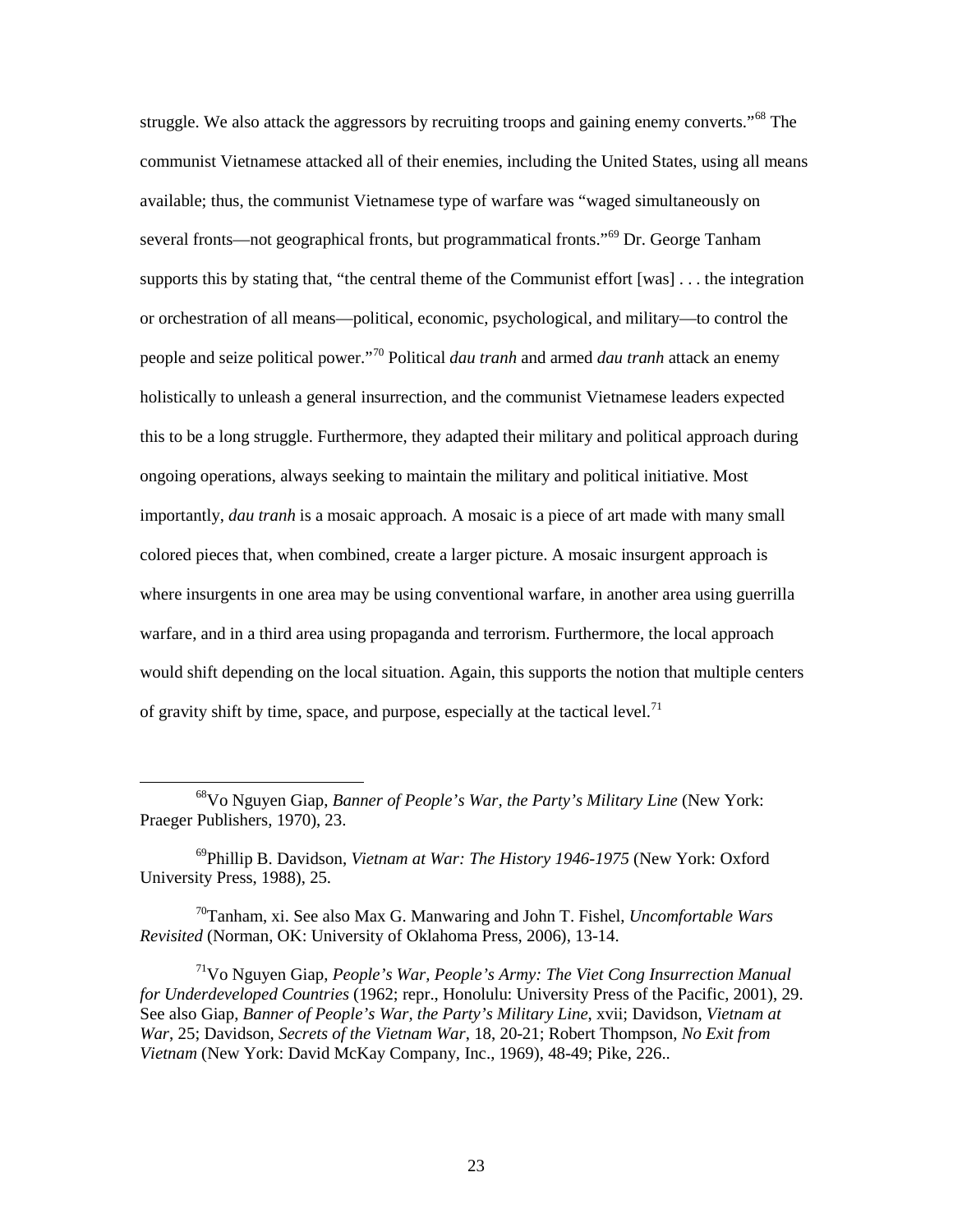According to historian Douglas Pike, there are two major forms of *dau tranh* armed struggle or violence program: regular force strategy and protracted conflict. The communist Vietnamese used these two forms in combination depending on the situation, including regressing to lower levels of violence depending on the relative capabilities of the insurgents and counterinsurgents. Regular force strategy consisted of high technology warfare and limited offensive warfare. Giap used high technology warfare, matching their opponents' technology, and the communist Vietnamese first used this form of regular force strategy in the 1972 Easter Offensive. In response to the failure of the Easter Offensive, the communist Vietnamese used the limited offensive form of warfare, which included the 1975 campaign.<sup>72</sup>

Protracted conflict was *dau tranh's* second form of violence and divided into classic, or Maoist, guerrilla war and neo-revolutionary guerrilla warfare. In Mao's revolutionary warfare, the conflict progresses through three phases. However, the communist Vietnamese felt that elements of the Mao's theory were not as relevant in their contemporary context, mostly due to advances in technology. Partly based on this, Giap's conception was that the third phase, or the counteroffensive, would consist of a general people's insurrection, which differs from Mao.<sup>73</sup>

Political *dau tranh* was a broad spectrum of nonmilitary efforts: political, diplomatic, psychological, ideological, sociological, and economic. Like armed *dau tranh*, Pike outlined components of political *dau tranh*. *Dich van* was action among the enemy, *binh van* was action among the military, and *dan van* was action among the people. First, *Dich van* focused on the Vietnamese population controlled by the government of South Vietnam as well as the American population. Second, *binh van* undermined the morale of enemy troops, causing desertion or

 <sup>72</sup>Davidson, *Vietnam at War*, 26-27; Davidson, *Secrets of the Vietnam War*, 19; David M. Toczek, *The Battle of Ap Bac, Vietnam: They Did Everything But Learn from It* (Annapolis, MD: Naval Institute Press, 2001), 48-49; Pike, 229.

<sup>73</sup>Pike, 212, 215-216; Davidson, *Vietnam at War*, 26; Giap, *Banner of People's War, the Party's Military Line*, xix.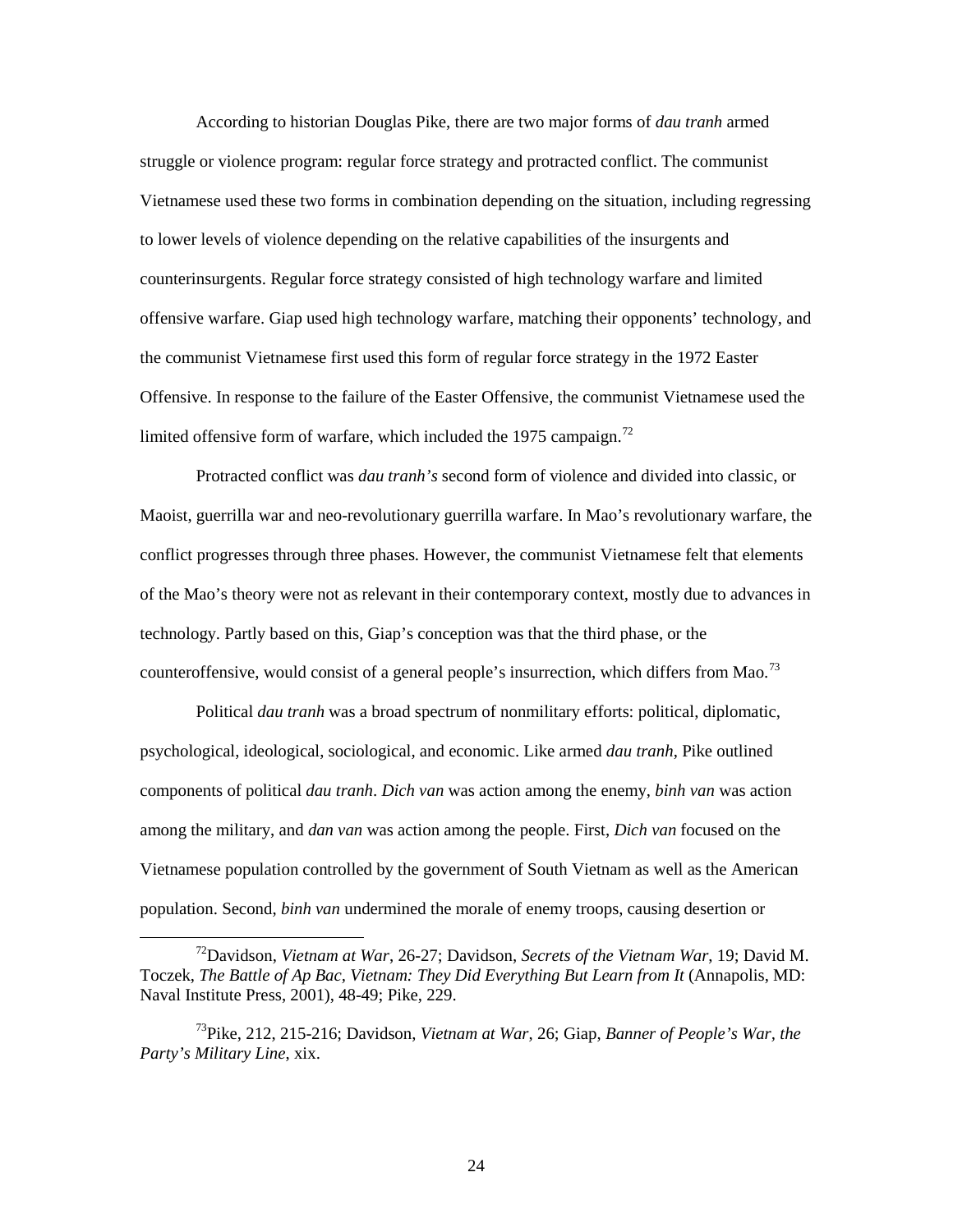eroding combat effectiveness. Third, *dan van* focused on political indoctrination and administration in "liberated areas" in South Vietnam or, in other words, areas of South Vietnam under communist control. *Dan van* was essentially the communist use of the counterinsurgency oil spot technique; thus, the insurgents created ever-expanding areas of control. Overall, political *dau tranh* was a mix of disinformation, propaganda, agitation, uprisings, terror, and subversion.<sup>74</sup>

If armed *dau tranh* defeats the counterinsurgent forces, the insurgents win. Conversely, if the counterinsurgents defeat the insurgents militarily, the insurgents merely revert to the strategic defense to build political and military strength. Thus, the counterinsurgents must defeat the insurgents both militarily and politically to succeed. This success over the insurgents will normally only be temporary if the core grievances that caused and sustained the insurgency remain unresolved. If these core grievances are not resolved, insurgency may reemerge, which it did time and time again in South Vietnam.<sup>75</sup>

#### **Centers of Gravity in Counterinsurgency**

This subsection of the literature review examines centers of gravity in counterinsurgency. First, the material below refutes the notion that the population can be a center of gravity. Second, it provides some considerations for operational centers of gravity specific to counterinsurgency,

 <sup>74</sup>Pike, 212, 216, 224, 236-246; Davidson, *Vietnam at War*, 27-28; Davidson, *Secrets of the Vietnam War*, 19. For more on the oil spot technique, see Robert B. Asprey, *War in the Shadows: The Guerrilla in History: Two Thousand Years of the Guerrilla at War from Ancient Persia to the Present* (New York: William Morrow and Co, 1994),153-155, 481, 672, and 711. Page 711 draws an analogy between Che Guevara's *foco insurreccional* with the oil spot.

<sup>75</sup>Pike, 227; Davidson, *Vietnam at War*, 25-26; Ben Connable and Martin C. Libicki, "How Insurgencies End" (Monograph, RAND Corporation, Santa Monica, 2010), 20. See also U.S. Department of Defense, Joint Publication (JP) 3-24, *Counterinsurgency Operations* (Washington, DC: Government Printing Office, 2009), III-3 to III-4; Angel Rabasa et al., *Money in the Bank: Lessons Learned from Past Counterinsurgency (COIN) Operations* (Santa Monica, CA: RAND Corporation, 2007), 71-72; Stephen T. Hosmer and Sibylle O. Crane, *Counterinsurgency: A Symposium, April 16-20, 1962* (Santa Monica, CA: RAND Corporation, 1963), 143.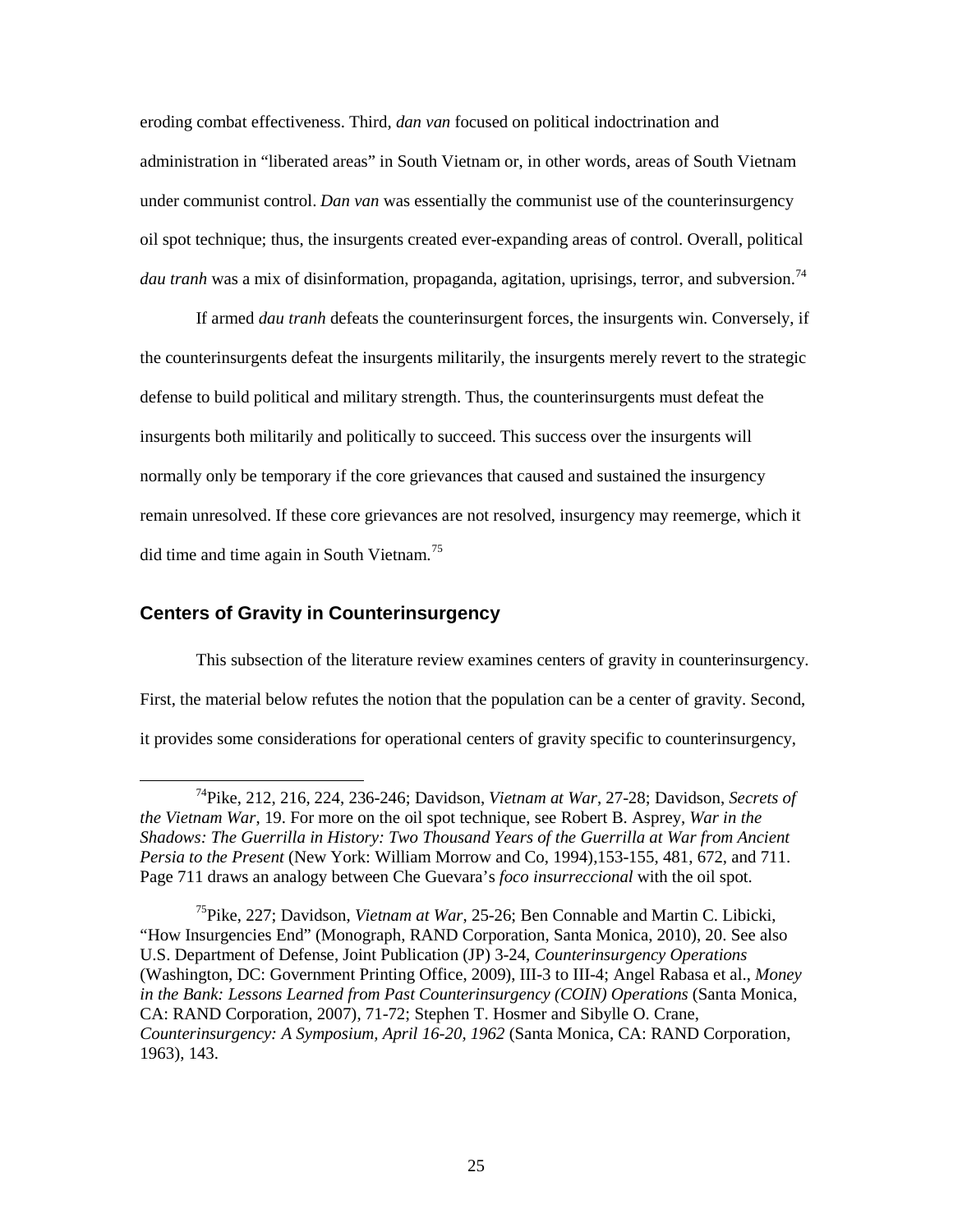including supporting the notion that multiple centers of gravity vary by time, space, and purpose. Finally, this subsection discusses tactical centers of gravity in counterinsurgency.

#### The Population: Critical Requirement/Critical Vulnerability

The population is not a center of gravity at any level of war by definition and by Strange's methodology. More specifically, the population cannot be the insurgent center of gravity using Echevarria's interpretation of Clausewitz, nor is the population a center of gravity using Strange's methodology. First, Echevarria's interpretation of Clausewitz shows that a center of gravity is something that draws together or unifies something. In the case of an insurgency, a charismatic leader, such as the Peruvian insurgency Shining Path's leader Abimael Guzmán, and the ideology that underpins an insurgency, such as Guzmán's fierce mix of the thought of Marx, Lenin, and Mao with strong historical appeals to the Incan past, are examples insurgent strategic centers of gravity.<sup>76</sup> Second, the historical example of Guzmán's as an insurgent charismatic leader demonstrates that by Strange's methodology the population is not a strategic center of gravity. Using Strange's methodology, Guzmán needs the population to support him to reach his end state, and Guzmán's ideology is a key aspect of gaining this support; thus, support of the population is not in itself a center of gravity.

Although not a center of gravity, support of the population is a critical aspect of operational art in counterinsurgency. Support of the population is often an insurgent critical requirement and a critical vulnerability. As a hypothetical example, a charismatic leader who is a strategic center of gravity has several CCs, including the ability to mobilize the population and the ability to generate resources. Support of the population is essential to mobilize the population and generate resources, so support of the population is a CR for both of these CCs. As the

 <sup>76</sup>Asprey, 1114-1115; Jeremy M. Weinstein, *Inside Rebellion: The Politics of Insurgent Violence* (New York: Cambridge, University Press, 2007), 84.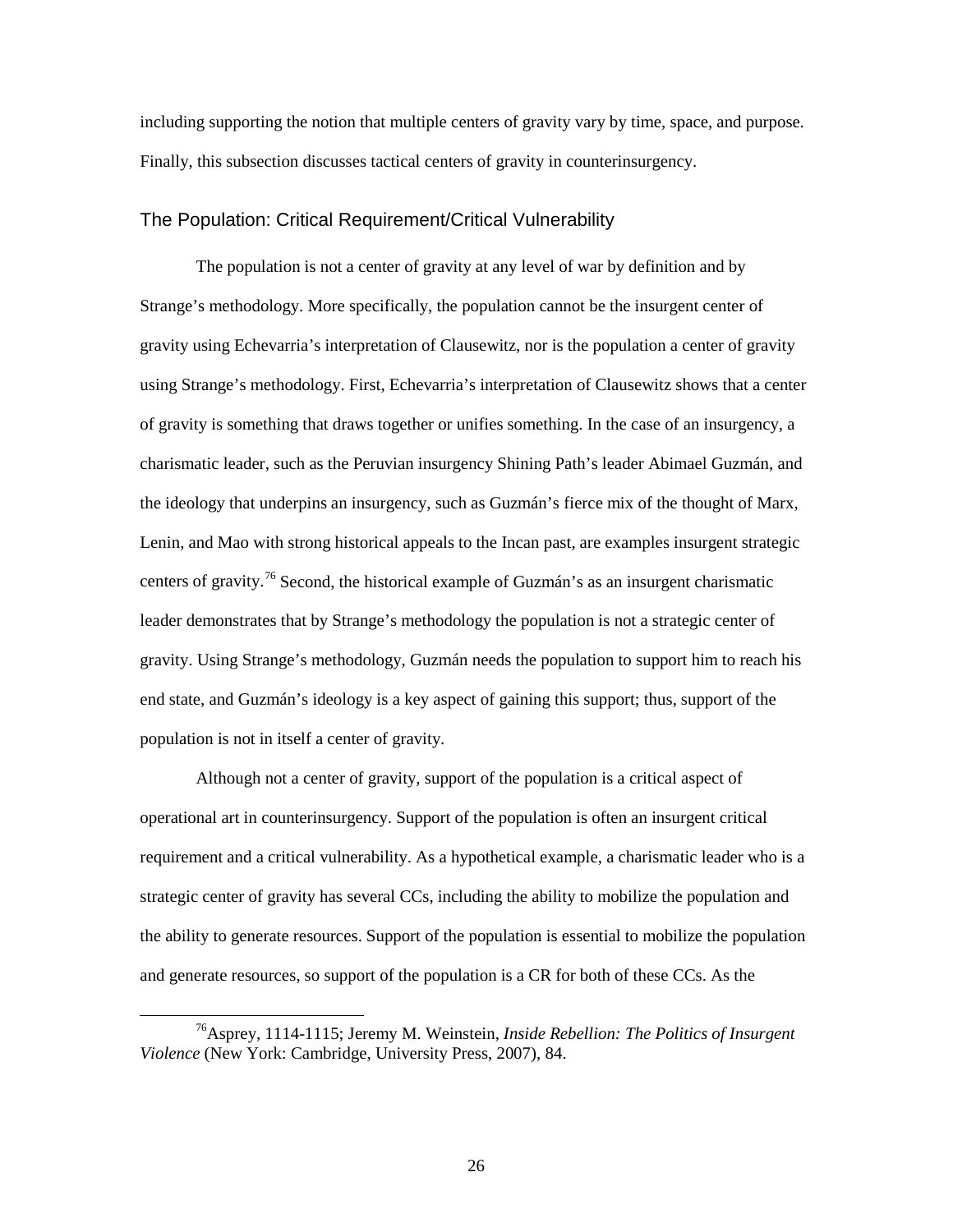counterinsurgents can contest the insurgency's control of the population, these CRs are also  $CVs.<sup>77</sup>$ 

In the hypothetical example above, support of the population is both a CR and CV for the insurgents. The same methodology applies for the counterinsurgents. Thus, achieving support of the population in the hypothetical example is a *strategic, operational, and tactical objective* for both belligerents. In other words, support of the population is very important in most cases, but it is definitionally and methodologically inconsistent to refer to the population as the center of gravity.<sup>78</sup> In fact, if counterinsurgents treat the population as a center of gravity, it is very likely that they will waste resources and, worst case, the insurgents will win.

American efforts in the Philippines in the late nineteenth century are an example of mistakenly treating the population as the center of gravity. The United States forced regime change in the Philippines during the Spanish-American War, and the Philippines became part of the United States foray into "benevolent empire."79 There were three campaigns in the Philippine War. The first was the Filipino insurgents fighting against the Spanish at the end of the nineteenth century. When the U.S. went to war with Spain in 1889, the U.S. and Filipino insurgents fought a common Spanish foe. After Spanish capitulation, the U.S. fought to pacify Filipino resistance to U.S. rule; however, the Americans initially focused too much on the population and did not focus enough on the growing insurgency. Protecting the population allowed the insurgency, especially its underground, to burgeon. Thus, American forces allowed the Philippine insurgency to grow unmolested, which is a very vulnerable time in the evolution of an insurgency. While the U.S. may not have had or would not have committed sufficient means to prevent the early insurgency,

 $^{77}$ Strange, 43-45.

 $^{78}$ Ibid., 74-75.

<sup>79</sup>Brian McAllister Linn, *The Philippine War, 1899-1902* (Lawrence, KS: University Press of Kansas, 2000), 25-26.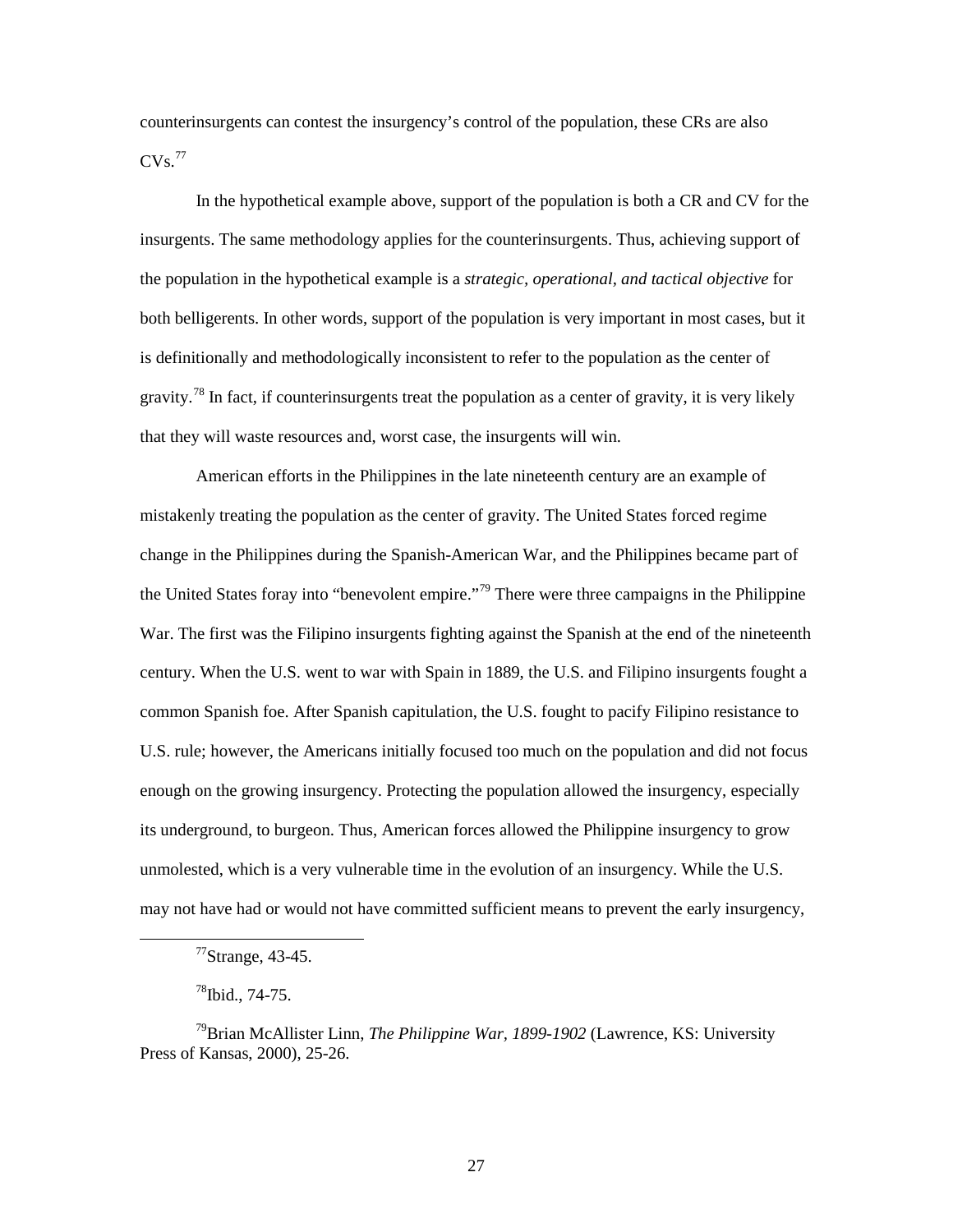this overly population-centric approach demonstrates the fallacy that the insurgents are always the center of gravity. Focusing on the protecting the population and not acting directly against an insurgency both allows the insurgency to grow and cedes the initiative to the insurgency. While the U.S. forces in the Philippines changed their tactics to focus more on the enemy, the insurgents had already become a formidable opponent.<sup>80</sup>

#### **Operational**

The operational level and operational art are context for operational centers of gravity. The key tenets of operational art apply in insurgency and counterinsurgency; however, one must adapt these tenets to account for the differences in relative force, time, space, and will.<sup>81</sup> In counterinsurgency insurgents tend to avoid battles. Instead, insurgents often keep their forces dispersed to avoid the normally more militarily powerful and mobile counterinsurgency forces. Insurgents normally have the advantage when protracting the conflict, as Clausewitz noted, "Both belligerents need time; the question is only which of the two can expect to derive *special advantages* from it in light of his own situation.<sup>82</sup> Insurgent groups also use different approaches based on their relative strength to their opponents.<sup>83</sup>

Schneider posited that key characteristics of modern operational art were field armies and distributed logistics, campaigns, operations, maneuver, and battlefields. While insurgents normally do not have field armies, they normally have distributed logistics, campaigns, operations, maneuver, and battlefields. Schneider's statement that the "hallmark of operational art

 ${}^{80}$ Linn, 37-41, 69-70, 88-89; Asprey, 122-133. For more information on the underground, see U.S. Department of Defense, JP 3-24, II-17 to II-18.

 ${}^{81}$ JP 3-24, II-4.

<sup>&</sup>lt;sup>82</sup>Clausewitz, 597.

<sup>83</sup>David Galula, *Counterinsurgency Warfare: Theory and Practice* (New York: Praeger Publishers, 1968), 43-62.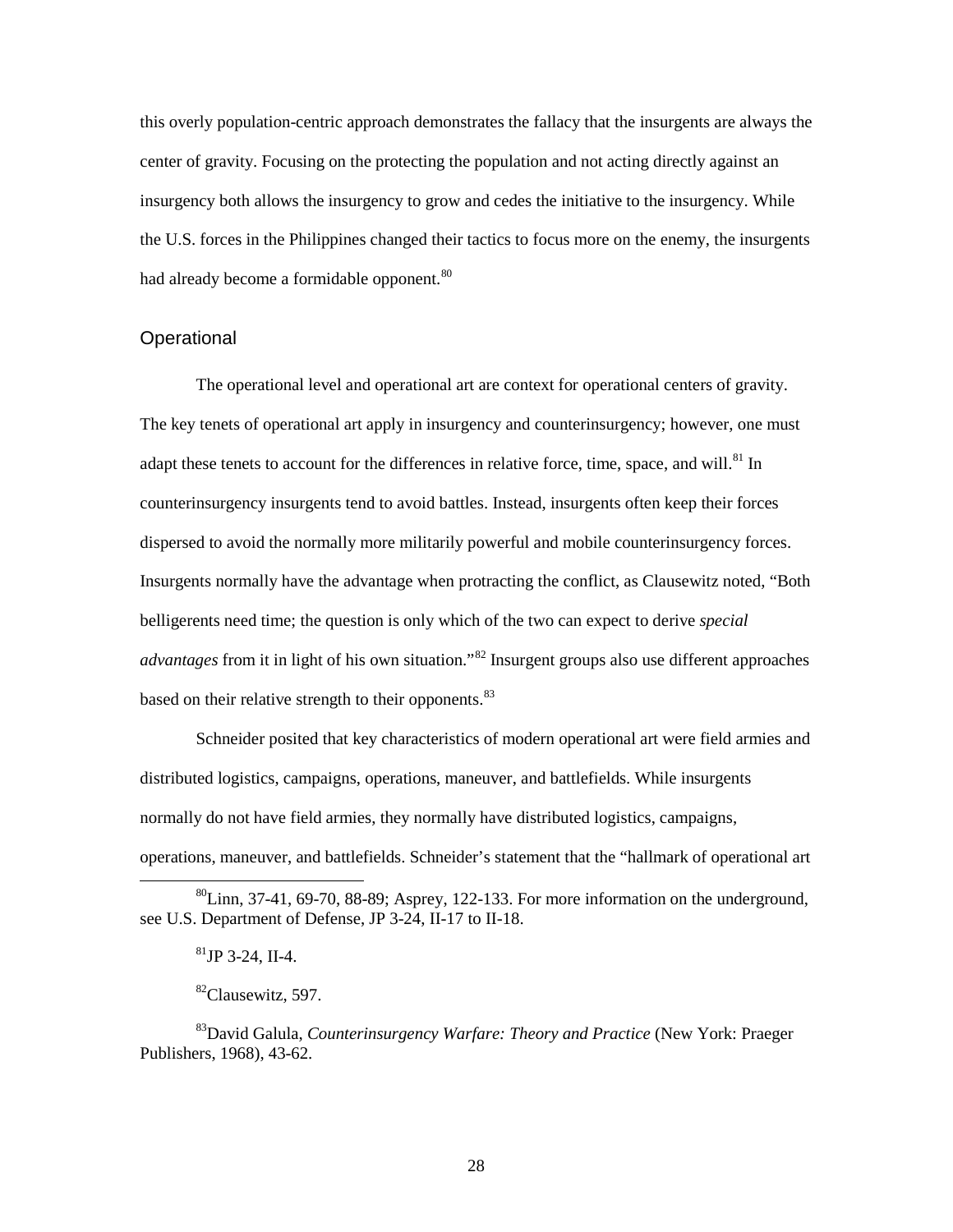is the integration of temporally and spatially distributed operations into one coherent whole<sup>"84</sup> and that simultaneous and successive operations are the crux of operational art apply for insurgent efforts as well; however, these efforts are normally also smaller and distributed further in time. In other words, the insurgents' normal military inferiority forces them to protract their wars, campaigns, and major operations. Finally, Isserson's point that modern operations "*must be ready to overcome the entire depth* [Isserson's emphasis]<sup>35</sup> also applies to counterinsurgency. In other words, counterinsurgents should strive to overcome insurgent efforts—both operational and tactical—throughout the entire depth of the theater.

Strachan claimed that "the center of gravity was at the confluence of strategy and tactics,"<sup>86</sup> illustrating the importance of operational centers of gravity on both the operational level and operational art. Before conducting center of gravity analysis proper, there are two key steps. First, analysis of the strategic context and strategic centers of gravity frame operational center of gravity analysis. Second, operational objectives and the nature of each belligerent determine operational centers of gravity, as an opponent's operational centers of gravity resist their foe achieving threat objectives and friendly operational centers of gravity facilitate achieving friendly objectives.

An insurgency may disperse to avoid having an operational center of gravity destroyed by counterinsurgent forces, yet an operational center of gravity, such as a key insurgent leader, may exist. "Creating sub-[centers of gravity] is artificial, unless our opponent is too dispersed or

 <sup>84</sup>James J. Schneider, "The Loose Marble--and the Origins of Operational Art," 87-90.

<sup>85</sup>Harrison, *Architect of Soviet Victory in World War II*, 109. Isserson conducted this study in the 1930s.

<sup>86</sup>Hew Strachan, *Clausewitz's On War* (New York: Atlantic Monthly Press, 2007), 132.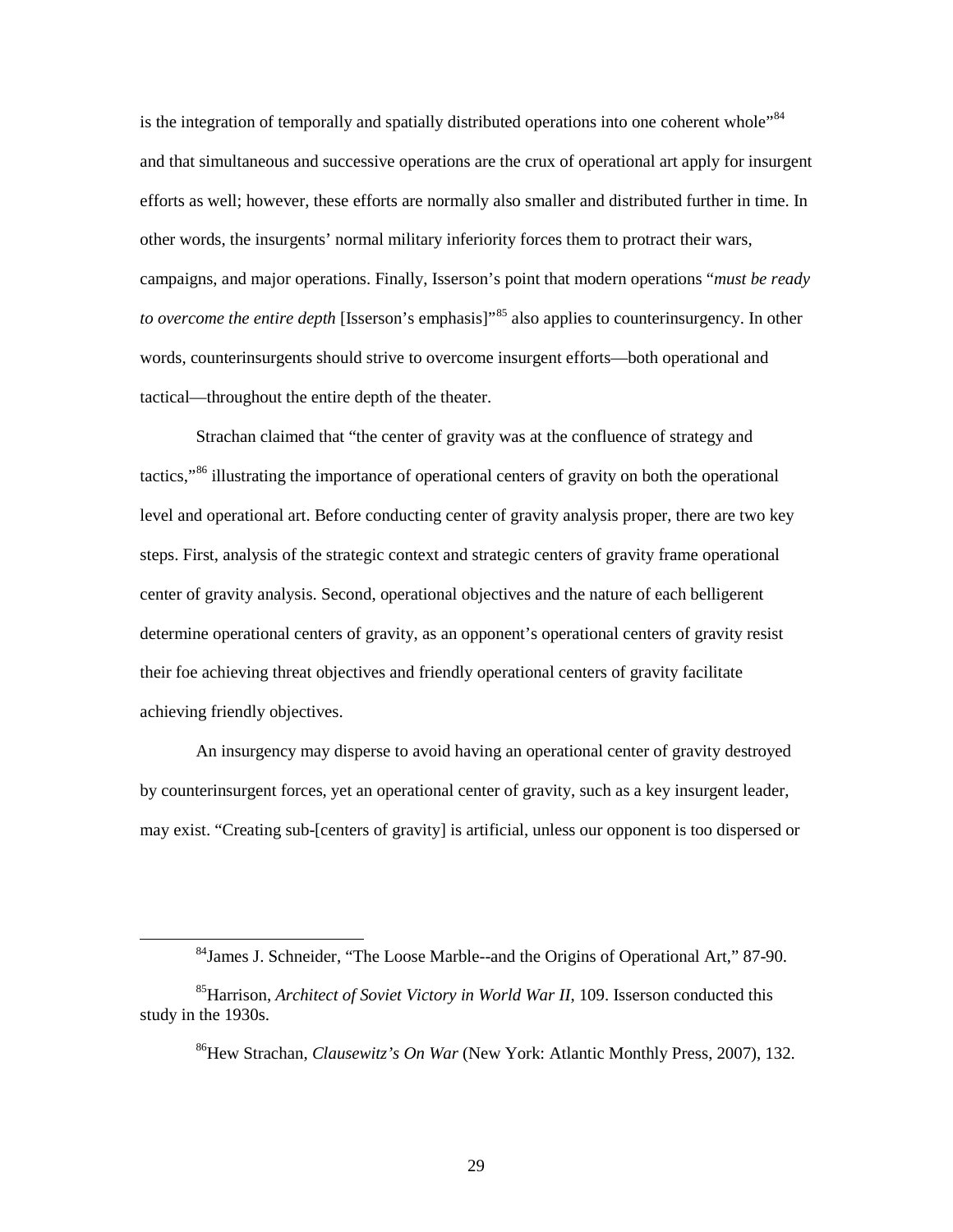decentralized to have one [center of gravity]."<sup>87</sup> Mao's third stage is an exception. In this case, an insurgency's operational center of gravity is able to draw operationally significant forces together and employ them to strike the enemy, forming a center of gravity in line with Strange's model. In the first two stages of Mao's theory, an operational center of gravity instead will conduct efforts through tactical centers of gravity and tactical centers of critical capabilities.

#### **Tactical**

Joint Publication 3-0 defines the tactical "level of war at which battles and engagements are planned and executed to achieve military objectives assigned to tactical units or task forces. Activities at this level focus on "the ordered arrangement and maneuver of combat elements in relation to each other and to the enemy to achieve combat objectives."<sup>88</sup> The tactical level of war in counterinsurgency is normally a protracted series of small engagements where the insurgents try to erode the counterinsurgents' capabilities and will and the counterinsurgents attempt to defeat the insurgents.

The mosaic nature of many insurgencies, such as how the Vietnamese insurgents used *dau tranh* in South Vietnam, tends to focus attention on the tactical level. In fact, the frequent lack of an assailable insurgent operational center of gravity emphasizes tactical areas of operation and tactical activities. Clausewitz noted that "all parts of the whole are interconnected and thus the effects produced, however small their cause, must influence all subsequent military operations and modify their final outcome to some degree, however slight."<sup>89</sup> The lack of assailable

 <sup>87</sup>Echevarria, "Clausewitz's Center of Gravity: Changing our Warfighting Doctrine-- Again!," 20.

<sup>88</sup>U.S. Department of Defense, Joint Publication (JP) 3-0, *Joint Operations*, Change 2 (Washington, DC: Government Printing Office, 2010), GL-28.

<sup>89</sup>Clausewitz, 158.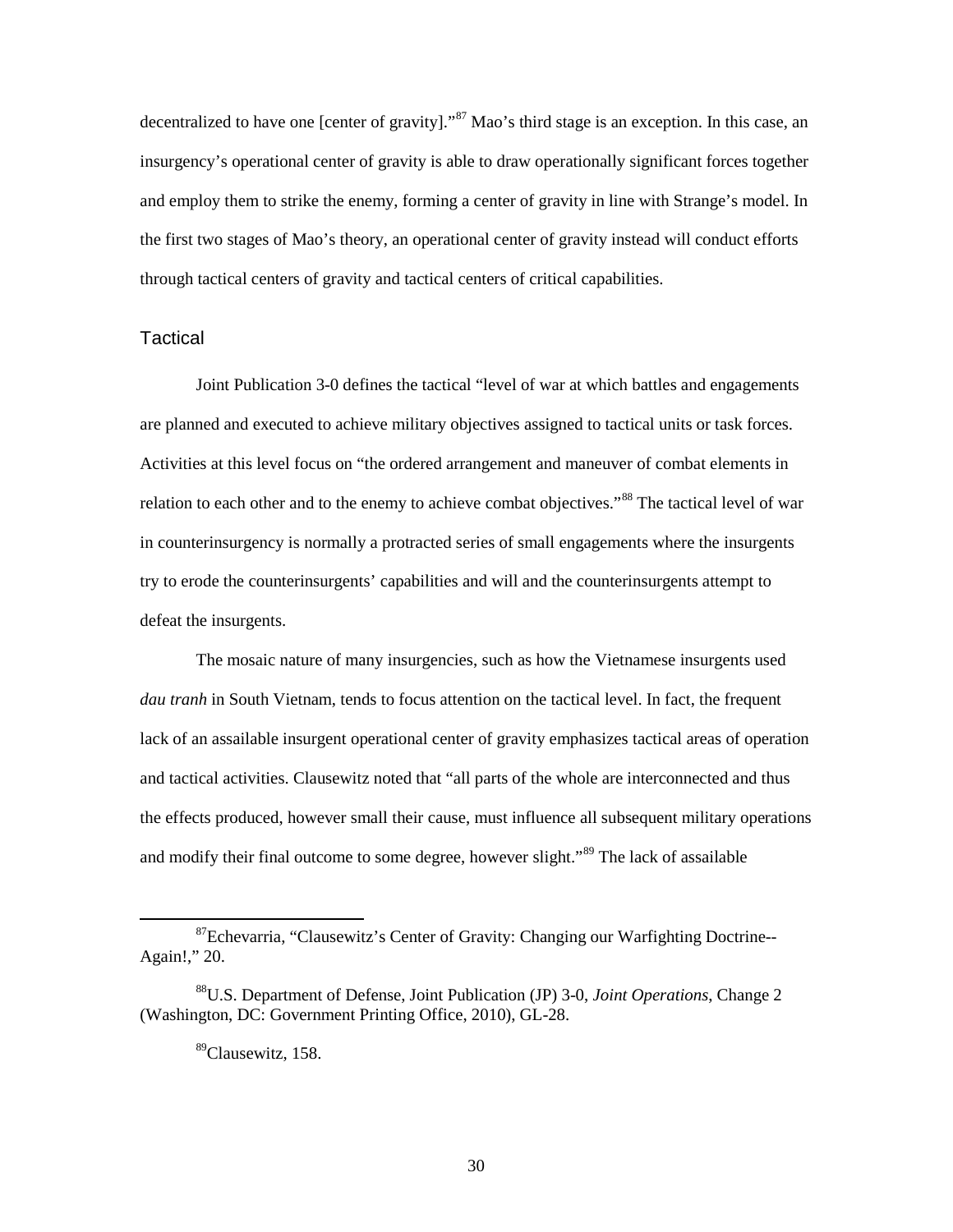operational insurgent centers of gravity further emphasizes the tactical actions in counterinsurgency.

#### **Independent Variables**

This monograph's four independent variables are insurgent political purpose, location, approach, and phase. These independent variables are key contextual components that determine centers of gravity at every level of war, and centers of gravity are dependent variables. Not only do the independent variables determine centers of gravity, changes in the independent variables determine when a center of gravity changes. As the literature review discussed, there are often multiple centers of gravity for each level of war. Given the typical "mosaic" nature of counterinsurgency, there are typically more centers of gravity at the tactical level of war in counterinsurgency and the independent variables at the local level impact their corresponding tactical centers of gravity.

#### Purpose

There are three general insurgent political purposes: change, overthrow, and resistance. Seeking political or economic change on a government is a basic end that most insurgencies share. Second, an insurgency may seek to overthrow and replace a government. Resisting a foreign invader's occupation is a third basic insurgent political purpose. An insurgency may combine these ends and these ends may change depending on the strategic context. In terms of operational art, ends are some of the conditions that make up the insurgent's desired end state. Additionally, the core grievances that underpin the ends are also important to consider for an insurgency's political purpose. Perceived core grievances—which may include identity, religion,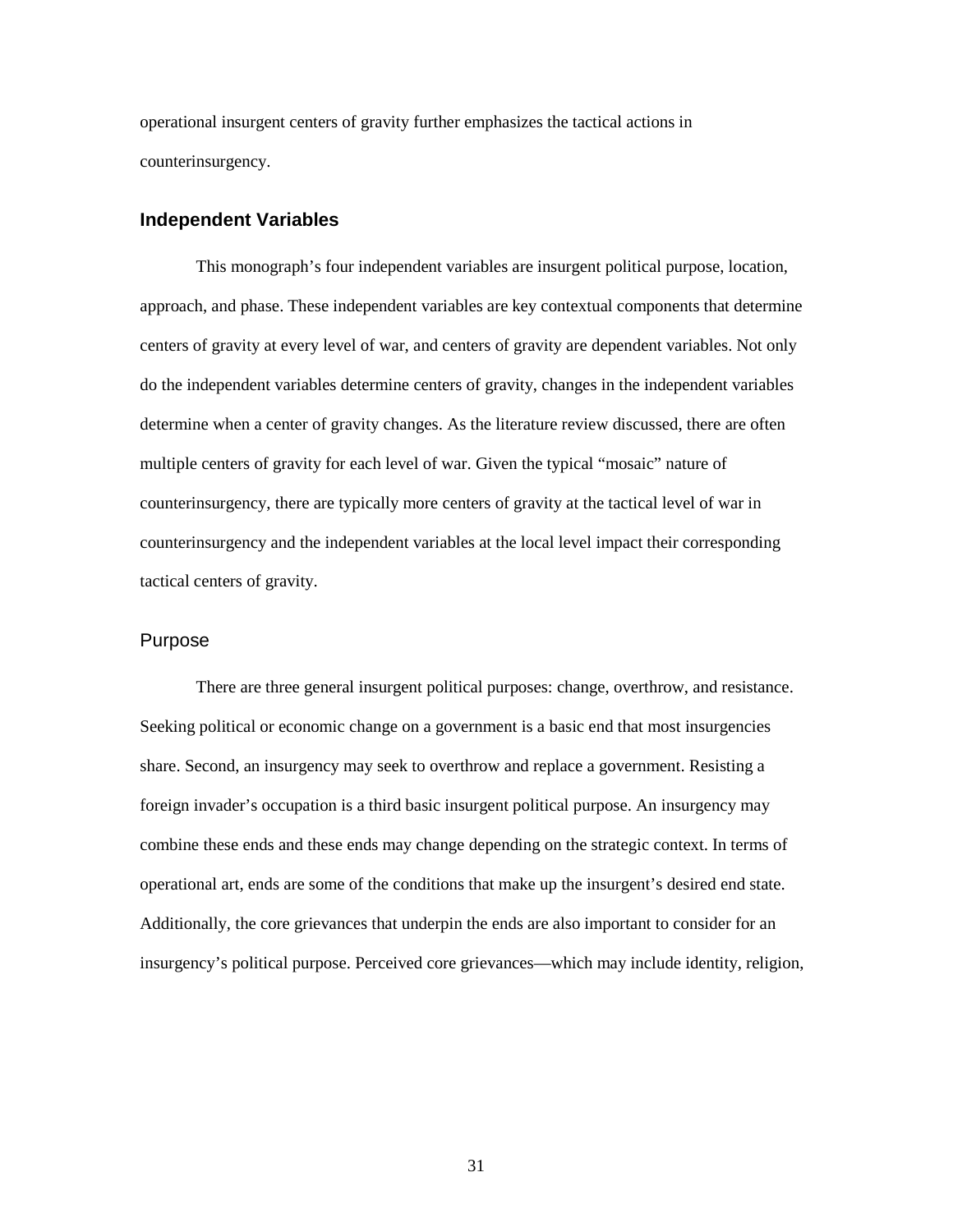economy, corruption, repression, foreign exploitation or presence, foreign occupation, and inadequate essential services—are the basis of insurgency.<sup>90</sup>

### Location

Insurgent centers of gravity vary by location or space. Competent insurgents use space to wear down their opponents' will and tailor local efforts to suit the tactical situation. They often attempt to exploit areas in which counterinsurgents are relatively weak. Insurgents tend to operate fluidly and thereby react quickly to changing conditions. They often have the tactical initiative and can consequently avoid counterinsurgent efforts to decisively engage them. Porous international borders are also key aspects of space. When insurgents can exploit these political boundaries, the borders create sanctuaries. This affords the insurgency a space where they are difficult or impossible to assail, thereby allowing the insurgency to further capability to retain the operational initiative. Finally, single insurgencies may operate alone in an area, but there may be multiple insurgencies operating in the same location. In the case of multiple insurgencies operating in the same area, different insurgent groups may cooperate, ignore, or fight each other depending on their group's ends. $91$ 

#### Approach

Insurgent approaches include conspiratorial, military-focused, terrorism-focused, identity-focused, protracted popular war, and subversive. The conspiratorial approach involves a small group seizing power and then normally focuses on quickly gaining support of key groups and the population. The military-focused group attempts to reach its ends by acting against the opposing security forces. A terrorism-focused insurgent uses terror to gain and maintain power,

 $^{90}$ JP 3-24, II-4 to II-7.

 $91$ Ibid., II-4.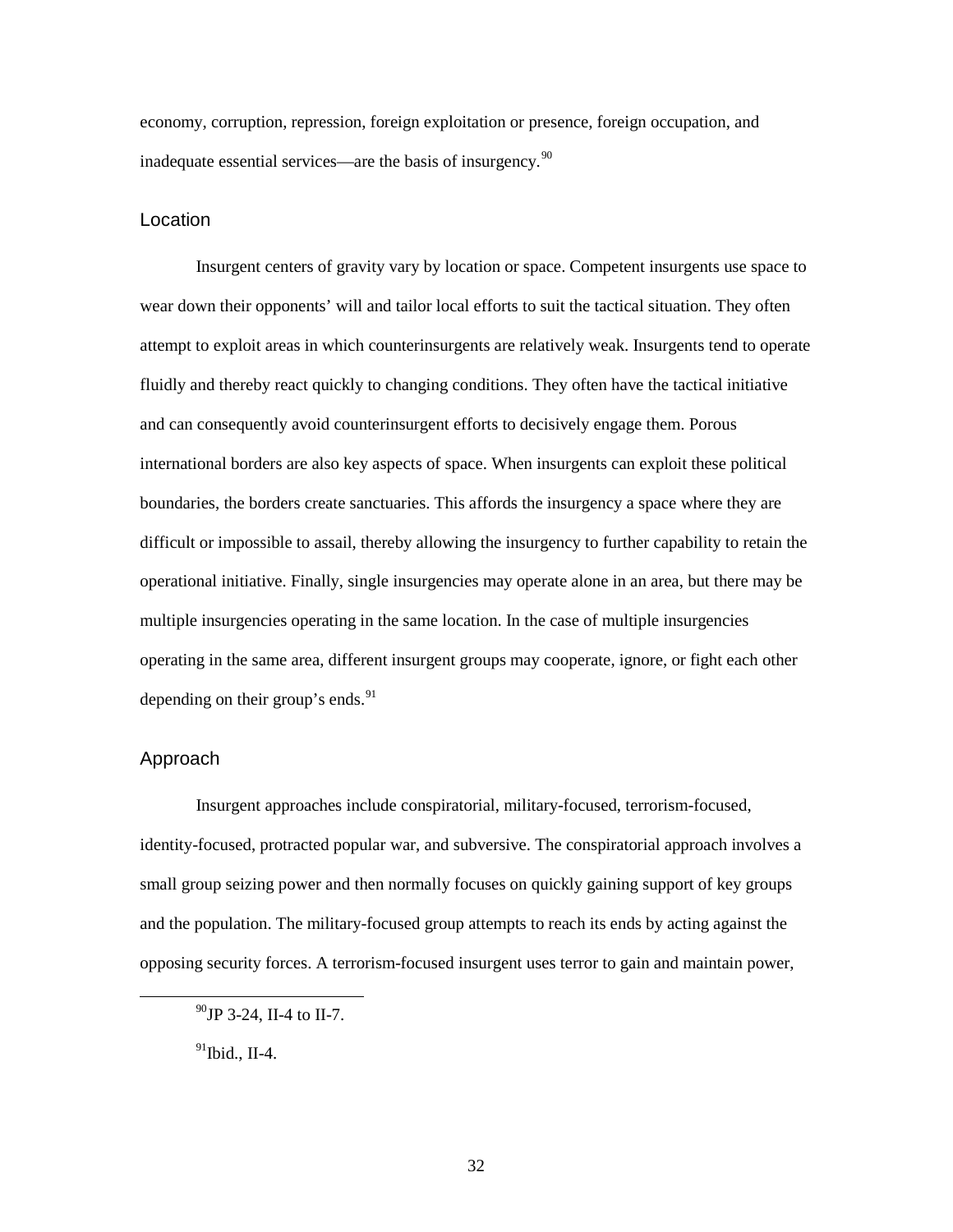and they may focus their efforts on the population, the opposing government, and/or the opposing security forces. Insurgents who use an identity-focused approach based on common identity, such as clan, tribe, religion, or other group identity. Insurgents may use many variations of protracted popular war to erode counterinsurgent physical and psychological strength. Insurgents may also focus on subversion and use relatively less violence to support its subversive efforts. Additionally, insurgencies may use a composite approach or several insurgencies using difference approaches can form a coalition.<sup>92</sup>

### Phase

Insurgent phasing and timing play a key role in determining insurgency centers of gravity. First, insurgents can normally afford to be patient. While they are normally materially inferior to their opponents, they often have a superior strength of will. This often allows them to erode their opponents materially and psychologically over time. From a perspective of phasing and timing, one can view insurgents as being on the defensive, at equilibrium, or on the offensive. Insurgent operations while on the defensive normally can include subversion, terrorism, and guerrilla warfare. These operations often continue during equilibrium, but increase in size and may include some convention warfare. The offensive phase will often include more conventional warfare and the overall conflict will often become more properly viewed as a civil war. The insurgent phasing and timing does not have to be the same on all levels of war simultaneously. For example, an insurgency may be on the strategic defensive, on the operational defensive in one area, and on the tactical offensive in one small area.<sup>93</sup>

 <sup>92</sup>JP 3-24, II-20 to II-21.

 $^{93}$ Ibid., II-4, II-13 to II-16.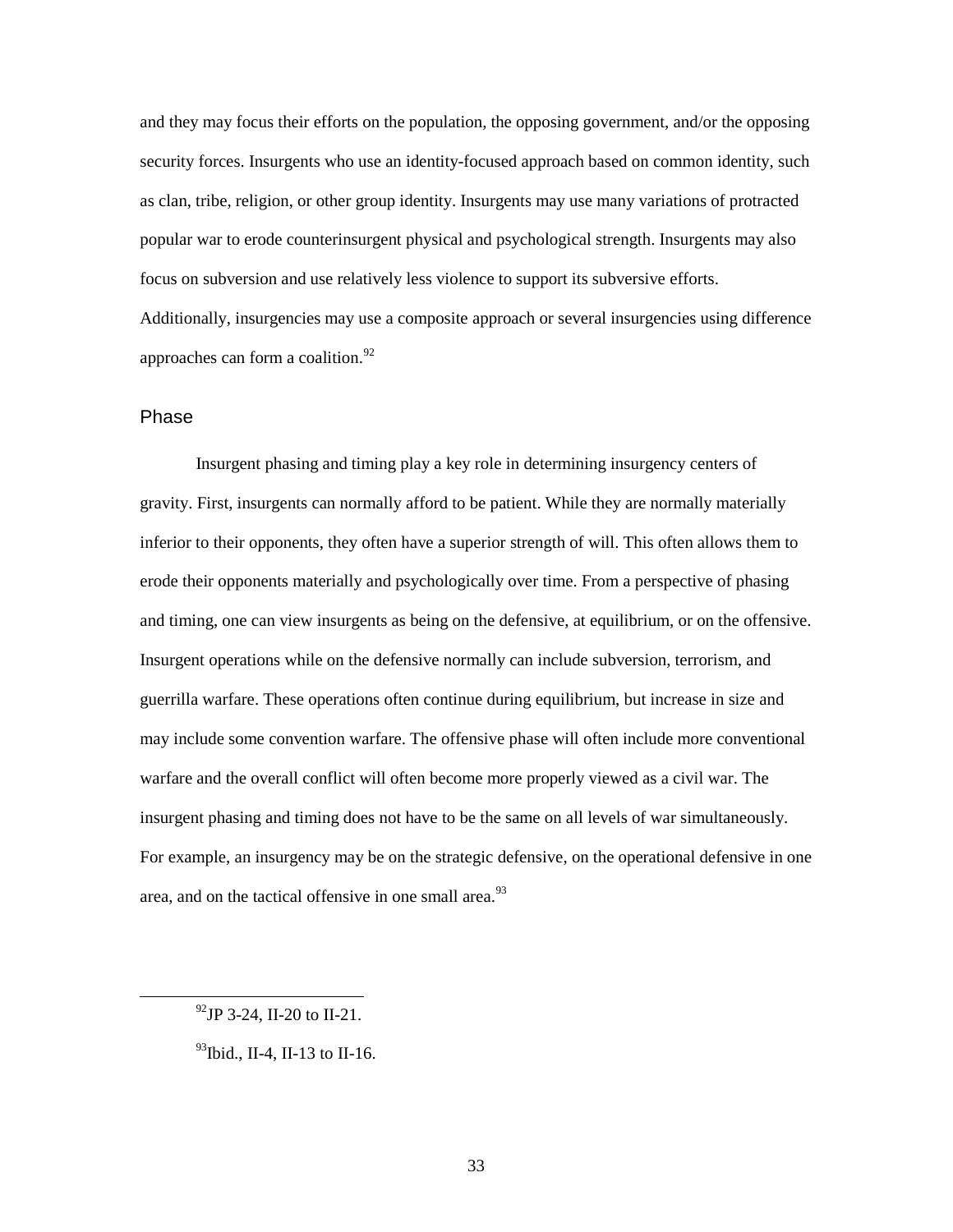# **Case Study Methodology**

There currently is insufficient quantitative data on the four variables in counterinsurgencies to conduct a large-scale quantitative analysis. It is impractical to create a data base for this monograph that would allow large-scale quantitative analysis for insurgencies with multiple centers of gravity, which depend on four variables. It is impractical due to time constraints and the scope of the monograph. Consequently, this monograph uses case studies.

The two case studies focus on the four variables previously identified. The analysis for each case study explores the hypothesis that there are multiple operational and tactical centers of gravity in counterinsurgency and that these centers of gravity vary by insurgent political purpose, location, approach, and phase. Each case study focuses on key time periods where centers of gravity shift. First, the discussion briefly examines the context for key time periods. Second, the discussion demonstrates that there are multiple centers of gravity. Third, the case study demonstrates that shifts in variables cause a resulting shift in centers of gravity change. In other words, the case studies demonstrate that changes in centers of gravity are second-order effects of changes in the variables.

### **Case Selection**

The case studies examined in this monograph are the American involvement in the Vietnam War (1965 to 1973) and the Iraq War (2003-2010). They are contemporary examples of large-scale American counterinsurgency. Both occurred after World War II and involved multiple American divisions, both Army and Marine Corps. In Vietnam, U.S. land forces fought alongside South Vietnamese and other coalition forces against a unitary communist insurgency. In Iraq, U.S. and coalition forces at first fought alone to defeat multiple insurgencies and, subsequently, U.S. and coalition forces fought alongside friendly Iraqi forces to defeat multiple insurgencies.

The two case studies have multiple operational and tactical centers of gravity, although there are more tactical than operational centers of gravity. These two cases studies demonstrate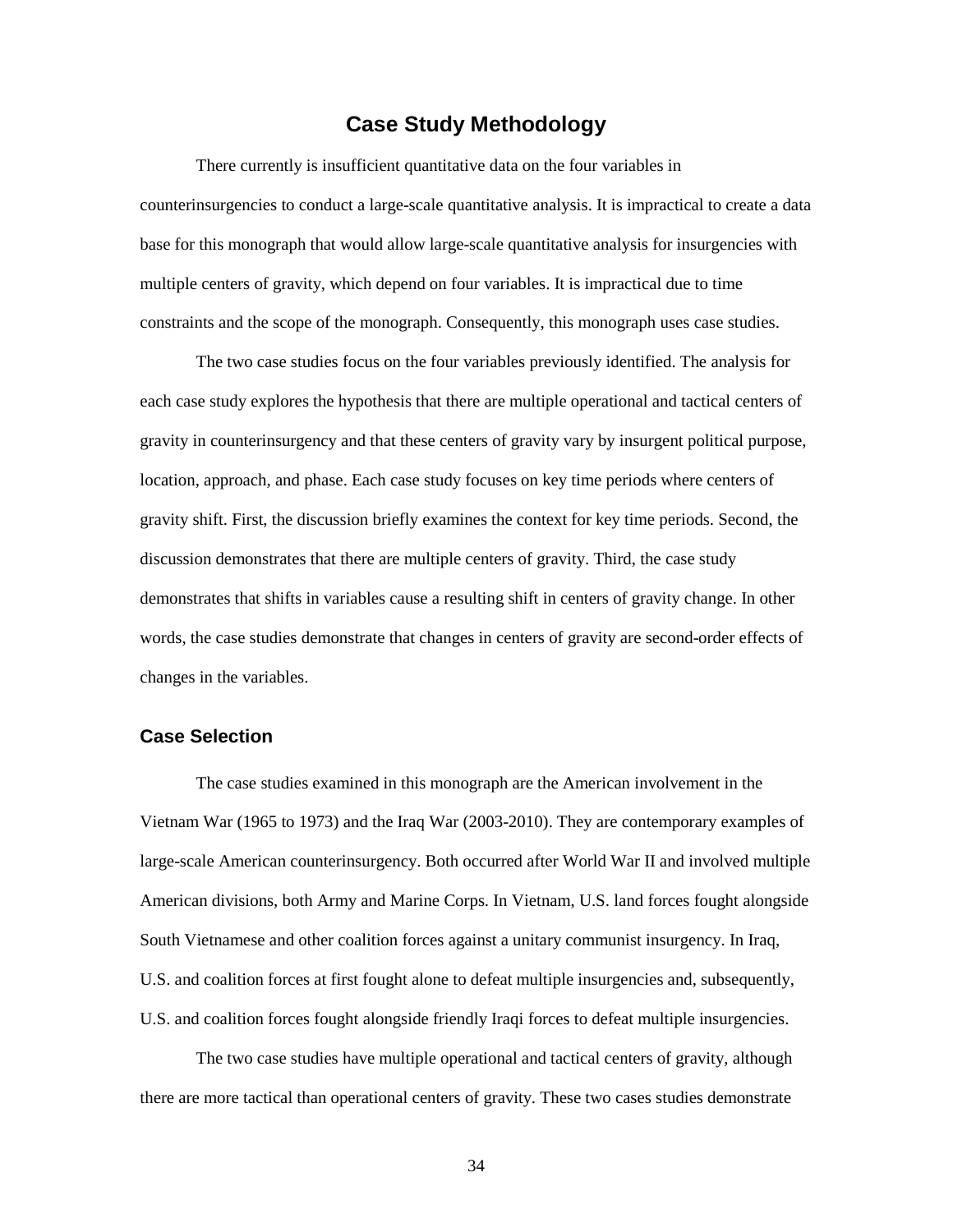that these multiple centers of gravity vary by political purpose, location, insurgent approach, and insurgent phase. These case studies also illustrate how incorrect center of gravity analysis led to flawed conceptual planning and ineffective operations. Finally, the Vietnam case study demonstrates that this monograph's thesis is true when countering one insurgency and the Iraq case study demonstrates the validity of the thesis when countering multiple insurgencies.

### **Limitations**

The Vietnam War and the Iraq War are long-term conflicts. Attempting to exhaustively examine changes in centers of gravity for either war is beyond the scope of one monograph, so the case studies will only examine key events. These key events involve changes in the independent variables that in turn change the dependent variable: centers of gravity. Similarly, examination of tactical centers of gravity is limited due to space constraints; therefore, the case studies focus more on the independent and dependent variables at the operational level of war and less on the tactical level of war. The case studies include illustrative examples of changes in tactical centers of gravity.

Many works on counterinsurgency unfortunately lack insurgent perspective; however, the lack of insurgent perspective is even more pervasive the more contemporary the insurgency. As both of the case studies occurred within the last half-century, there is a lack of detailed, unclassified material from the insurgents' perspective, which limits both case studies. There is some translated material available from the communist Vietnamese perspective, but much of the communist Vietnamese material is biased and does not examine their mistakes in any depth. There is even less unclassified material from the various Iraqi insurgent perspectives or, for that matter, Iraqi counterinsurgent perspectives.

The two case studies are not comprehensive; they focus on operational and tactical centers of gravity in counterinsurgency. More importantly, they demonstrate that there are multiple centers of gravity and that centers of gravity vary by insurgent political purpose,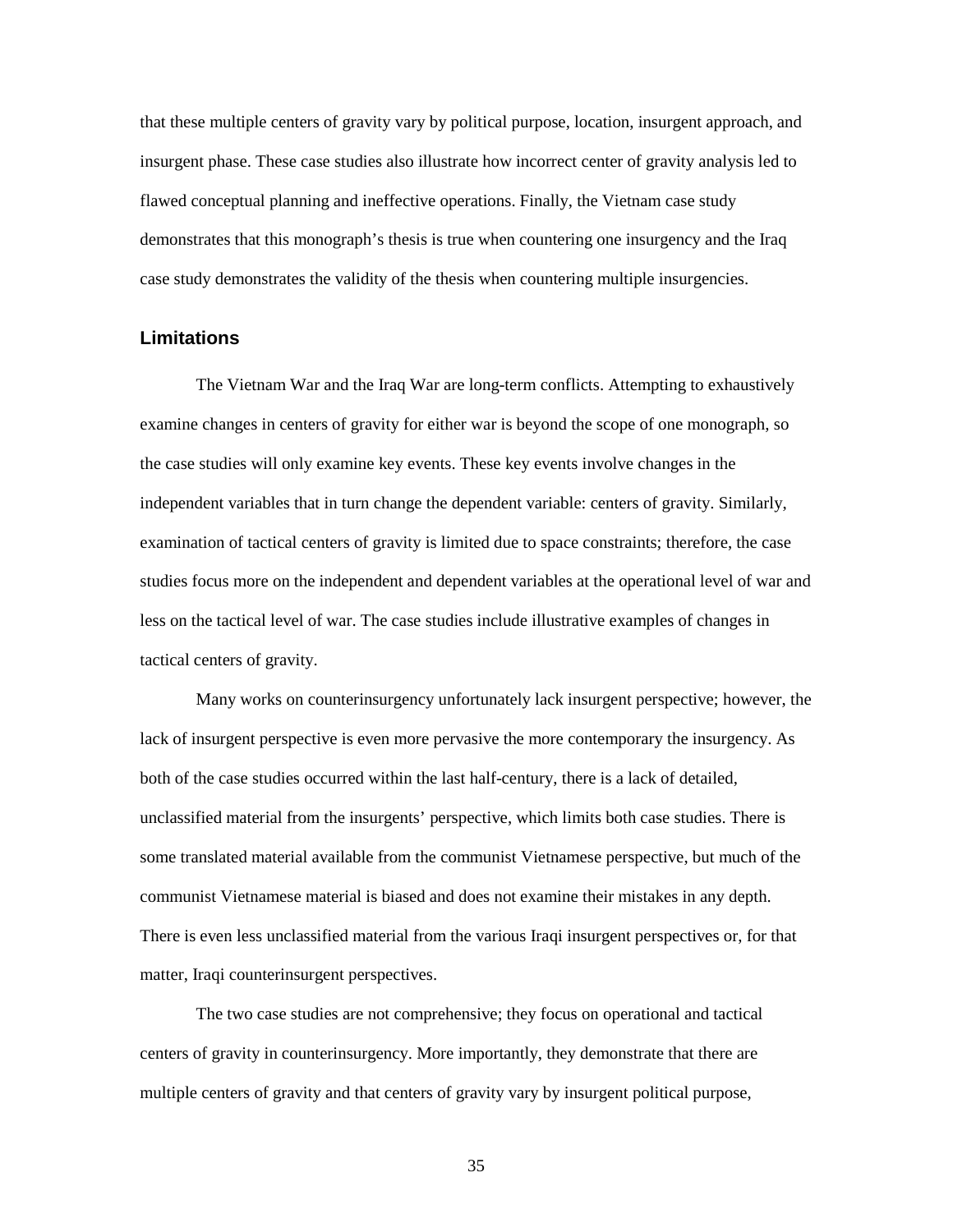location, insurgent approach, and phase. The case studies also demonstrate that incorrect center of gravity analysis led to suboptimal counterinsurgent approaches.

# **Case Studies**

## **Vietnam and the Tet Offensive**

The focus of this monograph is counterinsurgency operations, not major combat operations. Consequently, this case study minimizes discussion of the communist conventional forces and instead focuses on the communist insurgent forces. This case study treats the time period before and after the communist Tet Offensive as a microcosm of the larger Vietnam War. Additionally, this offensive had immense strategic, operational, and tactical impact on the approaches of all belligerents. The discussion therefore concentrates on the period of 1967 to 1969 and examines multiple insurgent operational and tactical centers of gravity before and after the Tet Offensive.

### Strategic Context

While the historical events and processes that led to the Vietnam War are beyond the scope of this monograph, some essential background is necessary. First, American involvement in Vietnam followed a long tradition of Vietnamese resistance to outsiders, most recently the Japanese during the Second World War and the French attempt to reassert their control of Vietnam after the Second World War. The communists defeated the French, which led to the partition of Indochina into Laos, Cambodia, North Vietnam, and South Vietnam. Second, the Vietnam War was a complex war in that it was both an external and internal war. It was external as North Vietnam and its communist supporters fought South Vietnam and its American partners. The Vietnam War also was an internal war as the National Liberation Front (or Viet Cong) fought an insurgency against the forces of South Vietnam and its supporters.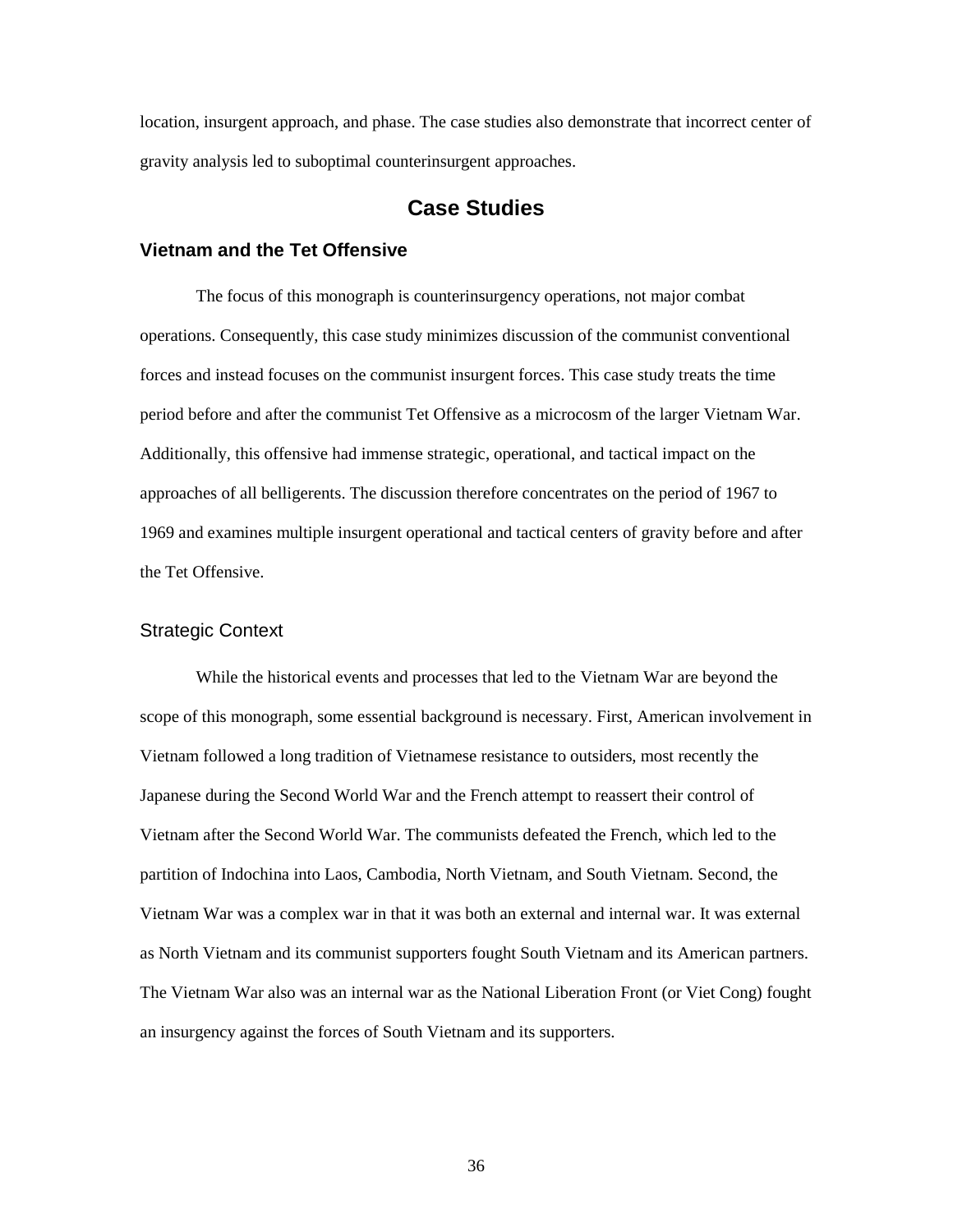Some strategic context is required for a discussion of operational and tactical centers of gravity before, during, and after the Tet Offensive. There are four broad phases in the Vietnam War from the U.S. perspective. The initial phase was U.S. security force assistance to the Diem government of South Vietnam. The second phase began with the assassination of President Ngo Dinh Diem in November 1963 and included growing U.S. involvement in South Vietnam.<sup>94</sup> The third phase began with the introduction of U.S. ground forces in 1965 ends with the Tet Offensive and other attacks of 1968. The fourth phase was the after the communist offensives of 1968, included the American Vietnamization effort, and ended with the Paris Peace Accords of 1973.

The type of war—limited or unlimited—that each of the belligerents fought impacted the overall conduct of war. While in practice all wars have limits on the means used,  $95$  the willingness of a belligerents is important, especially when there is a distinct asymmetry between the belligerents as there was in the Vietnam War. Similarly, Clausewitz wrote, "the value of this object must determine the sacrifices to be made for it in *magnitude* and also in *duration* [emphasis original]."96 To America the Vietnam War was a limited war within the framework of the Cold War. American policy was to maintain a non-communist South Vietnam while avoiding touching off a larger, more destructive war. Consequently, the U.S. strategy in Vietnam had to strike a balance between achieving the desired end state and risking the direct Chinese or Soviet intervention. To South Vietnam the war was total. If South Vietnam could not defeat communist conventional and insurgent forces, South Vietnam would cease to exist. Because of previous assistance of the United States, however, South Vietnam did not fully appreciate this existential

 <sup>94</sup>Graham A. Cosmos, *MACV: The Joint Command in the Years of Escalation, 1962-1967* (Washington, DC: Government Printing Office, 2005), 95-106.

<sup>95</sup>Donald J. Mrozek, *Air Power & the Ground War in Vietnam* (New York: Pergamon-Brassey's, 1989), 167.

<sup>&</sup>lt;sup>96</sup>Clausewitz, 92.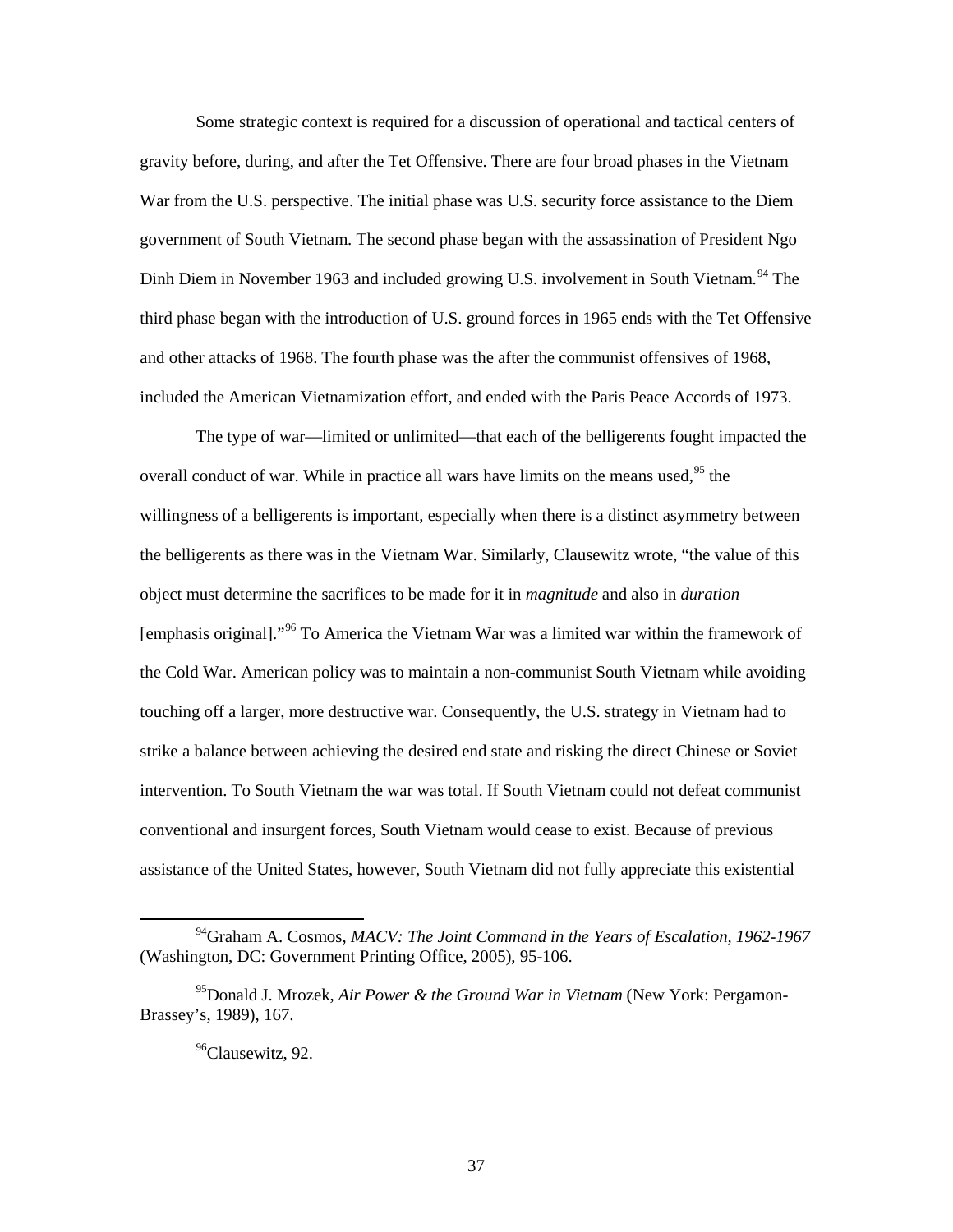threat until after U.S. support drastically waned during the Ford administration. To the communist Vietnamese the war was a total war for national unification under communist rule, although the communists portrayed the war as an effort against outsiders and the outsiders' puppets.<sup>97</sup> From their perspective, the communist Vietnamese desire to reunite Vietnam stemmed from interest and honor. More importantly for this monograph, the core grievances of the insurgent narrative were nationalism, anti-colonialism, and social justice,<sup>98</sup> although the communist ideology was a key component of the narrative as well.

The asymmetry between belligerents also impacted how the war evolved. As Clausewitz stated, "the degree of force that must be used against the enemy depends on the scale of political demands on either side."<sup>99</sup> Over the course of the Vietnam War, the communist Vietnamese were willing to escalate means and maintain the use of these additional means more readily than the United States. Nevertheless, this case study focuses on the operational and tactical centers of gravity before, during, and after the Tet Offensive.

<sup>98</sup>Austin Long, "On 'Other War': Lessons from Five Decades of RAND Counterinsurgency Research" (Monograph, RAND Corporation, Santa Monica, 2006), 36; John A. Nagl, *Learning to Eat Soup with a Knife: Counterinsurgency Lessons from Malaya and Vietnam* (Chicago: University of Chicago Press, 2005), 117; Ronald H. Spector, *After Tet: The Bloodiest Year in Vietnam* (New York: The Free Press, 1993), 90-91; Stanley Karnow, *Vietnam: A History*, 2nd ed. (New York: Penguin Books, 1991), 474-479.

<sup>99</sup>Clausewitz, 585, 605-606.

 <sup>97</sup>John Lewis Gaddis, *We Now Know: Rethinking Cold War History* (New York: Oxford University Press, 1997), 155-163. See also Maurice Matloff, ed., *American Military History* (Washington, DC: Center of Military History, 1988), 619; Wray R. Johnson, *Vietnam and American Doctrine for Small Wars* (Bangkok: White Lotus, 2001), 23-24; Andrew J. Birtle, *U.S. Army Counterinsurgency and Contingency Operations Doctrine: 1942-1976* (Washington, DC: Center of Military History, 2006), 223; H. R. McMaster, *Dereliction of Duty: Lyndon Johnson, Robert McNamara, the Joint Chiefs of Staff, and the Lies That Led to Vietnam* (New York: HarperCollins Publishers, 1997), 23; Davidson, *Secrets of the Vietnam War*, 20.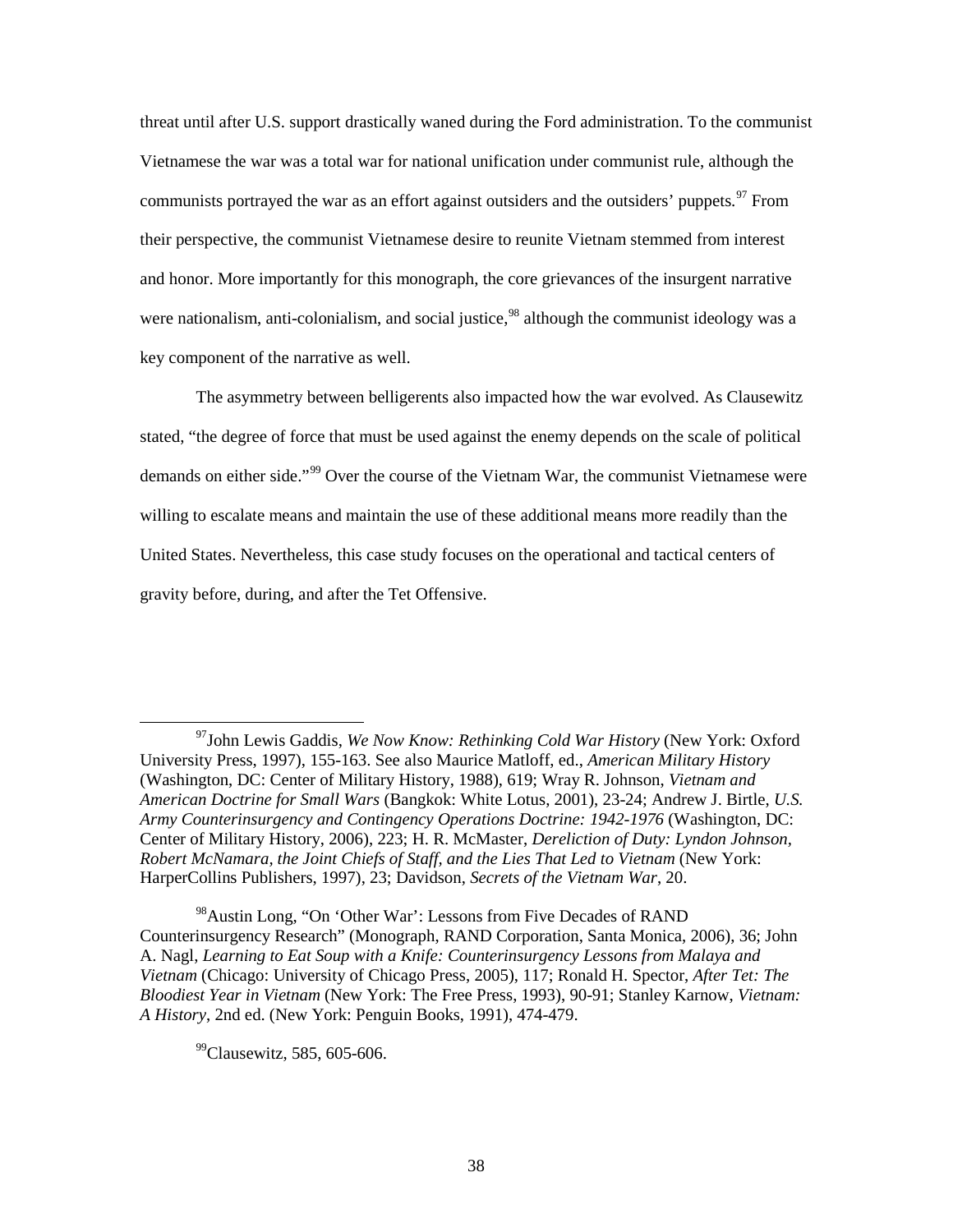# Before Tet

Throughout the Vietnam War, the communist Vietnamese used *dau tranh* to attack their foes politically and militarily; however, the communist Vietnamese insurgents always fought first politically and second militarily. The Americans, however, used a strategy of attrition, feeling that it "offered the Army the prospect of winning the war quickly, or at least more quickly than with traditional counterinsurgency operations."<sup>100</sup> The issue was that there were insufficient enemy forces exposed to attrition.

Instead of massing battalions conveniently for American attritional efforts, the communists would cycle though the tactical offense, equilibrium, and defense, as appropriate to the situation, and maintain military and psychological pressure on the Americans and South Vietnamese. The communist response to American firepower and advanced technology was to disperse their forces. By dispersing, the communists controlled the tempo of attrition and, consequently, the "long war in Vietnam [was] fought almost exclusively on the tactical level."<sup>101</sup>

The communists tailored their approach to fit the local conditions, using both North Vietnamese regular forces and South Vietnamese insurgent forces. These regular and insurgent forces focused on executing small, well-planned precision strikes and mounting multiple daily attacks, thereby varying their tactical approach by location and time. While these tactical iterations eroded both sides, the communist Vietnamese were more willing to accept this tactical protracted attrition to hold the village and hamlets. The intent of these methods was to erode military strength and, more importantly, undermine the enemy's morale. The steady escalation of these efforts was to culminate in a major attack, such as Dien Bien Phu, that would impact enemy

 <sup>100</sup>Andrew F. Krepinevich, *The Army and Vietnam* (Baltimore, MD: Johns Hopkins University Press, 1986), 164.

<sup>101</sup>Clayton R. Newell, "On Operational Art," in *On Operational Art*, ed. Clayton R. Newell and Michael D. Krause (Washington, DC: Center of Military History, 1994), 12.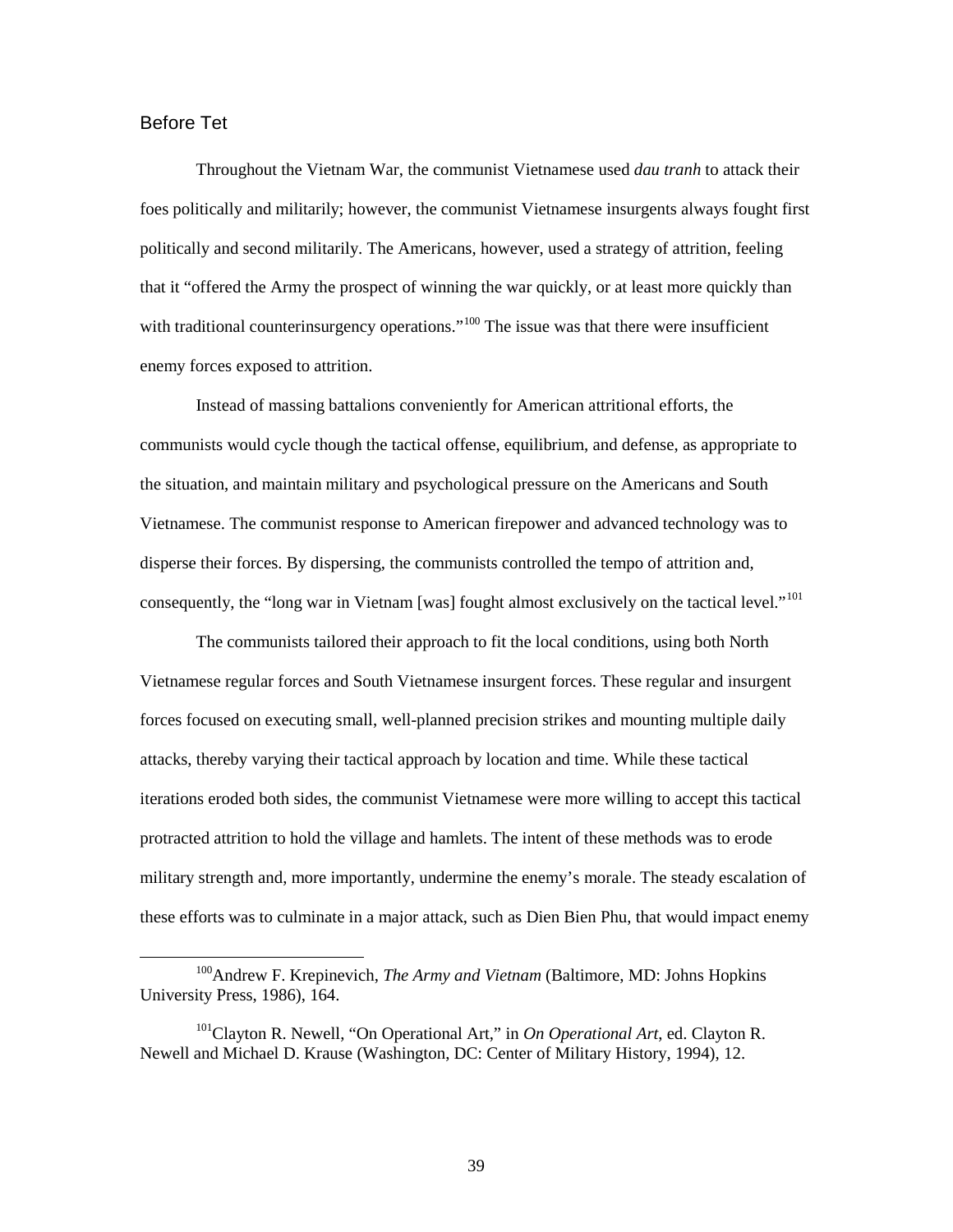military and political will. Additionally, the Viet Cong were very adept at capturing and disseminating tactical lessons, where the Americans and South Vietnamese were not.<sup>102</sup>

By mid-1967, the American commitment of ground troops hindered communist progress. While the mosaic approach of *dau tranh* was slowly proceeding at the operational and tactical levels, the Vietnamese communists viewed the war as strategic stalemate. Despite the apparent stagnation of their strategic approach, the communist Vietnamese felt they were in a position to attempt to spark a general uprising in South Vietnam. They planned to seize the strategic, operational, and tactical initiative, and they scheduled their offensive to begin during the Tet holiday of 1968—the Tet Offensive.<sup>103</sup>

Before the Tet Offensive there were no operational insurgent centers of gravity in South Vietnam, nor were there many operational communist conventional centers of gravity in South Vietnam. Insurgent forces remained dispersed down to the tactical level to avoid detection and destruction. The sanctuaries just over the Cambodian, Laotian, and North Vietnamese borders were operational centers of gravity; however, America and South Vietnam did not allow conventional land forces to attack across these borders. The communist forces that attacked Khe Sanh were an operational center of gravity; however, the efforts of these forces were merely a shaping operation for the actual Tet Offensive. More specifically, the attacks on Khe Sanh were a deception effort designed to convince the Americans and South Vietnamese that the main

 <sup>102</sup>Davidson, *Secrets of the Vietnam War*, 19-20; Jeffrey Race, *War Comes to Long An: Revolutionary Conflict in a Vietnamese Province* (Berkley, CA: University of California Press, 1972), 148-149; Thompson, 33, 50-54; Long, 37; Nagl, 133; Bernard B. Fall, *Street Without Joy: The French Debacle in Indochina* (1961; repr., Mechanicsburg, PA: Stackpole Books, 1994), 351; Pike, 226-227; Tanham, 78-80, 85-93, 102-108.

<sup>103</sup>James H. Willbanks, *The Tet Offensive: A Concise History* (New York: Columbia University Press, 2007), 9. For more information on the general uprising aspect of *dau tranh*, see Toczek, 51-52; Pike, 218-219; Sam C. Sarkesian, *Unconventional Conflicts in a New Security Era* (Westport, CT: Greenwood Press, 1993), 87.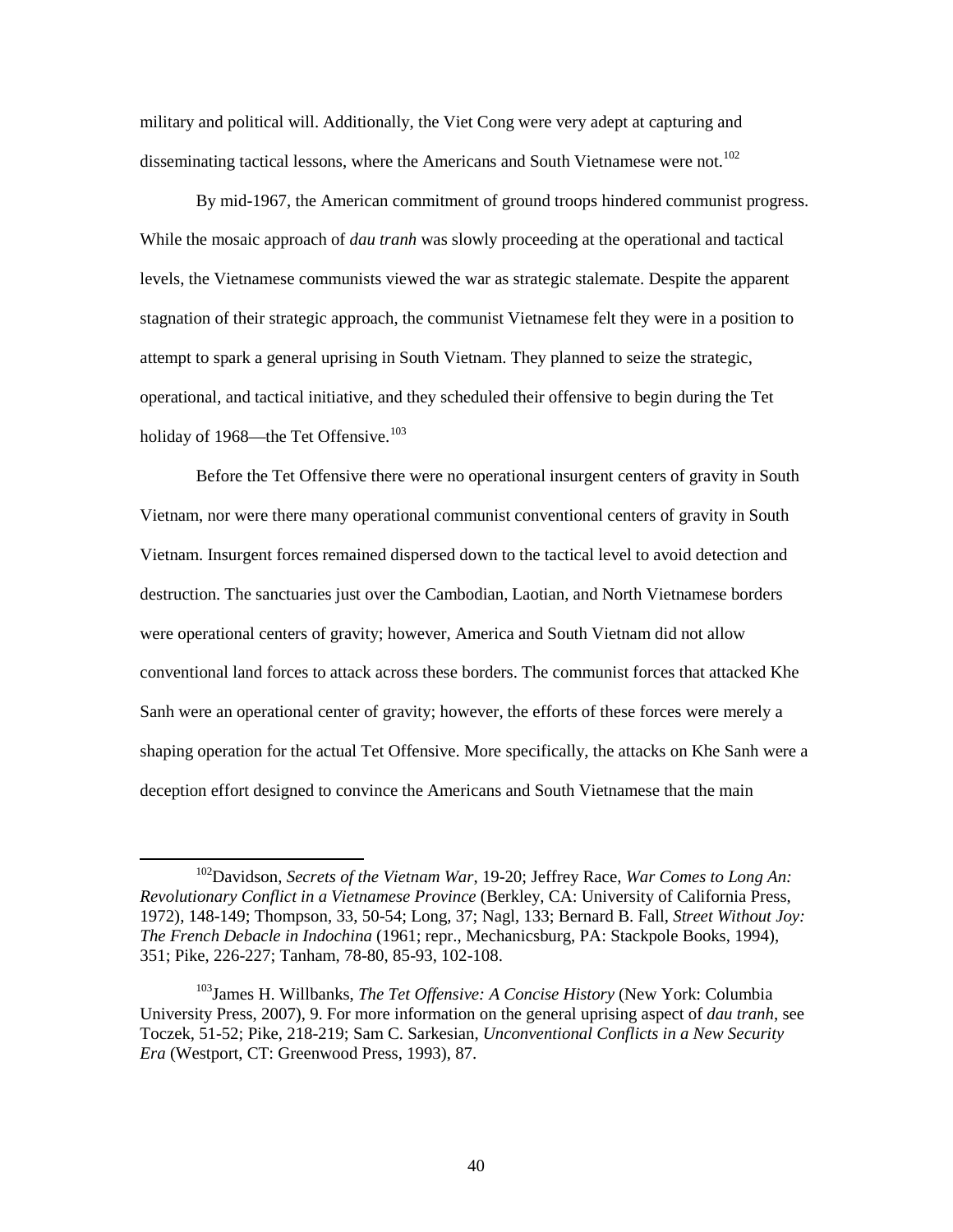offensive would come on the periphery of South Vietnam and not the urban areas of South Vietnam. 104

In addition to Khe Sanh, the communists planned multiple operational and tactical efforts that were supporting efforts to the larger deception operation. Communist conventional forces conducted a tactical attack on the border town of Song Be near the Cambodian border, and communist insurgents conducted a similar attack at Loc Ninh, another border town and provincial capital. Giap's final shaping operation was an operational-level attack—four conventional regiments—in the Dak To region. Unfortunately for the communists, these battles did not draw enough U.S. forces away from the communist objectives for the Tet Offensive.<sup>105</sup> Nevertheless, these efforts demonstrate that the communists formed multiple operational and tactical centers of gravity that varied by purpose, location, and phase.

The communist Vietnamese had three objectives for the Tet Offensive. The most important was to spark the aforementioned general uprising amongst the people of South Vietnam. Second, this offensive was to defeat the armed forces of South Vietnam and America. Third, the Tet Offensive was to convince the Americans that communist victory was inevitable. The plan called for a three-pronged offensive to bring about a popular uprising. Supporting operations in outlying regions were to draw forces and attention away from the urban areas, the actual objectives of the offensive. Second, the main effort was a countrywide attack on cities, key units, headquarters, communications, and air bases. In order to conduct these attacks, the communist Vietnamese would concentrate formerly dispersed forces, forming conventional and insurgent operational and tactical centers of gravity. Third, the communists executed a massive *binh van*—action among the military—effort to get South Vietnamese forces to flip to support the

 <sup>104</sup>Davidson, *Vietnam at War*, 468.

<sup>105</sup>Ibid., 468-469; Willbanks, *The Tet Offensive*, 15-22.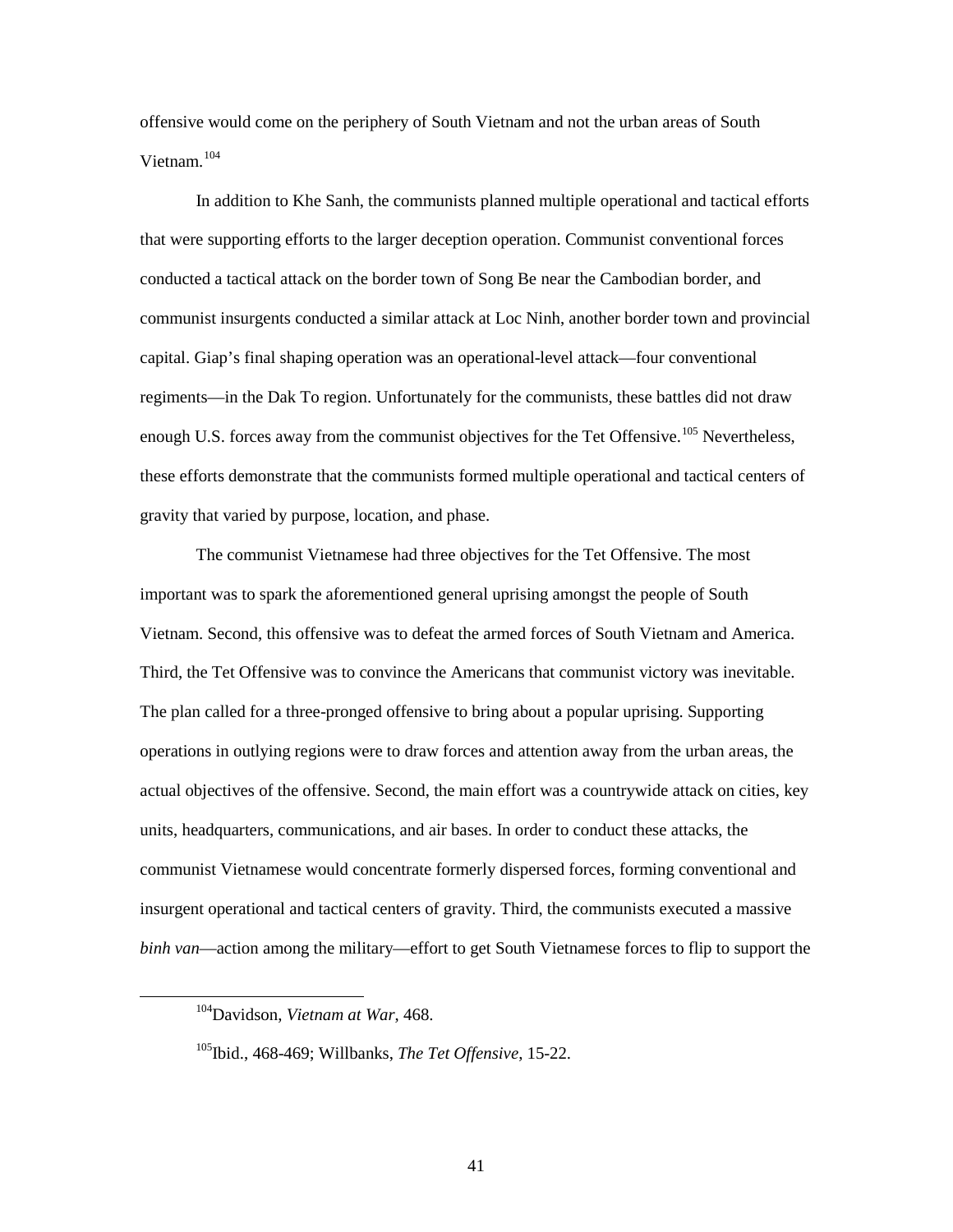communist Vietnamese. Additionally, major communist efforts in May and August 1968 followed the Tet offensive.  $106$ 

### After Tet

The military results of Tet were horrendous for the communist Vietnamese. From a communist perspective, "after the summer campaign of 1969 a major portion of our main force army was forced to withdraw . . . to regroup . . . the strength of our local forces was seriously eroded."<sup>107</sup> From an American point of view, "for once we could find him  $\dots$  and the cost to him was enormous militarily."<sup>108</sup> The communist guerrilla forces in South Vietnam never recovered, and North Vietnamese regular forces did much of the fighting for the remainder of the war. The Tet Offensive, however, had a more important political impact: "The confidence of the American people had been badly shaken."<sup>109</sup> Not only did Tet end General Westmoreland's tenure as the American military commander in Vietnam, but President Johnson chose not to run for another term and the South Vietnamese government believed that the U.S. was losing its resolve to continue the war. $110$ 

108Robert Komer, "Robert Komer Recalls Tet's Impact," in *Major Problems in the History of the Vietnam War*, ed. Robert J. McMahon (New York: Houghton Mifflin, 2003), 327.

 $109$ Clark M. Clifford, "Clark M. Clifford Remembers His Post-Tet Questions (1968), 1969," in *Major Problems in the History of the Vietnam War*, ed. Robert J. McMahon (New York: Houghton Mifflin, 2003), 329. See also Karnow, 538-565.

110Sam C. Sarkesian, *America's Forgotten Wars: The Counterrevolutionary Past and the Lessons for the Future* (Westport, CT: Greenwood Press, 1984), 207; Lewis Sorely, ed. *Vietnam Chronicles: The Abrams Tapes 1968-1972* (Lubbock, TX: Texas Tech University Press, 2004), xviii; Spector, 299, 311-316; Karnow, 594, 578-581.

 <sup>106</sup>Willbanks, *The Tet Offensive*, 10-13, 66-68; Davidson, *Vietnam at War*, 442-443; Davidson, *Secrets of the Vietnam War*, 98; Spector, 25.

<sup>107</sup>The Military History Institute of Vietnam, *Victory in Vietnam: The Official History of the People's Army of Vietnam, 1954-1975*, trans. Merle L. Pribbenow (Lawrence, KS: University Press of Kansas, 2002), 246.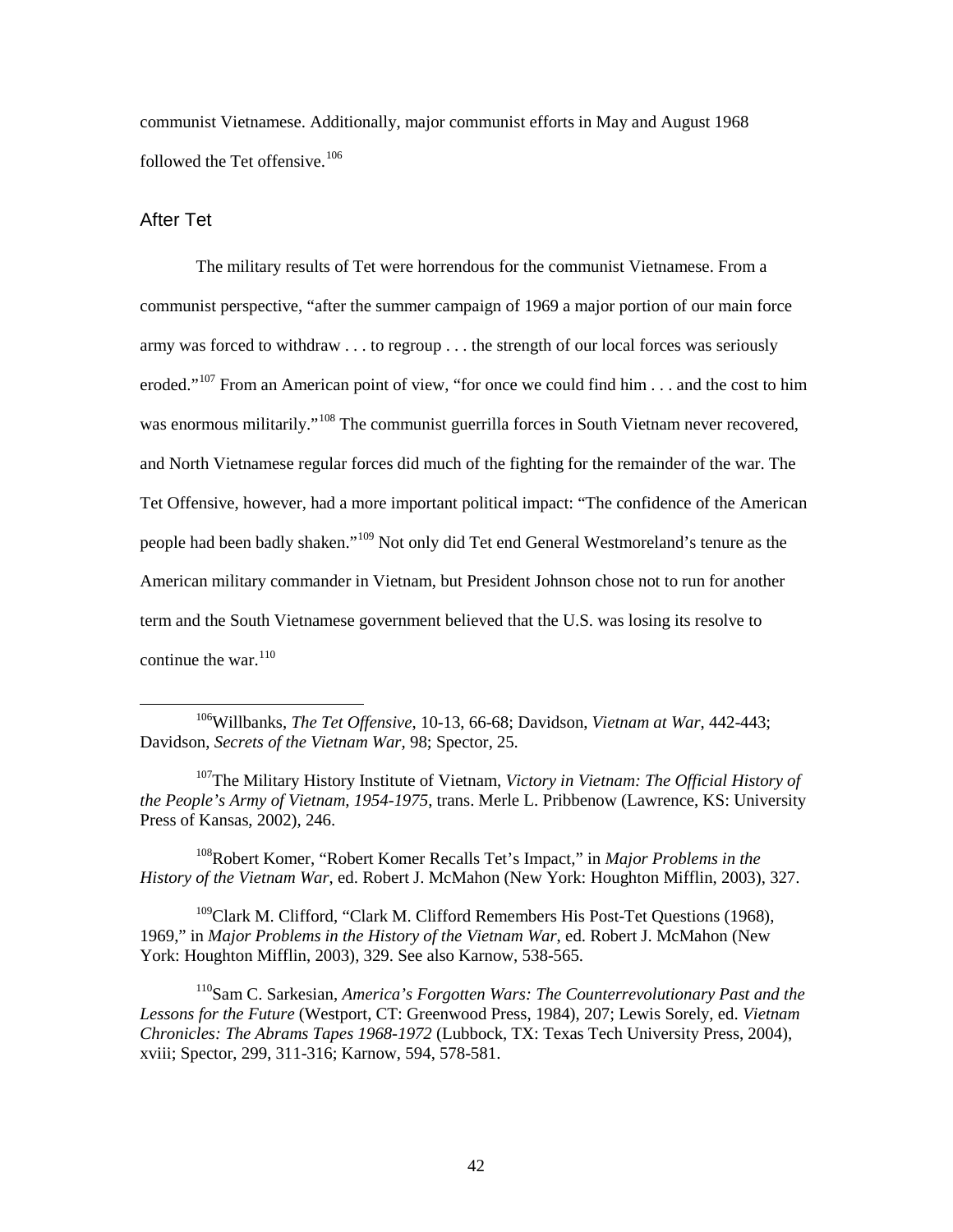The American approach changed significantly in early 1969 due to the Tet Offensive. For the Americans, the "One War" concept and Vietnamization came to the fore. While Vietnamization was an American policy decision, the "One War" concept permeated all three levels of war, although it had profound impacts on the operational level of war. The "One War" concept linked military efforts with pacification. Additionally, the Americans and South Vietnamese placed more emphasis on the Phoenix Program. After Tet, Phoenix more effectively attacked the Vietnamese insurgent infrastructure.<sup>111</sup>

The failure of Tet required the communists to adapt their military efforts. The insurgent effort had lost many of its personnel and its underground infrastructure. As a result, the communists reverted back to dispersing their forces, thereby changing their operational and tactical approaches. After several months of experimentation and development, the communist Vietnamese began to use neo-revolutionary guerrilla warfare in some areas. The underpinning notion was to remain at stage two of classic guerrilla warfare, thereby avoiding concentrating forces. Elite guerrilla forces would again take up the routine of precision strikes and mounting multiple daily attacks. They coupled this approach with increased operations by North Vietnamese conventional forces in South Vietnam. Many communist leaders, however, felt that

<sup>&</sup>lt;sup>111</sup>Sorely, 19-20; Thompson, 145-161. The one war concept essentially viewed the Vietnam War as one effort, not a conventional effort and a pacification effort conducted separately. Robert W. Komer, *Organization and Management of the 'New Model' Pacification Program-1966-1969* (Santa Monica, CA: RAND Corporation, 1970), 257; Robert W. Komer, *Bureaucracy Does Its Thing: Institutional Constraints on U.S.-GVN Performance in Vietnam* (Santa Monica, CA: RAND Corporation, 1972), 104-105; William Colby, *Lost Victory: A Firsthand Account of America's Sixteen-Year Involvement in Vietnam* (New York: Contemporary Books, 1989), 271-272. For more information on Operation Phoenix, see Dale Andrade, *Ashes to Ashes: The Phoenix Program and the Vietnam War* (Lexington, KY: Lexington Books, 1990), 71-98; Mark Moyar, *Phoenix and the Birds of Prey: Counterinsurgency and Counterterrorism in Vietnam*, 2nd ed. (Omaha, NE: University of Nebraska Press, 2007), 242-244; Thomas L. Ahern, *Vietnam Declassified: The CIA and Counterinsurgency* (Lexington, KY: The University Press of Kentucky, 2010), 318-320; Colby, 331-334; Karnow, 617-618.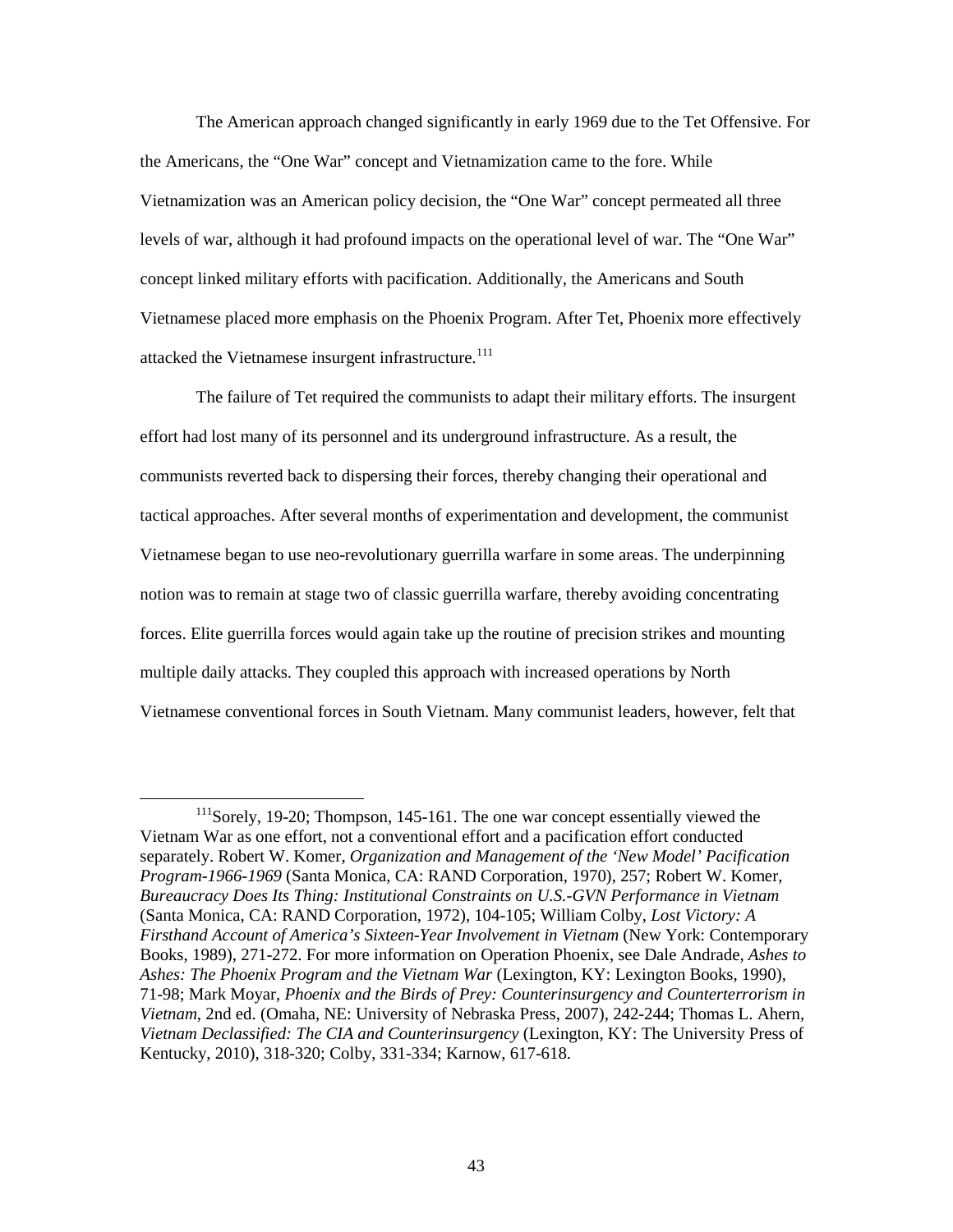this approach would never generate enough momentum to lead to victory. In fact, communist Vietnamese leaders vowed to never again risk all of their military forces.<sup>112</sup>

### Strategic Denouement

Despite their earlier vow, the communist leaders did plan and execute a major offensive in 1972. This Easter Offensive, however, did not have to contend with American ground forces. Due to Vietnamization, only South Vietnamese ground forces and American advisors remained. Thus, the communist Vietnamese concentrated conventional forces, which formed an operational center of gravity. In fact, the communist forces staged major attacks in three separate areas simultaneously. South Vietnamese forces fought well, albeit with many American advisors and ample American air support. However, the communist Vietnamese were still more willing to sacrifice more than their South Vietnamese foes.<sup>113</sup>

After the 1972 failed Easter offensive, the North Vietnamese Central Committee examined it strategy to defeat South Vietnam and its supporters. Communist forces had recovered from previous operations and, with the withdrawal of American ground forces and American difficulty with direct intervention, were growing stronger than their South Vietnamese foe's military forces; however, some party members were concerned that a major offensive with Soviet and Chinese support could backfire and draw direct American intervention. The committee consequently compromised. They decided to shift from primarily focusing on the political to focusing on the military aspect of *dau tranh* and continue to erode South Vietnamese military and psychological strength. This strategy quickly began to affect the South Vietnamese, whose

 <sup>112</sup>Pike, 227-229; Neil Sheehan, *A Bright Shining Lie: John Paul Vann and American in Vietnam* (New York: Random House, 1988), 732-733; Richard A. Hunt, *Pacification: The American Struggle for Vietnam's Hearts and Minds* (Boulder, CO: Westview Press, 1995), 218; James H. Willbanks, *Abandoning Vietnam: How America Left and South Vietnam Lost Its War* (Lawrence, KS: University Press of Kansas, 2004), 67.

<sup>113</sup>Willbanks, *Abandoning Vietnam*, 122-155; Karnow, 654-658, 673-674.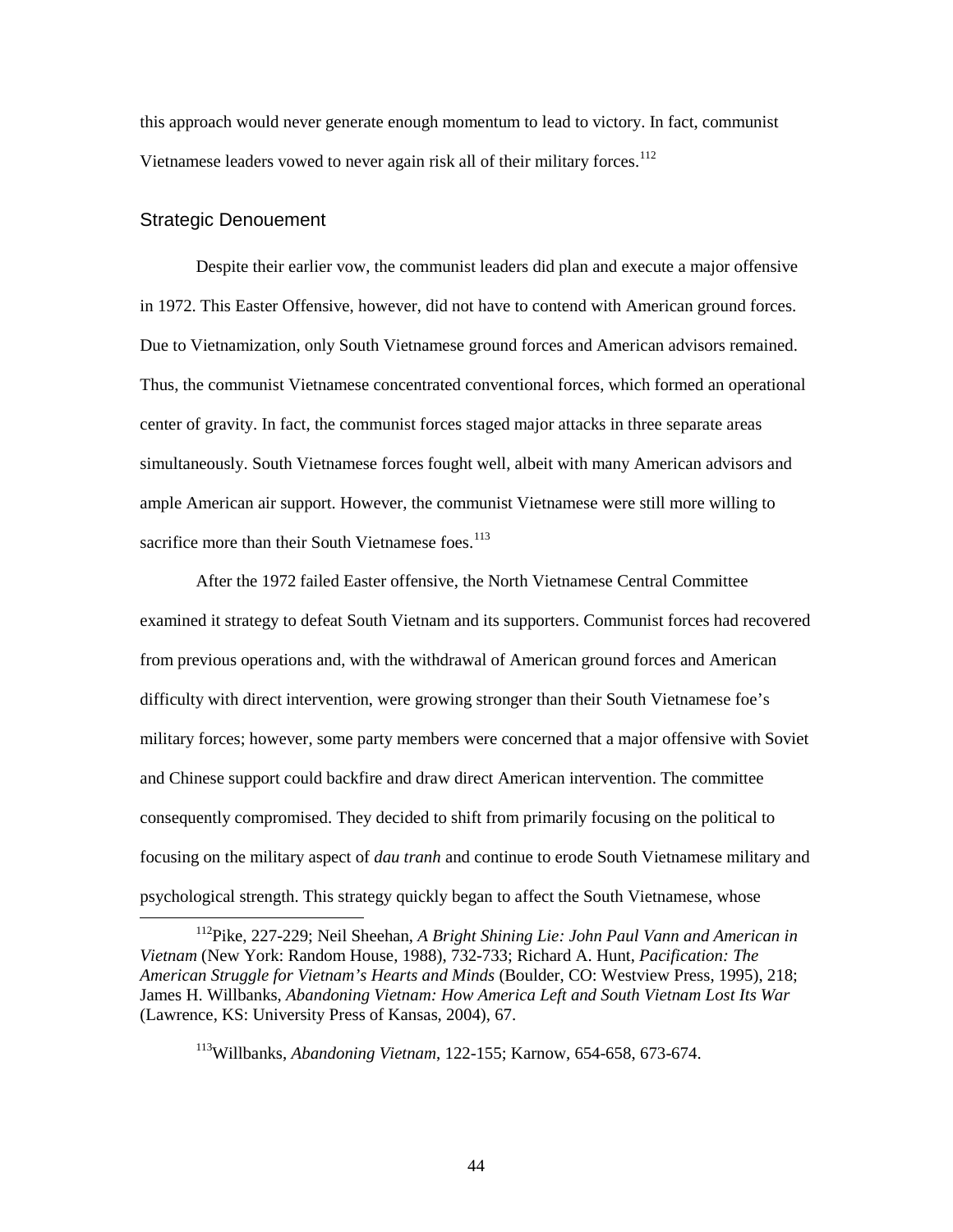military forces struggled in 1973 and 1974. This strategy so weakened the South Vietnamese psychologically, that they rapidly collapsed in 1975. In fact, the speed of the final offensive campaign that toppled South Vietnam even surprised the communist Vietnamese.<sup>114</sup>

The complexity of the Vietnam War was the genesis of the concept of "mosaic warfare." Both before and after the Tet Offensive, local circumstances drove the communists' tactical purpose, approach, and phase. Thus, North Vietnamese conventional forces could be conducting offensive operations in a South Vietnamese province adjacent to an area where communist insurgents were mobilizing the population of a South Vietnamese hamlet and avoiding combat. While this approach was successful at the tactical level before and after Tet, lack of strategic progress led to the communists to attempt to foment a general uprising with the Tet Offensive as an operational catalyst. The analysis of the insurgent centers of gravity before and after the Tet Offensive demonstrates that there were multiple insurgent strategic, operational, and tactical centers of gravity that varied by insurgent political purpose, location, approach, and phase.

# **Iraq and "The Surge"**

The focus of this monograph is counterinsurgency operations, not major combat operations that force regime change in a foe's nation state. Consequently, this case study does not address the invasion of Iraq. Rather, the analysis concentrates on the period of insurgency after the spring and summer of 2003. However, the invasion itself and subsequent occupation acted as core grievances of many of the insurgent groups. This case study examines multiple insurgent operational and tactical centers of gravity before and after the U.S. change in theater strategy, commonly known as "The Surge." The Iraq case study is different from the Vietnam case study

 <sup>114</sup>Willbanks, *Abandoning Vietnam*, 196-198, 256-258; Karnow, 676-684.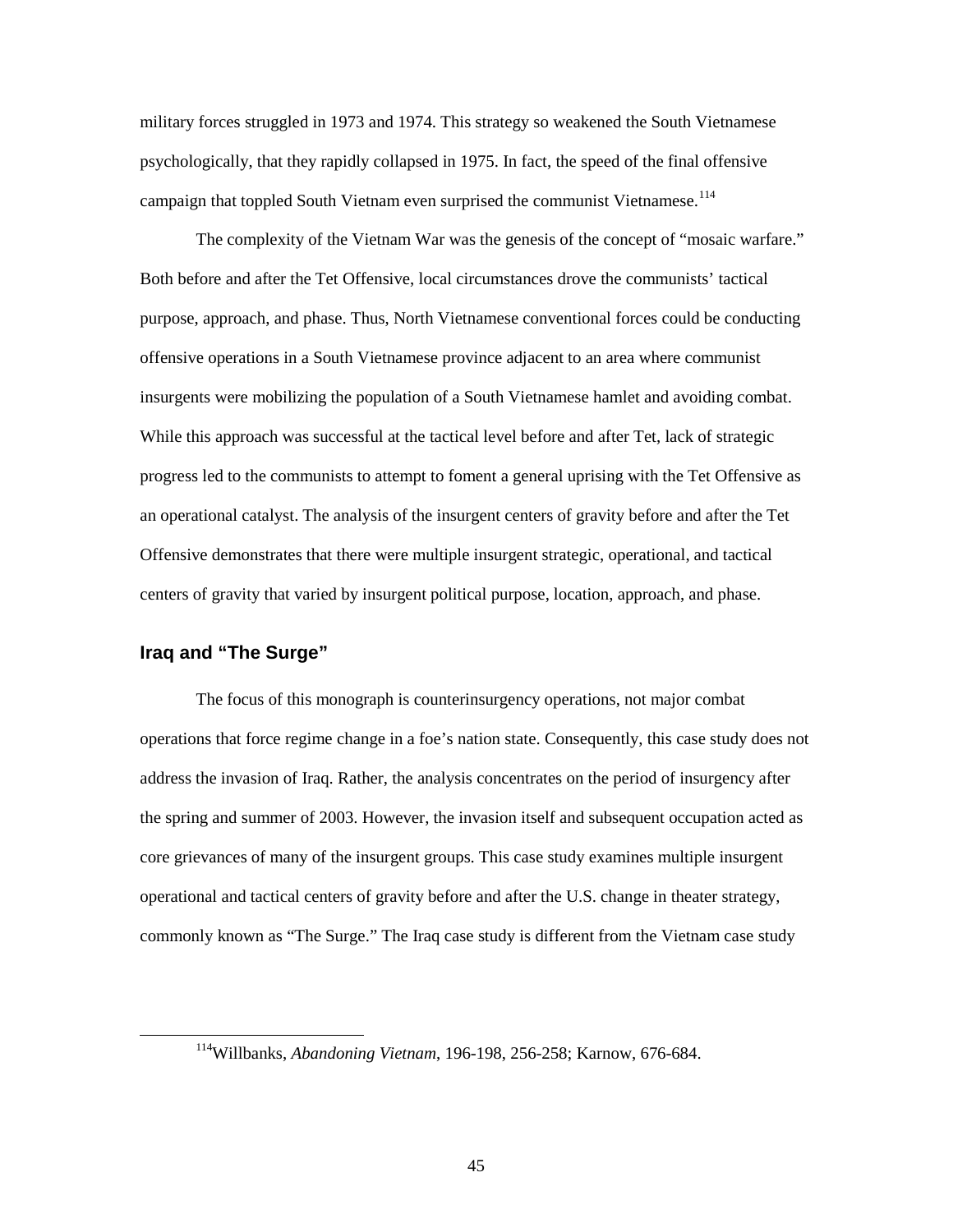in that multiple insurgent groups were operating in Iraq where there was a single insurgent group operating in Vietnam.

### Strategic Context

When the United States invaded Iraq in 2003, the existing regime and its security apparatus fractured and subsequently seemed to dissipate like so much vapor.<sup>115</sup> This was partly due to coalition combat operations, coalition informational efforts, Iraqi design,  $116$  and the centralized nature of the Iraqi government. In the years following 2003, the Iraq War was multifaceted and often difficult for non-Iraqis to fathom. The Iraq War has several key points: a change in strategic center of gravity, examples of unbalanced counterinsurgency approaches (including both enemy-focused and population-centric approaches, the previous discussion of the initial American approach in the Philippines is an example of an unbalanced population-centric approach), and a mosaic nature similar yet more complex than that of the Vietnam War.

After the fall of Saddam Hussein's Ba'athist regime, the United States chose to remain in Iraq117 rather than treat the operation as a punitive expedition. Thus, the United States forced regime change in Iraq.<sup>118</sup> Despite establishing a transitional military authority,<sup>119</sup> a tremendous power and governance vacuum existed after the fall of the Iraqi central government. The task of

 $116$ Ibid., 7.

 $118$ Wright and Reese, 27-29, 41-42.

 <sup>115</sup>Bruce R. Pirnie and Edward O'Connell, *Counterinsurgency in Iraq (2003-2006)* (Santa Monica, CA: RAND Corporation, 2008), 9.

<sup>117</sup>Steven Metz, *Iraq & The Evolution of American Strategy* (Washington, DC: Potomac Books, Inc., 2008), 121; Steven Metz, "Decisionmaking in Operation Iraqi Freedom: Removing Saddam Hussein by Force" (Monograph, Strategic Studies Institute, U.S. Army War College, 2010), 47.

<sup>119</sup>Department of the Army, Field Manual (FM) 3-07*, Stability Operations* (Washington, DC: Government Printing Office, 2008), 5-2.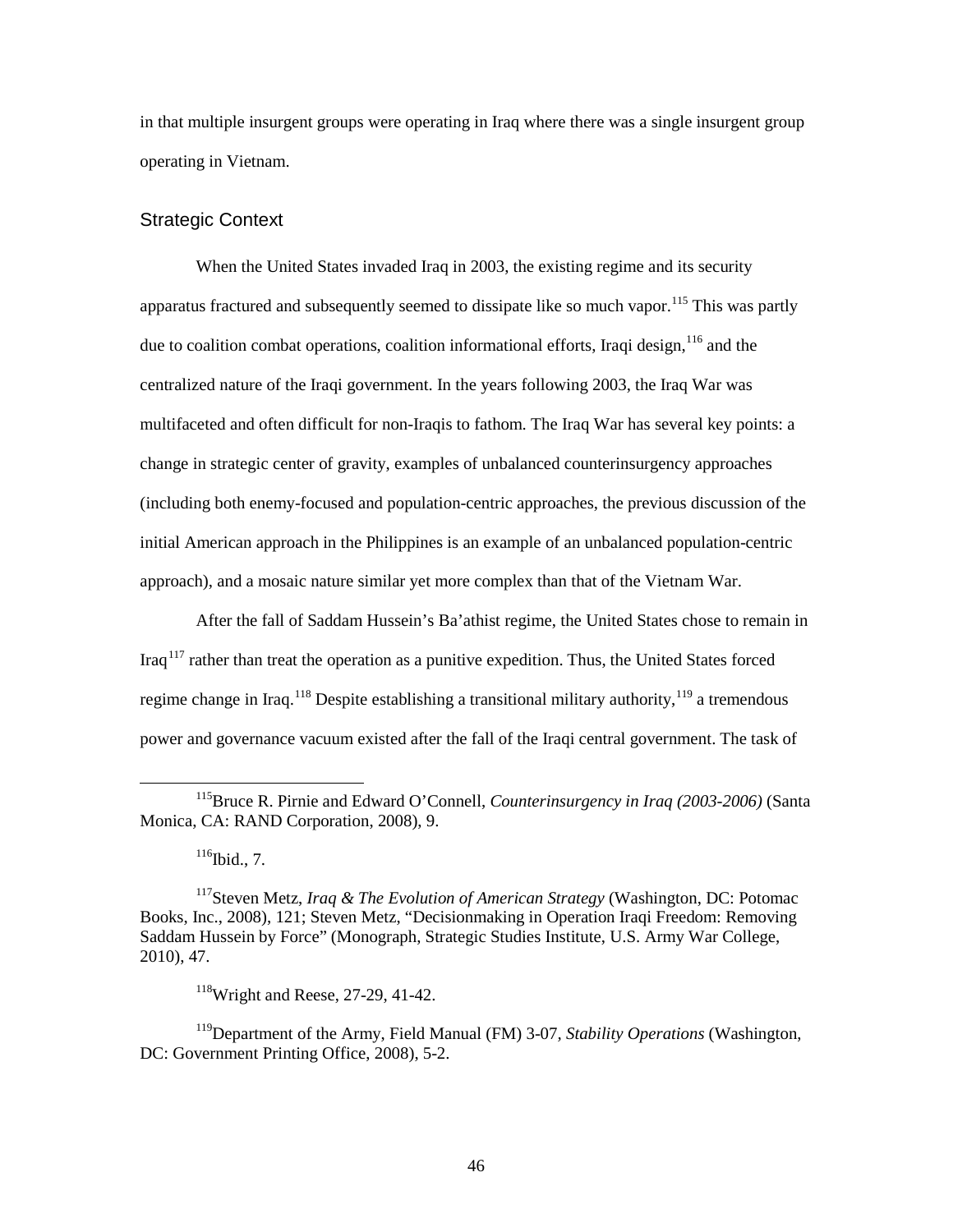working on post-invasion Iraq fell to Jay Garner. Garner led the Office of Reconstruction and Humanitarian Assistance (ORHA).<sup>120</sup> For reasons beyond the scope of this monograph, this civilian transitional military authority was not capable of accomplishing its mission.<sup>121</sup> The failure of ORHA meant squandering the "golden window" of post-conflict termination: the first year after hostilities.<sup>122</sup> In fact, Iraq was in a state of anarchy or, as Metz aptly stated, "It was 'Lord of the Flies' on a monumental scale."<sup>123</sup> The meager resources—insufficient numbers of security forces and insufficient reconstruction capability and capacity—allowed several future threat groups to gestate, which included several proto-insurgencies to coalesce.<sup>124</sup> In more traditional insurgency terms, these groups were in the latent and incipient phase of insurgency.<sup>125</sup>

## Before "The Surge"

When forces of the United States occupied Baghdad,<sup>126</sup> they occupied a strategic

objective thereby collapsing a strategic center of gravity. As mentioned previously, if a strategic

121Metz, *Iraq & The Evolution of American Strategy*, 132-134, 152-153; Michael R. Gordon and General Bernard E. Trainor, *Cobra II: The Inside Story of the Invasion and Occupation of Iraq* (New York: Pantheon Books, 2006), 472; Wright and Reese, 149-153.

122James Stephenson, *Losing the Golden Hour: An Insider's View of Iraq's Reconstruction* (Washington, DC: Potomac Books, 2007), 36,155.

<sup>123</sup>Steven Metz, "Decisionmaking in Operation Iraqi Freedom: The Strategic Shift of 2007" (Monograph, Strategic Studies Institute, U.S. Army War College, 2010), 1.

 $124$ David C. Gompert and John Gordon IV, "War by Other Means: Building Complete and Balanced Capabilities for Counterinsurgenc*y*" (Monograph, RAND Corporation, Santa Monica, 2008), 37-40. For additional information on proto-insurgencies, see Daniel Byman, *Understanding Proto-Insurgencies* (Santa Monica, CA: RAND Corporation, 2007), 1-6.

 $125$ U.S. Department of Defense, JP 3-24, II-14; U.S. Department of the Army, Field Manual (FM) 7-98, *Operations in a Low-intensity Conflict* (Washington, DC: Government Printing Office, 1992), 2-13 to 2-17.

 $126$ Gordon and Trainor, 432-433.

 <sup>120</sup>Dale R. Herspring, *Rumsfeld's Wars: The Arrogance of Power* (Lawrence, KS: University Press of Kansas, 2008), 125-127.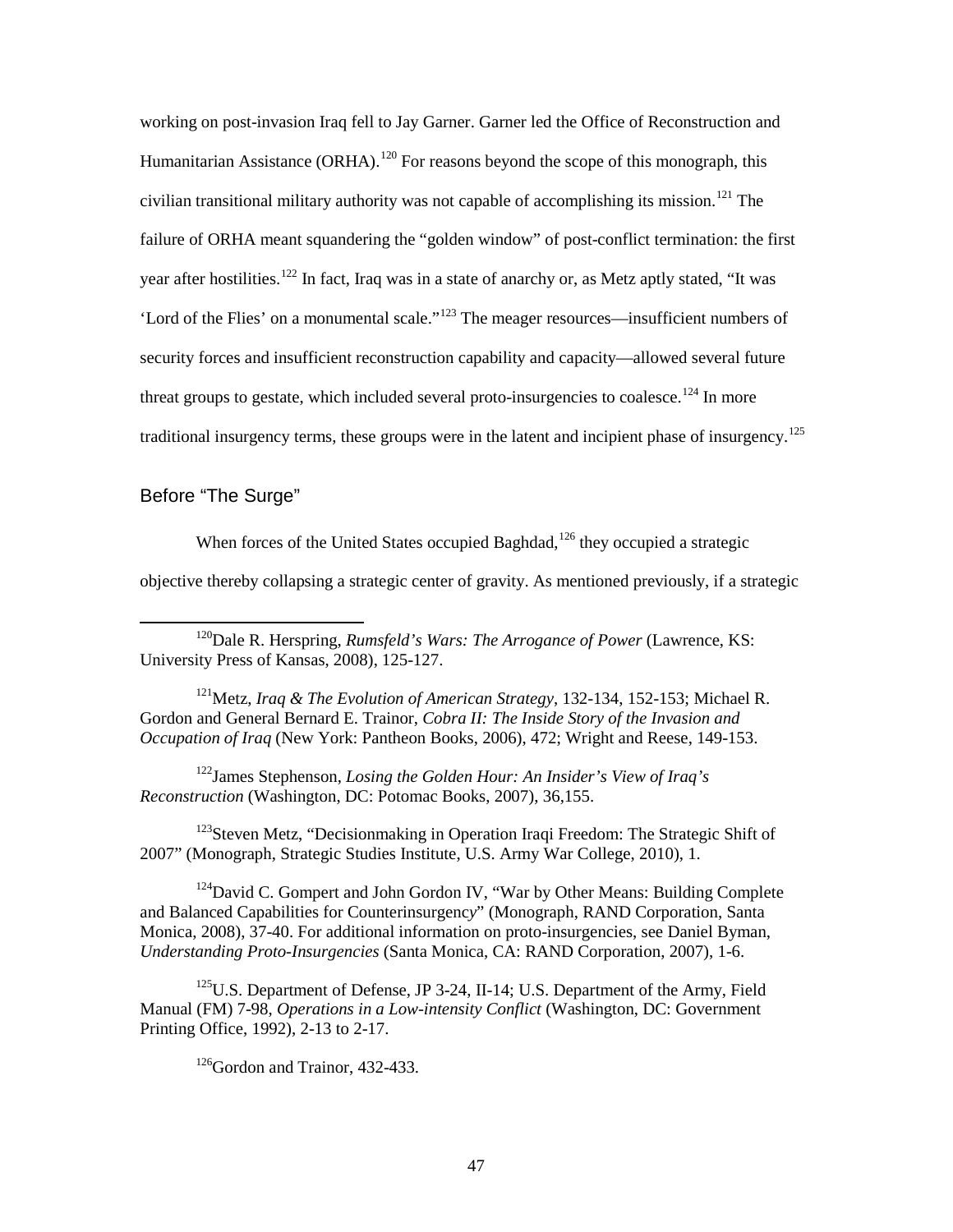center of gravity falls, the enemy should collapse at that level of war. In this case, the Iraqi nation and military did indeed collapse after Baghdad fell. In addition to Baghdad, there was another strategic center of gravity: Saddam Hussein. This second strategic center of gravity, however, went into hiding while his nation shattered.<sup>127</sup> Although he remained at large, he no longer had a tangible operational center of gravity. Because of continued survival, the Ba'athist resistance would later re-emerge. Overall, the initial U.S. campaign is an example of the collapse of one enemy strategic center of gravity—Baghdad—and the severing of a second strategic center of gravity—Saddam Hussein—from its operational centers of gravity. The lull in enemy efforts and apparent lack of capabilities appeared to indicate a Coalition strategic victory; however, this lull was merely a period where new centers of gravity emerged.

During the period immediately after the fall of Baghdad, there were no operational centers of gravity, as there are no operational centers of gravity for an emergent insurgency that is in the latent and incipient phase. The insurgency is normally too small and lacks sufficient capability and capacity to act on the operational level of war. Instead, a latent and incipient insurgency has emerging tactical centers of gravity. These may be early insurgent leaders and associated nascent underground infrastructure. Instead, small groups of guerrilla fighters coalesced during this period.

There were several emergent insurgent groups in 2003 in Iraq. Although there were other smaller groups, *On Point II* listed seven major groups of insurgents: Sunni Arabs, secular ideologues, Sunni tribes, religious groups, ultra radical Salafis and Wahhabis, Shia groups, and Al-Qaeda and other foreign groups. These multiple groups emerged and grew quickly given the security and power vacuum. Each of these groups had their own goals and approaches; however, elements of these major groups had different approaches depending on local conditions. For

<sup>&</sup>lt;sup>127</sup>Gordon and Trainor, 434.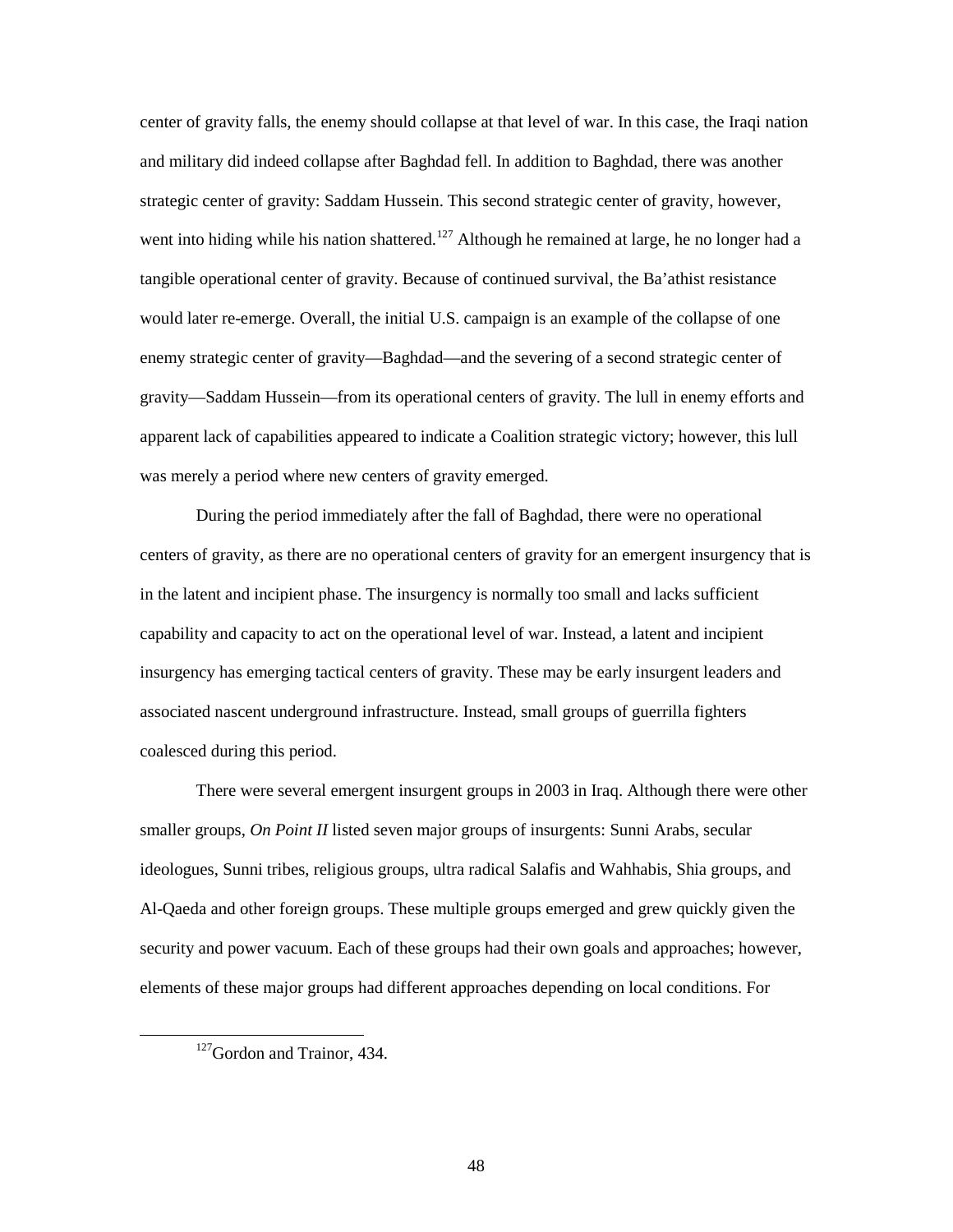example, local conditions dictated if a group was conducting offensive guerrilla warfare or if a group had to remain hidden and terrorize the local population. While these groups often fought each other, the Coalition was a common foe.<sup>128</sup> Consequently, the Coalition attempted to stabilize the situation in an environment that included a confusing array of multiple groups with multiple emerging tactical centers of gravity.

Local tactical commanders took unique approaches in their areas of operation to counter the emerging enemy tactical centers of gravity, which is appropriate given this shifting mosaic of insurgents and irregular actors. The real challenge for each unit was finding the right balance of aggressive counterguerrilla operations with stability operations given the operational environment and resources. When the 4th Infantry Division relieved the Marines in Tikrit, they used an enemy-focused approach that some historians view as heavy-handed; however, the division used a multifaceted approach, although initially the approach was likely too aggressive. Similarly, some historians feel the 82nd Airborne Division used an overly enemy-centric approach; however, the division task force defined its overall objective as winning the support of the Iraqi people. The 101st Airborne Division's used a less-enemy centric approach than the 4th Infantry Division or the 82nd Airborne Division, but this approach was appropriate for the area of operations and given the 101st Airborne Division's combat power in relation to area of

<sup>&</sup>lt;sup>128</sup>Wright and Reese, 87, 105-110. For more information on the emergent Iraqi insurgent groups, see Ahmed S. Hashim, *Insurgency and Counter-Insurgency in Iraq* (Ithaca: Cornell University Press, 2006), 17-124, 347-348; Thomas R. Mockaitis, *Iraq and the Challenge of Counterinsurgency* (Westport, CT: Praeger, 2008), 103-107; Thomas R. Mockaitis, *The Iraq War: Learning from the Past, Adapting to the Present, and Planning for the Future* (Carlisle: U.S. Army War College, 2007), 25-31; Bing West, *The Strongest Tribe: War, Politics, and the Endgame in Iraq* (New York: Random House, 2008), 9-13, 18-20, 28-36; Carter Malkasian, "Counterinsurgency in Iraq: May 2003-January 2007," in *Counterinsurgency in Modern Warfare*, ed. Daniel Marston and Carter Malkasian (New York: Osprey Publishing, 2008), 241-242; Metz, *Iraq & The Evolution of American Strategy*, 147-148, 151-152; Thomas E. Ricks, *Fiasco: The American Military Adventure in Iraq* (New York: The Penguin Press, 2006), 190-191, 197, 215- 216; Peter R. Mansoor, *Baghdad at Sunrise: A Brigade Commander's War in Iraq* (New Haven, CT: Yale University Press, 2008), 28.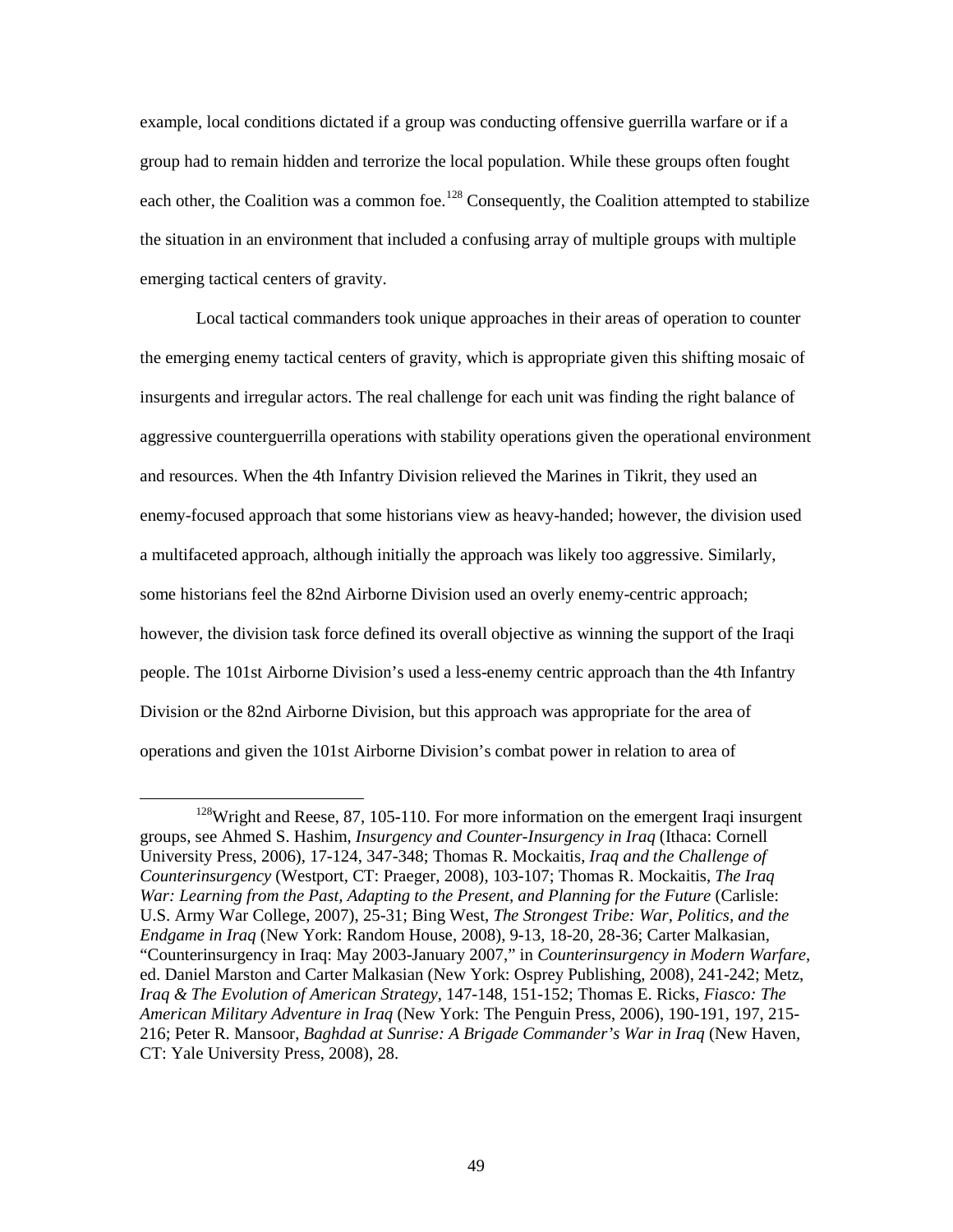operations, the size of the Iraqi population, and the local threat. The 1st Armored Division took an approach that focused on fighting for intelligence or fighting based on intelligence. While the division performed well, the growing threat, however, meant that the division lacked the combat power to deal with the emerging insurgent forces and instability.<sup>129</sup> Ultimately, there were insufficient Coalition forces to deal with multiple enemies, each of which "is a hydra with numerous heads and no single center of gravity."<sup>130</sup>

The three years that followed the emergence of multiple insurgencies were bloody and chaotic. The fighting, however, reached a new level in 2006 when Sunni extremists attacked the al-Askari Mosque. The Sunni destruction of this key Shia mosque unleashed a new, unprecedented wave of sectarian violence. Thus, insurgent groups and other irregular actors fought each other and anyone who attempted to quell the violence. If this event did not change the nature of the conflict, it certainly underscored the need to address sectarian violence. Policy makers consequently realized they had to craft a "new" strategy for Iraq.

Although it did not change the strategic ends, this "new" strategy called for changes in ways and increased means in order to decrease the risk of strategic failure. This revised strategy became the so-called "Surge."<sup>131</sup> The increase in means came in additional military and non military resources. Importantly for this case study, the key military component of "The Surge" was to increase ground forces. The new ways for the strategy of "The Surge" incorporated lessons that U.S. forces had learned in combat since 2003. The key aspect of the new ways was a change

<sup>&</sup>lt;sup>129</sup>Wright and Reese, 113, 199, 121-123, 127-129, 322-325; Gordon and Trainor, 447-448; Malkasian, 243-244; Ricks, 228-234.

<sup>130</sup>Mockaitis, *The Iraq War: Learning from the Past, Adapting to the Present, and Planning for the Future*, 26.

<sup>&</sup>lt;sup>131</sup>Quotations are used here as many authors argue convincingly that "The Surge" did not represent a real shift in U.S. strategy for Iraq. See Metz, *Iraq & The Evolution of American Strategy*, 184.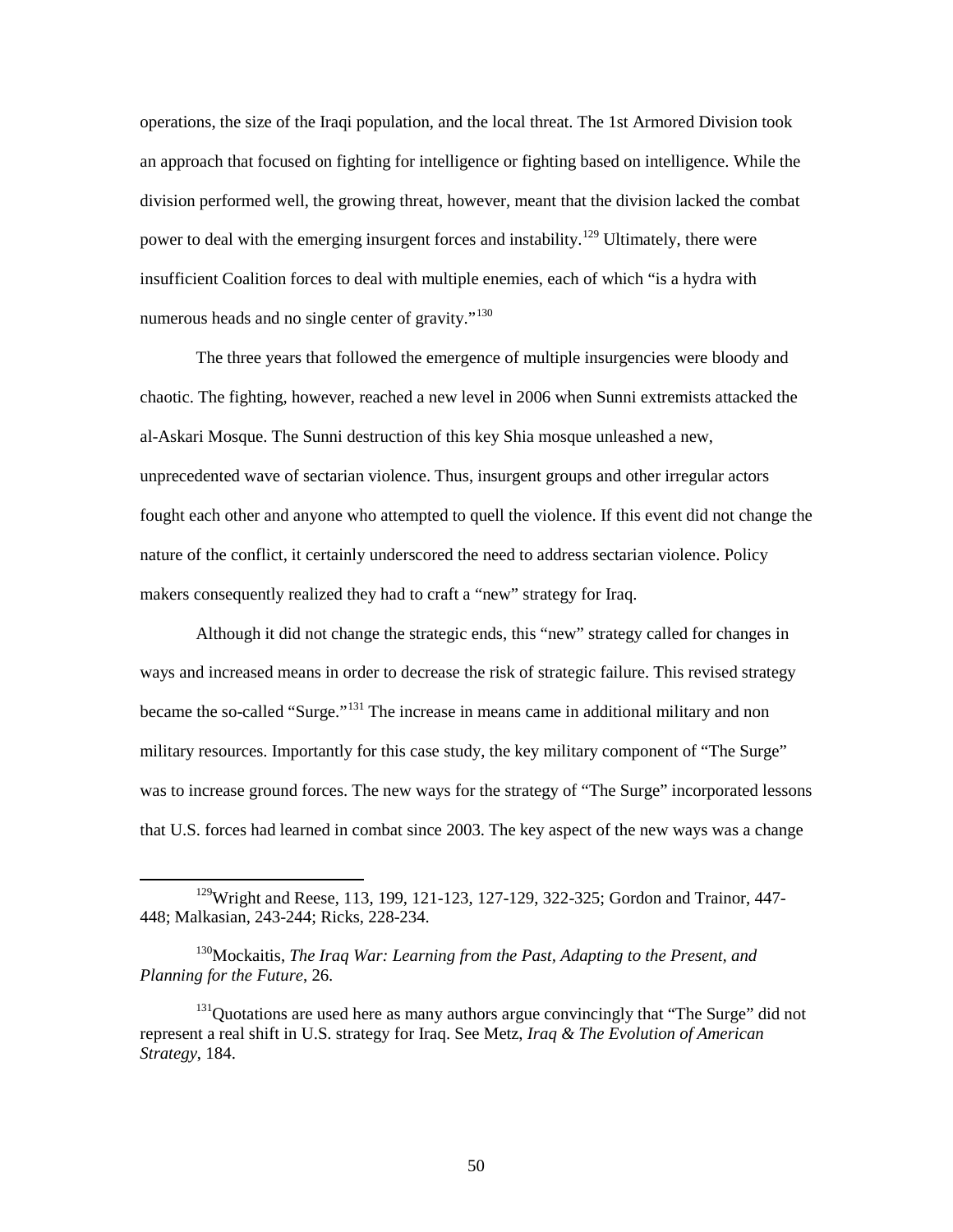in operational approach. The additional ground forces were to clear and hold Baghdad with the objective of securing the population and, hopefully, earning the support of a greater portion of the population. From a U.S. policy perspective, the strategy relied on improved security and support from the population to allow for an Iraqi political settlement.<sup>132</sup>

# "The Surge"

As the Coalition commander in Iraq as of February 10, 2003, General Petraeus oversaw the implementation of an operational approach that focused on protecting the population. As "The Surge" increased the combat power available to the Coalition by five U.S. Army brigades and two U.S. Marine infantry battalions, with additional military police, aviation, a division headquarters, and other enables. These additional forces and forces already in Iraq increased the tactical ground density of Coalition forces in key areas in Iraq, especially Baghdad. For the clear phase, the additional combat power allowed Coalition commanders to mass combat power and effects to achieve tactical objectives and deal with the multitude of insurgent tactical centers of gravity. For the hold phase, the additional combat power allowed dispersion of forces not involved in clearing, specifically dispersed in small outposts called joint security stations. Thus, the additional combat power allowed tactical sequencing of concentrating combat power to clear an area and then dispersing combat power to hold an area.<sup>133</sup>

 <sup>132</sup>Malkasian, 257-259; Metz, *Iraq & The Evolution of American Strategy*, 173-174; David Kilcullen, *The Accidental Guerrilla*: *Fighting Small Wars in the Midst of a Big One* (New York: Oxford University Press, 2009), 128-130. The nonmilitary aspects of "The Surge" are beyond the scope of this monograph.

<sup>133</sup>Dale Andrade, *Surging South of Baghdad: The 3d Infantry Division and Task Force Marne in Iraq, 2007-2008* (Washington, DC: Center of Military History, 2010), 8, 16-22, 101- 102; Kilcullen, *The Accidental Guerrilla: Fighting Small Wars in the Midst of a Big One*, 119- 122, 128-129, 135-141; Pirnie and O'Connell, 15-19; Metz, "Decisionmaking in Operation Iraqi Freedom: The Strategic Shift of 2007," 4-5; Linda Robinson, *Tell Me How This Ends: General David Petraeus and the Search for a Way Out of Iraq* (New York: PublicAffairs, 2008), 25-45, 88-89; Malkasian, 258; West, 228-229.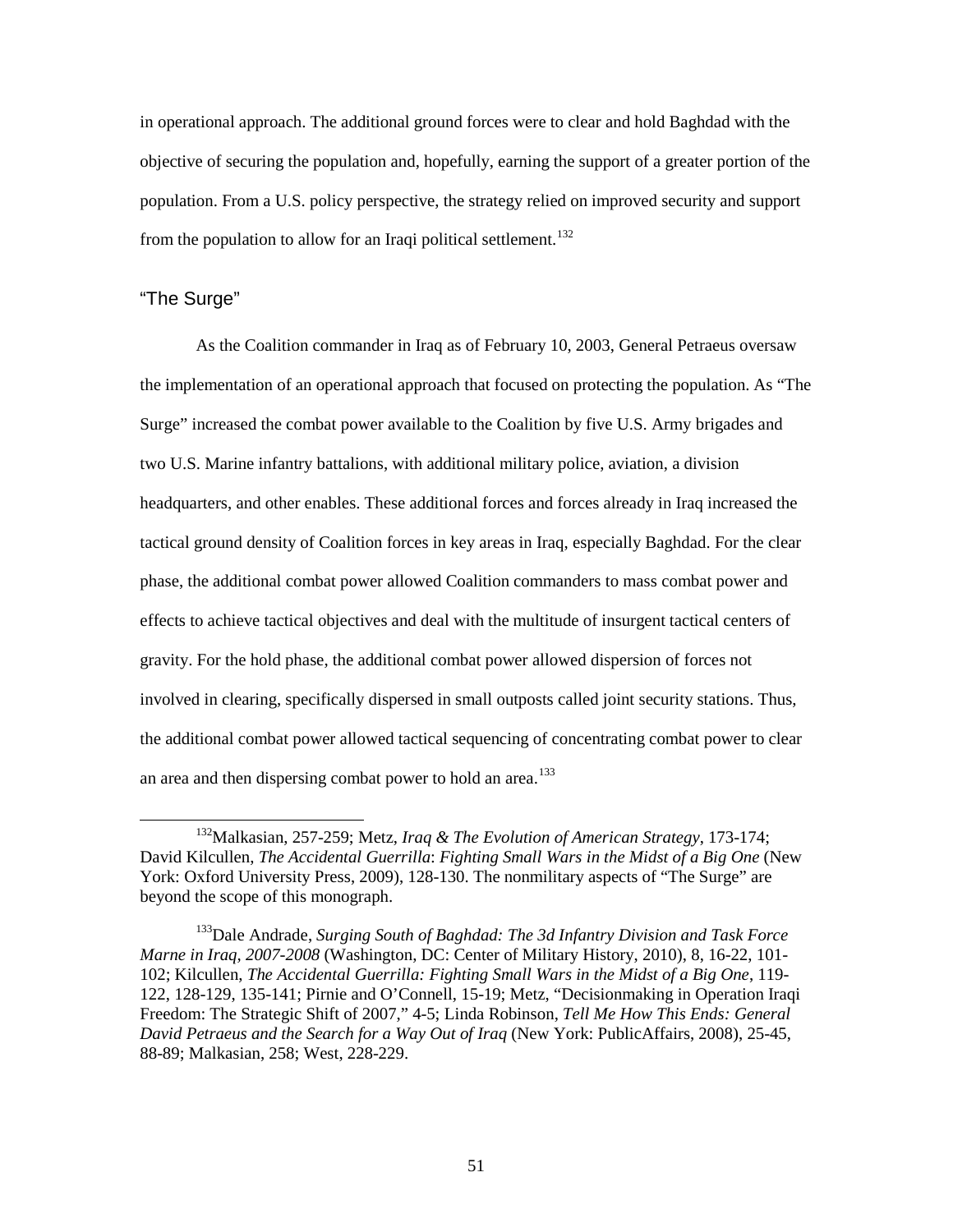On June 15, 2007, Coalition forces began several major operations outside of Baghdad. This was a change in the operational approach. Coalition commanders coupled successful operations in Baghdad with operations outside of the capital; thus, relative tactical combat power now allowed a change in operational art: simultaneity instead of sequencing. The point was to conduct simultaneous tactical operations to prevent terrorists to simply move from point-to-point away from Coalition pressure and thereby gain an operational effect on the enemy.<sup>134</sup> More specifically, the Coalition approach undermined the enemy's tactical flexibility to choose its purpose, approach, and phase by location. Instead, the Coalition had the combat power to seize and retain the operational and tactical initiative. The insurgent groups, however, would regenerate and fight in other areas, such as Anbar province. $135$ 

The surge efforts were successful in the short- and medium-term, as they created some breathing space in the violence, a vital condition for potential political negotiations. While "The Surge" gets most of the credit for creating this breathing space, there were many other military and nonmilitary efforts that contributed to the reducing the violence. One area that is often sadly neglected is the Iraqis themselves. Not only was the population weary of the violence, Iraqis joined their new nation's security forces in the thousands. Like the additional "Surge" forces, these forces also added combat power to fight the insurgent groups and help reduce sectarian violence, although building the capacity of the Iraqi security forces pre-dated "The Surge." However, some also speculate that the declining sectarian violence had more to do with the

 <sup>134</sup>Kilcullen, *The Accidental Guerrilla*, 144-145; West, 273-274.

<sup>135</sup>Andrade, *Surging South of Baghdad*, 209; West, 250.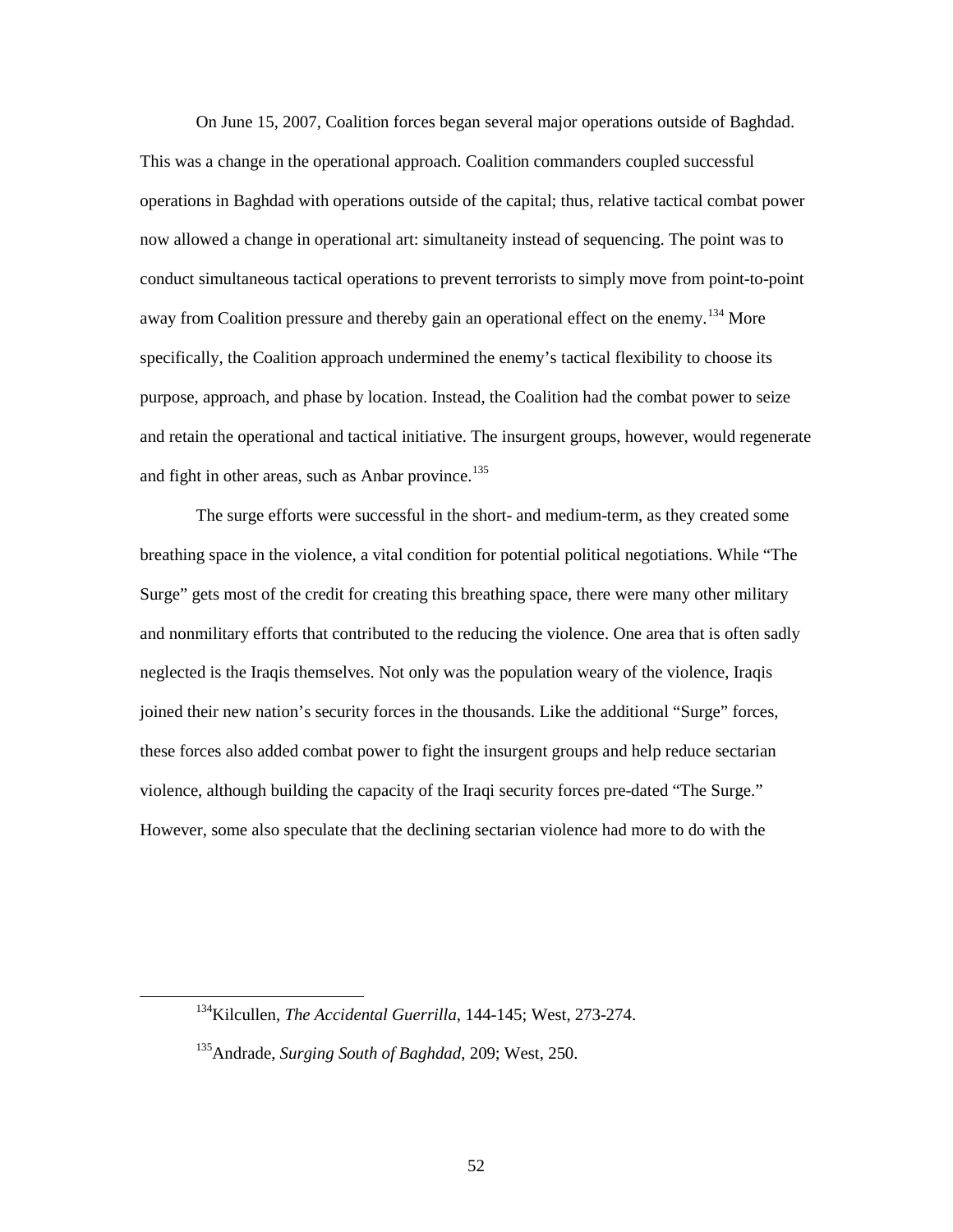completion of sectarian cleansing; nevertheless, the overall efforts reduced the level of insurgent and sectarian violence in Baghdad.<sup>136</sup>

### Ongoing Strategic Presence

At the time of writing this monograph, insurgent and sectarian violence continues in Iraq. The United States continues to maintain military forces in Iraq; however, the future of these forces is open to speculation. Currently, there is no political agreement between the U.S. and Iraq to keep U.S. forces in Iraq after December 2012. However, it is unclear if all U.S. forces will depart. If some U.S. forces remain, the size of the U.S. forces in Iraq is unclear. The U.S. forces that stay would likely conduct security force assistance, primarily as trainers and advisors supporting Iraqi security forces.

The Iraq War was a "perfect storm" of circumstances and initial mistakes<sup>137</sup> followed by rapid tactical and operational adaptation. The Coalition's "Surge" was a strategic effort that attempted to institutionalize field adaptations, increase the means available in theater, and to better nest theater ends, ways, and means. The analysis of the insurgent centers of gravity before and after "The Surge" demonstrates that there were multiple insurgent strategic, operational, and tactical centers of gravity that varied by insurgent political purpose, location, approach, and phase.

# **Recommendations and Conclusion**

This monograph's literature review examined Clausewitz's original center of gravity concept, interpretations of Clausewitz's concept, key insurgent theory, centers of gravity in

 <sup>136</sup>Malkasian, 255-256; Metz, *Iraq & The Evolution of American Strategy*, 186-190; Kilcullen, *The Accidental Guerrilla*, 141-143; Andrade, *Surging South of Baghdad*, 199-208; West, 237, 250-251.

<sup>137</sup>Andrade, *Surging South of Baghdad*, 211; West, 222-223, 248-251.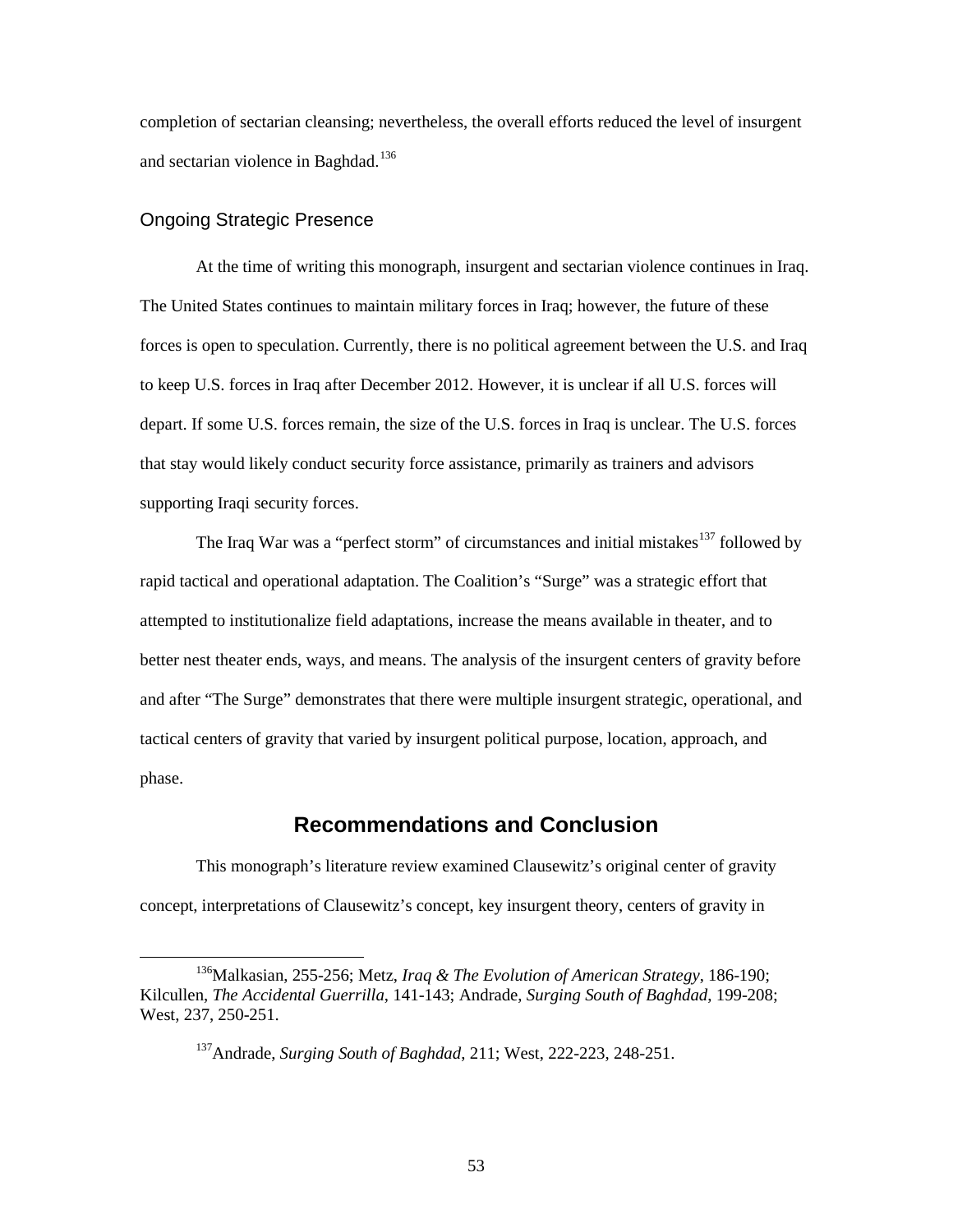counterinsurgency, and the independent variables used in the case studies. The centers of gravity in counterinsurgency subsection also explained the vital point that the population is not a center of gravity; rather, the support of the population is often a critical requirement/critical vulnerability. The methodology section explained the case study selection and limitations of the methodology. The cases studies validated the hypothesis that there are multiple centers of gravity in counterinsurgency that vary by insurgent purpose, location, approach, and phase. However, the case studies also outlined the difficulties of affecting insurgent operational and tactical centers of gravity if insurgents vary their efforts by local conditions. This challenge becomes more acute if there are multiple insurgent groups and other violent actors in the same area of operations. Overall, this underscores the difficulty of directly acting against an insurgent operational center of gravity and thereby achieving decisive results.

## **Recommendations**

Centers of gravity continue to be relevant; however, leaders and planners need to place them in their proper context for understanding and planning counterinsurgency operations. By placing them in context, understanding there are often more than one at any level of war, and understanding they vary by insurgent purpose, location, approach, and phase, previous material on centers of gravity is useful for counterinsurgency. Center of gravity analysis from the proper point of view can support effective counterinsurgency campaign planning and help avoid the historical conceptual planning issues, such as improperly focusing on just the insurgents or just protecting the population.

### Support of the Population: A Critical Requirement/Critical Vulnerability

As mentioned in the literature review and discussed in the case studies, the population is not a center of gravity. Rather, operational leaders and planners should understand that the support of the population is often a critical requirement and a critical vulnerability. As a likely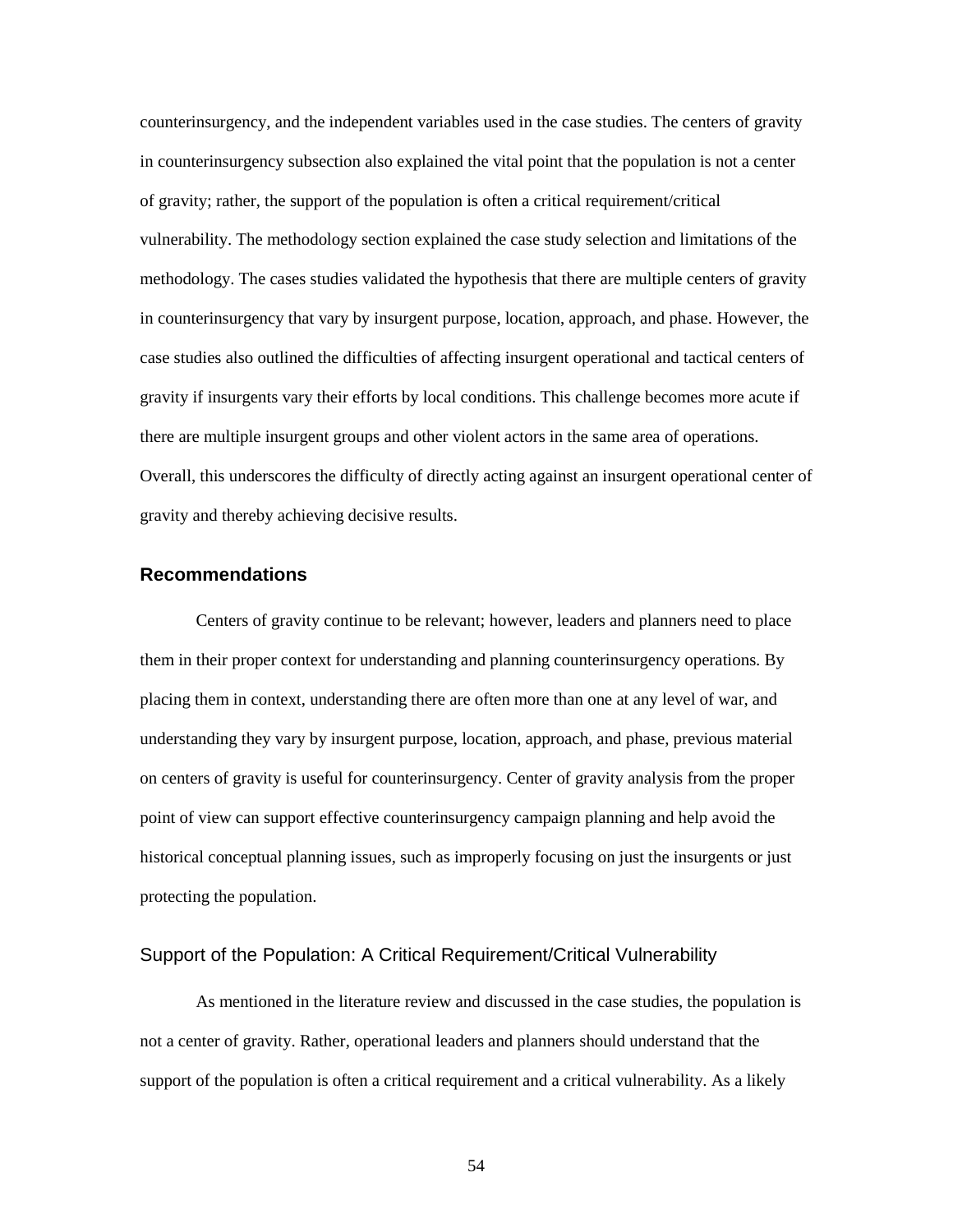insurgent and friendly critical requirement and critical vulnerability, the support of the population is often an objective for insurgents and counterinsurgents. This is also true on more than one level of war and for both the insurgents and counterinsurgents. Regardless of approach, insurgents are often dependent on a portion of the population for resources, such as food and shelter, and for protection, often in the form of early warning and concealment. Counterinsurgents, especially foreign forces conducting counterinsurgents, are often dependent on a segment of the population for human intelligence. Consequently, the support of the population should be a strategic, operational, and tactical objective for both insurgents and counterinsurgents.

### Approach Should Fit the Environment

There must be a proper balance between countering the actual insurgency and protecting the population; this is not binary or an "either/or" question. Instead, it is a question of balancing enemy-centric and population-centric activities given the current environment. Proper center of gravity analysis will determine an initial balance from which forces can quickly adapt.

Treating the population as a center of gravity will often skew the balance between attacking insurgent centers of gravity and efforts to protect and positively influence a critical requirement/critical vulnerability. Leaders and planners involved in counterinsurgency must look for the actual centers of gravity and properly treat the support of the population as an objective. Clausewitz, Strange, and Echevarria's works would point to the notion that centers of gravity will form to attack or defend this objective. While this may seem overly nuanced or superfluous, treating the people as the center of gravity will naturally result in an approach that overemphasizes protecting the people at the potential price of ceding the insurgents the operational initiative. Conversely, not protecting the people leaves a critical vulnerability open to insurgent activities and, more importantly, the possible second-order effect of center of gravity destruction and the cascading third-order effect of friendly collapse. Overall, proper balance between will improve the probability of counterinsurgent success.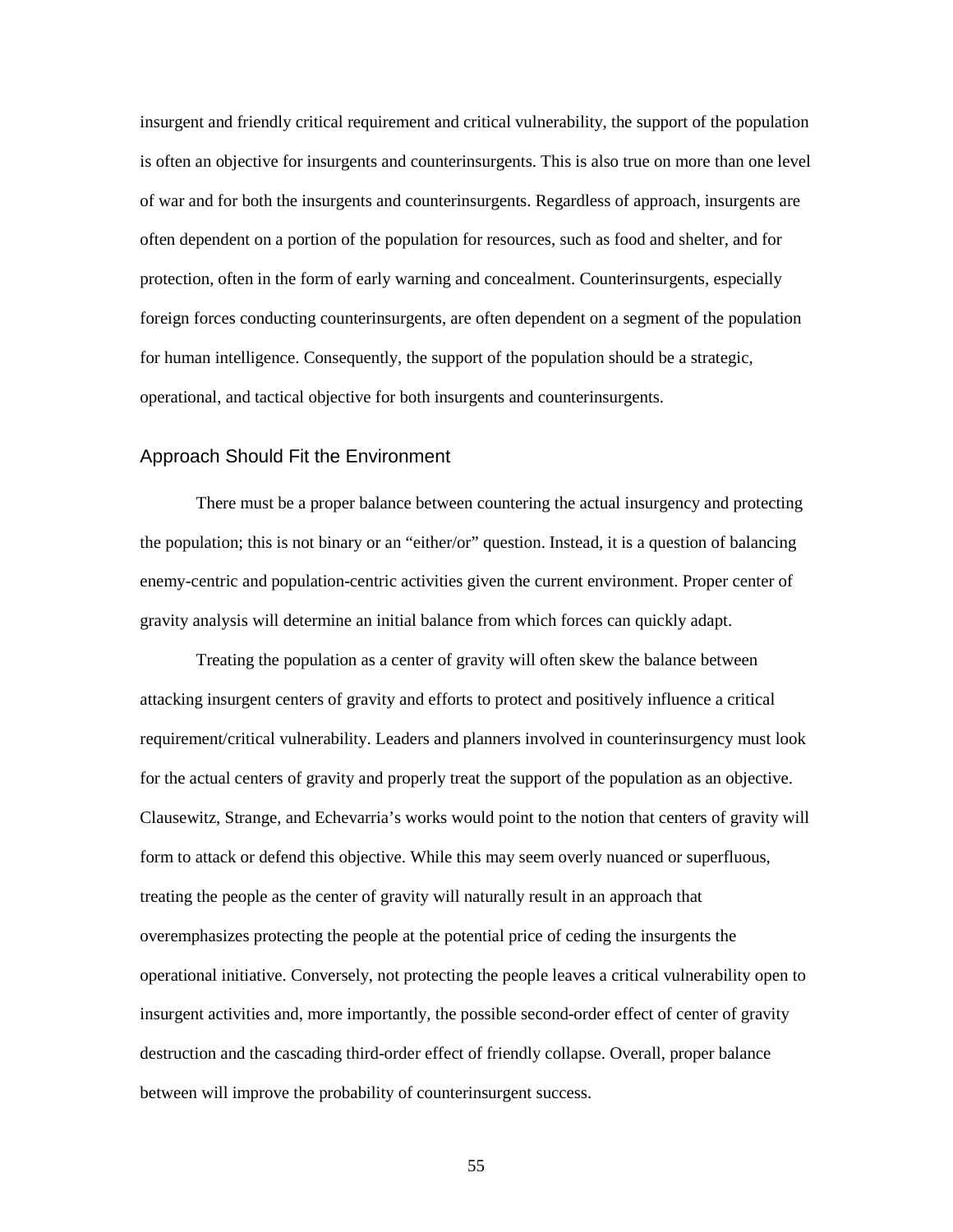### Risk and Opportunity of Fighting an Insurgent Mosaic

The two case studies demonstrated that counterinsurgency often occurs in a complex operational environment. Consequently, countering an insurgency requires understanding the operational environment, which the monograph often refers to as a mosaic. Not only should leaders and planners understand that the operational environment is a mosaic— insurgents vary their purpose depending on the circumstances, use localized approaches in multiple areas of operations, and change over time. Multiple insurgent groups operating with or near other violent actors only add to the complexity and difficulty of counterinsurgency operations. Nevertheless, this complexity carries both risk and opportunity. Normally counterinsurgents are relatively strong compared to insurgents, and insurgents normally disperse their forces to avoid destruction. Savvy counterinsurgents can take advantage of this to seize the operational initiative, much like the Coalition forces did in Iraq 2007; however, this requires a sufficient relative combat power advantage to allow the feasible balance between protecting the population and conducting offensive operations directly against the insurgency.

### **Conclusion**

U.S. land forces have continuously conducted counterinsurgency operations for nearly a decade. These operations have occurred in several countries, but most importantly in Iraq and Afghanistan. Looking to the future, it almost seems inevitable that the U.S. will either conduct counterinsurgency operations or at least support another host nation government to conduct counterinsurgency. Naturally, the American military must be able to quickly and effectively adapt to effectively fight insurgent foes, and it is essential that the U.S. military services capture and internalize the hard-won lessons of the past decade. While there are many areas to capture these lessons, future joint and service doctrine must capture what has been learned with respect to enduring fundamentals and successful tactics, techniques, and procedures, thereby continuing the to improve on the key doctrinal effort of FM 3-24/MCWP 3-33.5.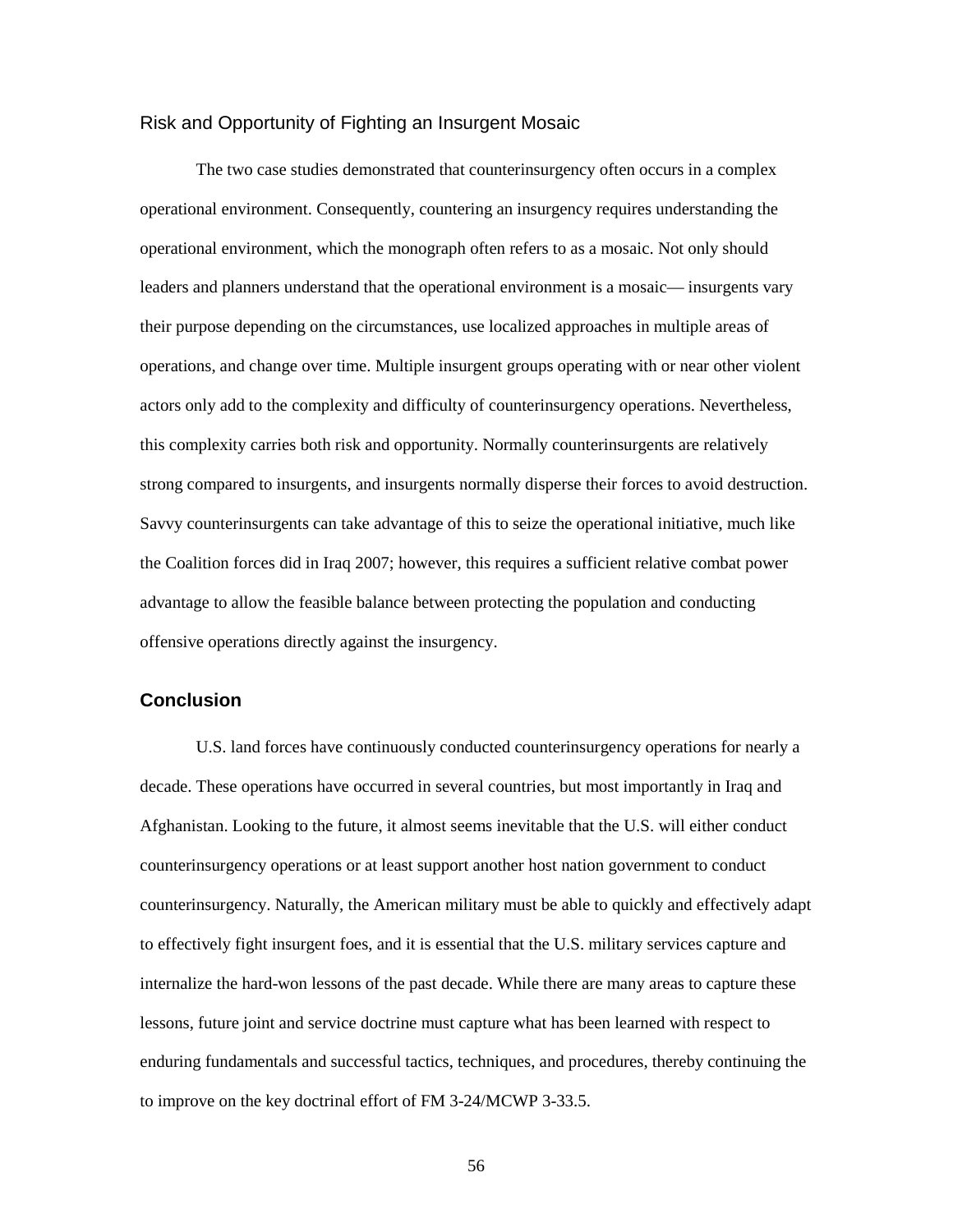Planning and conducting counterinsurgency campaigns and major operations are key aspects of operational art in counterinsurgency operations. More importantly, the U.S. military must capture the operational art lessons of the recent wars and internalize these lessons. Understanding centers of gravity in counterinsurgency at the operational and tactical levels is a vital part of these efforts. Centers of gravity point to several key ideas and concepts that aid in conducting counterinsurgency as a whole and at each level of war. However, "[i]f everything is a center of gravity, nothing is."<sup>138</sup> The population is clearly not a center of gravity. Instead, support of the population is normally essential for U.S. involvement in counterinsurgency and important for most insurgent approaches—a critical requirement/critical vulnerability for both sides.

This monograph examined centers of gravity, particularly in counterinsurgency operations in the context of multiple insurgent groups operating in one area of operations and insurgent groups using localized approaches. The two case studies demonstrated that rather than one static, monolithic center of gravity, there are multiple operational and tactical centers of gravity in counterinsurgency. Fighting an insurgency or multiple insurgencies is fighting a mosaic war, and centers of gravity determine the nature of tactical areas of operation—or, to continue the metaphor, each piece of the mosaic—and these centers of gravity vary by insurgent political purpose, location, approach, and phase. Quantitative study and additional qualitative analysis could further underscore that the independent variables—purpose, location, approach, and phase—cause multiple operational and tactical centers of gravity to shift. More importantly, this additional study may facilitate better understanding and practice of operational art in counterinsurgency operations.

 <sup>138</sup>Echevarria, *Clausewitz and Contemporary War*, 185.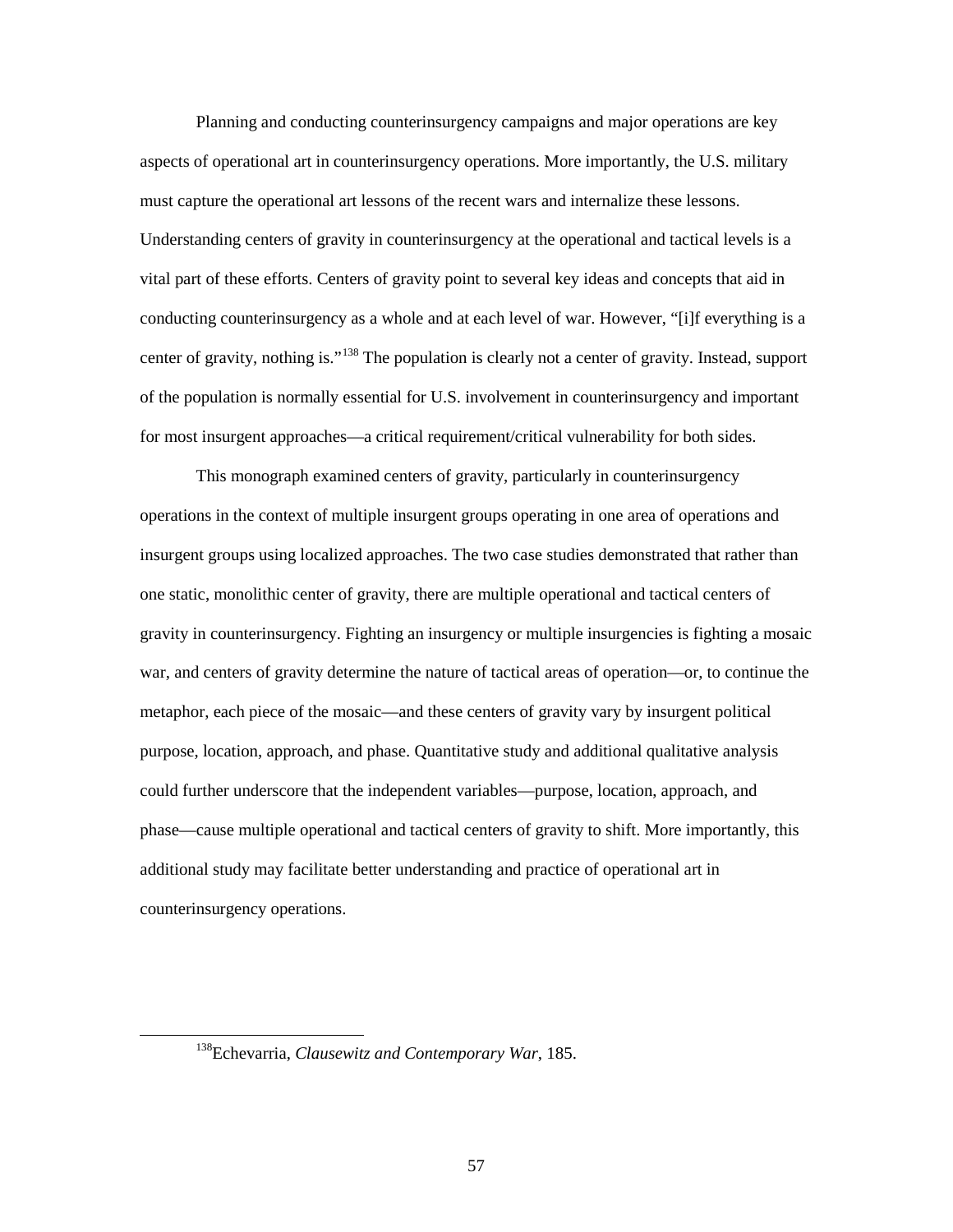# **Bibliography**

#### Books

- Ahern, Thomas L. *Vietnam Declassified: The CIA and Counterinsurgency*. Lexington, KY: The University Press of Kentucky, 2010.
- Andrade, Dale. *Surging South of Baghdad: The 3d Infantry Division and Task Force Marne in Iraq, 2007-2008*. Washington, DC: Center of Military History, 2010.
- ———. *Ashes to Ashes: The Phoenix Program and the Vietnam War*. Lexington, KY: Lexington Books, 1990.
- Aron, Raymond. *Clausewitz: Philosopher of War*. 1st ed. New York: Simon and Schuster, Inc. 1983.
- Asprey, Robert B. *War in the Shadows: The Guerrilla in History: Two Thousand Years of the Guerrilla at War from Ancient Persia to the Present*. New York: William Morrow and Co, 1994.
- Beckett, Ian F. W. *Modern Insurgencies and Counter-insurgencies: Guerrillas and Their Opponents since 1750*. New York: Routledge, 2001.
- Birtle, Andrew J. *U.S. Army Counterinsurgency and Contingency Operations Doctrine: 1942- 1976*. Washington, DC: Center of Military History, 2006.
- Byman, Daniel. *Understanding Proto-Insurgencies*. Santa Monica, CA: RAND Corporation, 2007.
- Celeski, Joseph D. *Operationalizing COIN.* JSOU Report 05-2. Hurlburt Field: Joint Special Operations University, 2005.
- Clausewitz, Carl von. *On War*. Edited and Translated by Michael Howard and Peter Paret. 1st ed. Princeton: Princeton University Press, 1989.
- Clifford, Clark M. "Clark M. Clifford Remember His Post-Tet Questions (1968), 1969." In *Major Problems in the History of the Vietnam War*, edited by Robert McMahon, 329-331. New York: Houghton Mifflin, 2003.
- Colby, William. *Lost Victory: A Firsthand Account of America's Sixteen-Year Involvement in Vietnam*. New York: Contemporary Books, 1989.
- Collins, John M. *Military Strategy: Principles, Practices, and Historical Perspectives*. Dulles, VA: Brassey's Inc., 2002.
- Corum, James S. *Bad Strategies: How Major Powers Fail in Counterinsurgency*. Minneapolis, MN: Zenith Press, 2008.
- Cosmos, Graham A. *MACV: The Joint Command in the Years of Escalation, 1962-1967*. Washington, DC: Government Printing Office, 2005.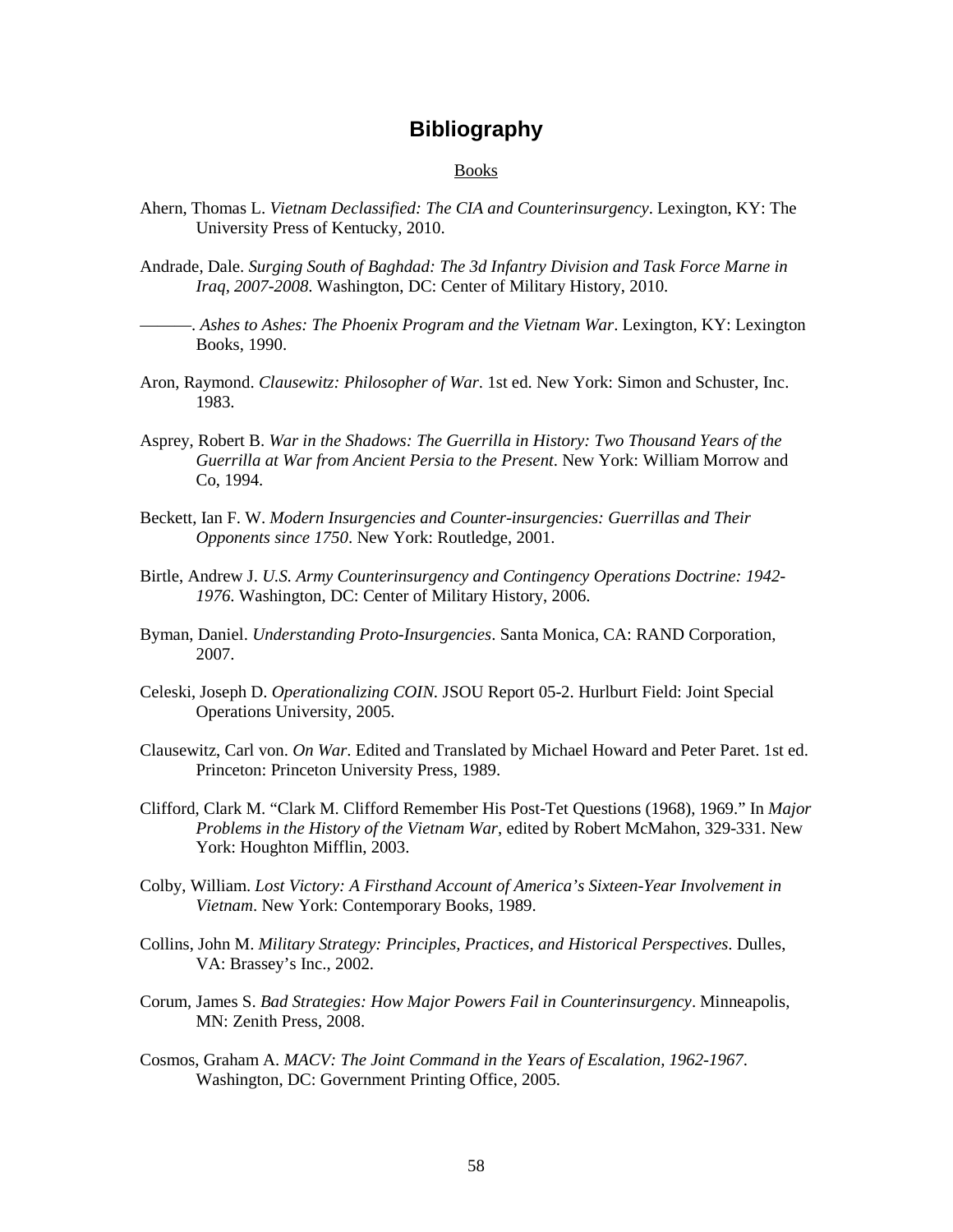Crane, Conrad. "Doctrine: United States." In *Understanding Counterinsurgency: Doctrine, Operations, and Challenges*, edited by Thomas Rid and Thomas Keaney, 59-70. New York: Routledge, 2010.

Davidson, Phillip B. *Secrets of the Vietnam War*. Novato, CA: Presidio Press, 1990.

———. *Vietnam at War: The History 1946-1975*. New York: Oxford University Press, 1988.

- Demarest, Geoff. *Winning Insurgent War: Back to the Basics*. Leavenworth, KS: Foreign Military Studies Office, 2011.
- Dunlap, Charles J. *Shortchanging the Joint Fight? An Airman's Assessment of FM 3-24 and the Case for Developing Truly Joint COIN Doctrine*. Maxwell Air Force Base, AL: Airpower Research Institute, 2008.
- Echevarria, Antulio J. *Clausewitz and Contemporary War*. New York: Oxford University Press, 2007.
- ———. *Globalization and the Nature of War*. Carlisle: U.S. Army War College, 2003.
- Elliot-Wright, Philipp. *Gravelotte-St-Privat: End of the Second Empire*. London: Osprey Publishing, 1993.
- Fair, C. Christine. *Urban Battle Fields of South Asia: Lessons Learned from Sri Lanka, India, and Pakistan*. Santa Monica, CA: RAND Corporation, 2004.
- Fall, Bernard B. *Street Without Joy: The French Debacle in Indochina*. 1961. Reprint, Mechanicsburg, PA: Stackpole Books, 1994.
- Fishel, John T. and Max G. Manwaring. *Uncomfortable Wars Revisited*. Norman, OK: University of Oklahoma Press, 2006.
- Fontenot, Gregory, E. J. Degen, and David Tohn. *On Point: The United States Army in Operation Iraqi Freedom: Through 01 May 2003*. Fort Leavenworth, KS: Combat Studies Institute Press, 2004.
- Gaddis, John Lewis. *We Now Know: Rethinking Cold War History*. New York: Oxford University Press, 1997.
- Galula, David. *Counterinsurgency Warfare: Theory and Practice*. New York: Praeger Publishers, 1968.
- ———. *Pacification in Algeria: 1956-1958*. 1963. Reprint, Santa Monica, CA: RAND Corporation, 2006.
- Gat, Azar. *A History of Military Thought: From the Enlightenment to the Cold War*. New York: Oxford University Press, 2001.
- Giap, Vo Nguyen. *Banner of People's War, the Party's Military Line*. New York: Praeger Publishers, 1970.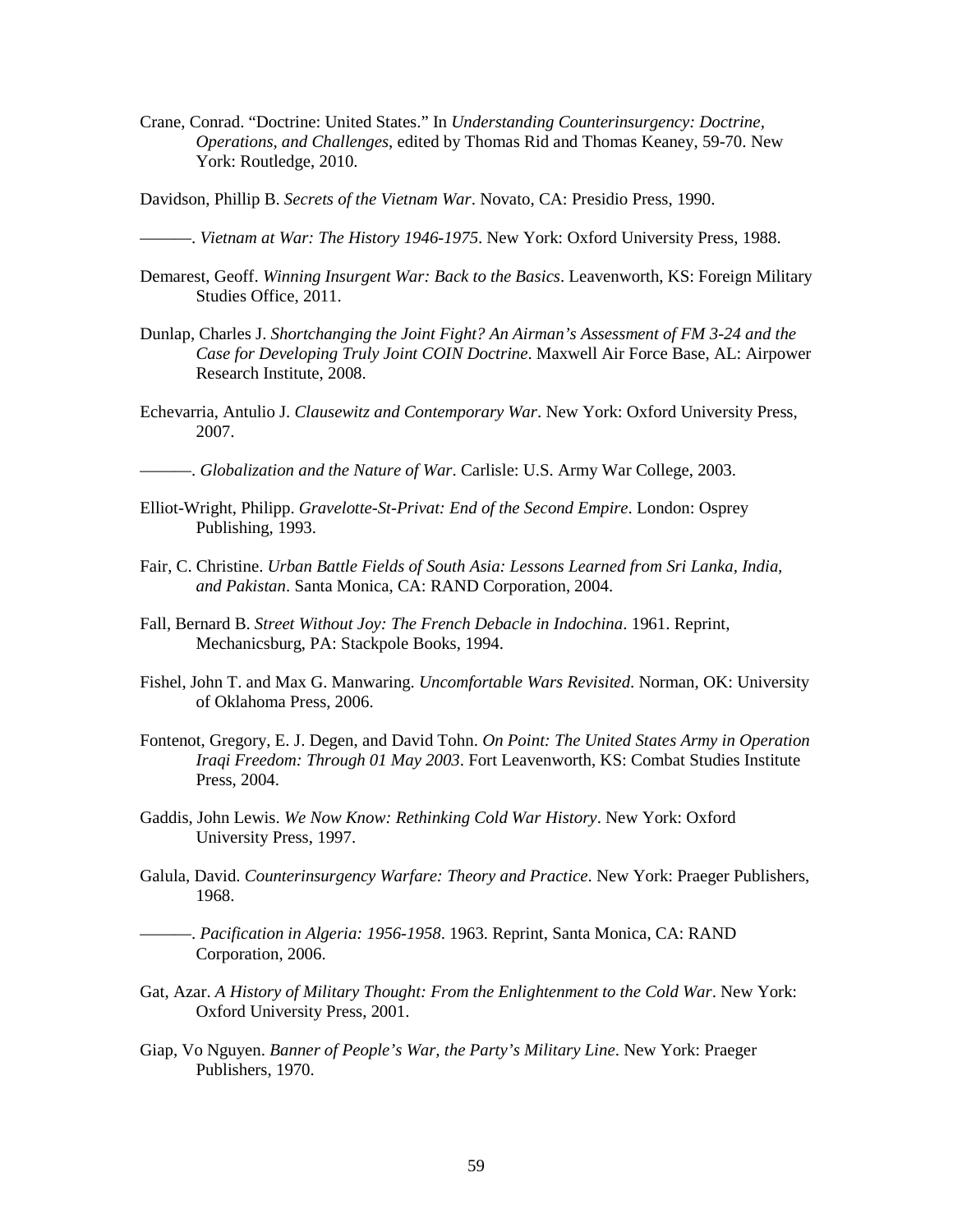———. *People's War People's Army: The Viet Cong Insurrection Manual for Underdeveloped Countries*. 1962. Reprint, Honolulu: University Press of the Pacific, 2001.

- Glantz, David M., ed. *The Evolution of Soviet Operational Art, 1927-1991: Volume I, Operational Art, 1927-1964*. Translated by Harold S. Orenstein. Portland: Frank Cass and Co., 1995.
- ———. *Soviet Military Operational Art: In Pursuit of Deep Battle.* New York: Frank Cass and Company, 1991.
- Gordon, Michael R., and General Bernard E. Trainor. *Cobra II: The Inside Story of the Invasion and Occupation of Iraq*. New York: Pantheon Books, 2006.
- Gray, Colin S. *Another Bloody Century: Future Warfare*. London: Weidenfeld and Nicolson, 2005.
	- ———. *War, Peace and International Relations: An Introduction to Strategic History*. New York: Routledge, 2007.
- Grivas, George. *General Grivas on Guerrilla Warfare*. Edited by Charles Foley. New York: Praeger, 1962.
- Hammes, Thomas X. *The Sling and the Stone: On War in the 21st Century*. St. Paul, MN: Zenith Press, 2004.
- Harrison, Richard. *Architect of Soviet Victory in World War II: The Life and Theories of G. S. Isserson*. Jefferson, NC: McFarland and Company, Inc., 2010.
- Hart, B. H. Liddell. *Strategy*. 2nd ed. New York: Penguin Books, 1991.
- Hashim, Ahmed S. *Insurgency and Counter-Insurgency in Iraq*. Ithaca: Cornell University Press, 2006.
- Herberg-Rothe, Andreas. *Clausewitz's Puzzle: The Political Theory of War*. New York: Oxford: 2007.
- Herspring, Dale R. *Rumsfeld's Wars: The Arrogance of Power*. Lawrence, KS: University Press of Kansas, 2008.
- Heuser, Beatrice. *Reading Clausewitz*. London: Pimlico, 2002.
- Hosmer, Stephen T., and Sibylle O. Crane. *Counterinsurgency: A Symposium, April 16-20, 1962*. Santa Monica, CA: RAND Corporation, 1963.
- Hunt, Richard A. *Pacification: The American Struggle for Vietnam's Hearts and Minds*. Boulder, CO: Westview Press, 1995.
- Johnson, Wray R. *Vietnam and American Doctrine for Small Wars*. Bangkok: White Lotus Press, 2001.

Karnow, Stanley. *Vietnam: A History*. 2nd ed. New York: Penguin Books, 1991.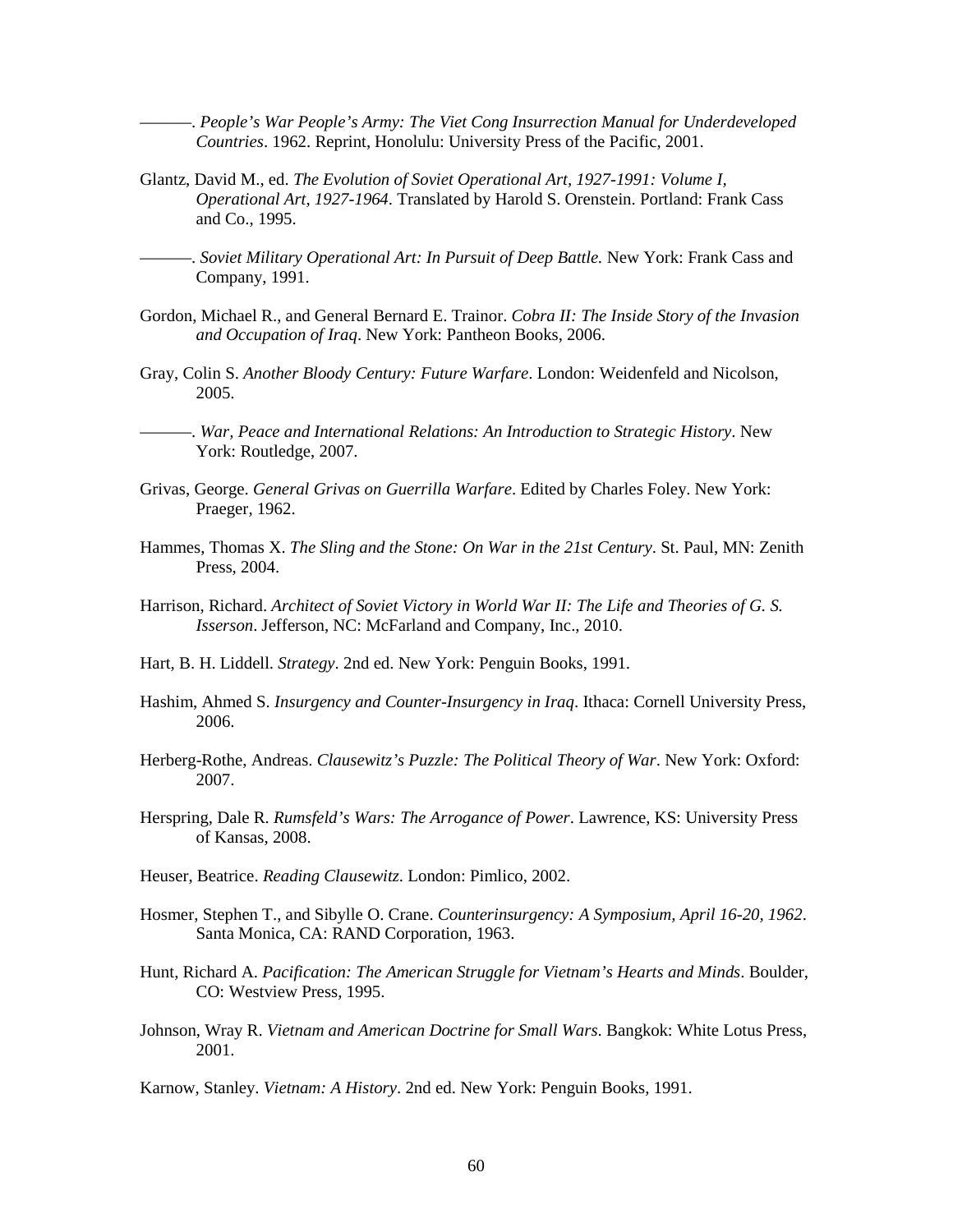Kilcullen, David. *Counterinsurgency*. New York: Oxford University Press, 2010.

- ———. *The Accidental Guerrilla: Fighting Small Wars in the Midst of a Big One*. New York: Oxford University Press, 2009.
- Kitson, Frank. *Bunch of Five*. London: Faber and Faber, 1977.
- ———. *Low Intensity Operations: Subversion, Insurgency, Peace-keeping*. 1971. Reprint, New Delhi: Natraj Publishers, 1992.
- Komer, Robert W. *Bureaucracy Does Its Thing: Institutional Constraints on U.S.-GVN Performance in Vietnam*. Santa Monica, CA: RAND Corporation, 1972.
- ———. *Organization and Management of the 'New Model' Pacification Program--1966-1969*. Santa Monica, CA: RAND Corporation, 1970.
- ———. "Robert Komer Recalls Tet's Impact." In *Major Problems in the History of the Vietnam War,* edited by Robert J. McMahon. 327-329. New York: Houghton Mifflin, 2003.
- Krepinevich, Andrew F. *The Army and Vietnam*. Baltimore, MD: Johns Hopkins University Press, 1986.
- Laqueur, Walter. *Guerrilla Warfare: A Historical & Critical Study*. 3rd ed. New Brunswick, NJ: Transaction Publishers, 1998.
- Linn, Brian McAllister. *The Philippine War, 1899-1902*. Lawrence, KS: University Press of Kansas, 2000.

Mackinlay, John. *Globalisation and Insurgency*. New York: Oxford University Press, 2002.

- ———. *The Insurgency Archipelago*. New York: Columbia University Press, 2009.
- Malkasian, Carter. "Counterinsurgency in Iraq: May 2003-January 2007." In *Counterinsurgency in Modern Warfare*, edited by Daniel Marston and Carter Malkasian, 241-259. New York: Osprey Publishing Ltd., 2008.
- Mansoor, Peter R. *Baghdad at Sunrise: A Brigade Commander's War in Iraq*. New Haven, CT: Yale University Press, 2008.
- Manwaring, Max G. *A Contemporary Challenge to State Sovereignty: Gangs and Other Illicit Transnational Criminal Organizations in Central America, El Salvador, Mexico, Jamaica, and Brazil*. Carlisle, PA: U.S. Army War College, 2007.

———. *Street Gangs: The New Urban Insurgency*. Carlisle, PA: U.S. Army War College, 2005.

- Manwaring, Max G., and John T. Fishel. *Uncomfortable Wars Revisited*. Norman, OK: University of Oklahoma Press, 2006.
- Mao Tse-tung. "Problems of Strategy in China's Revolutionary War." In *Selected Military Writings of Mao Tse-tung*, 77-152. Peking: Foreign Languages Press, 1967.

Marks, Thomas A. *Maoist Insurgency since Vietnam*. Portland, OR: Frank Cass, 1996.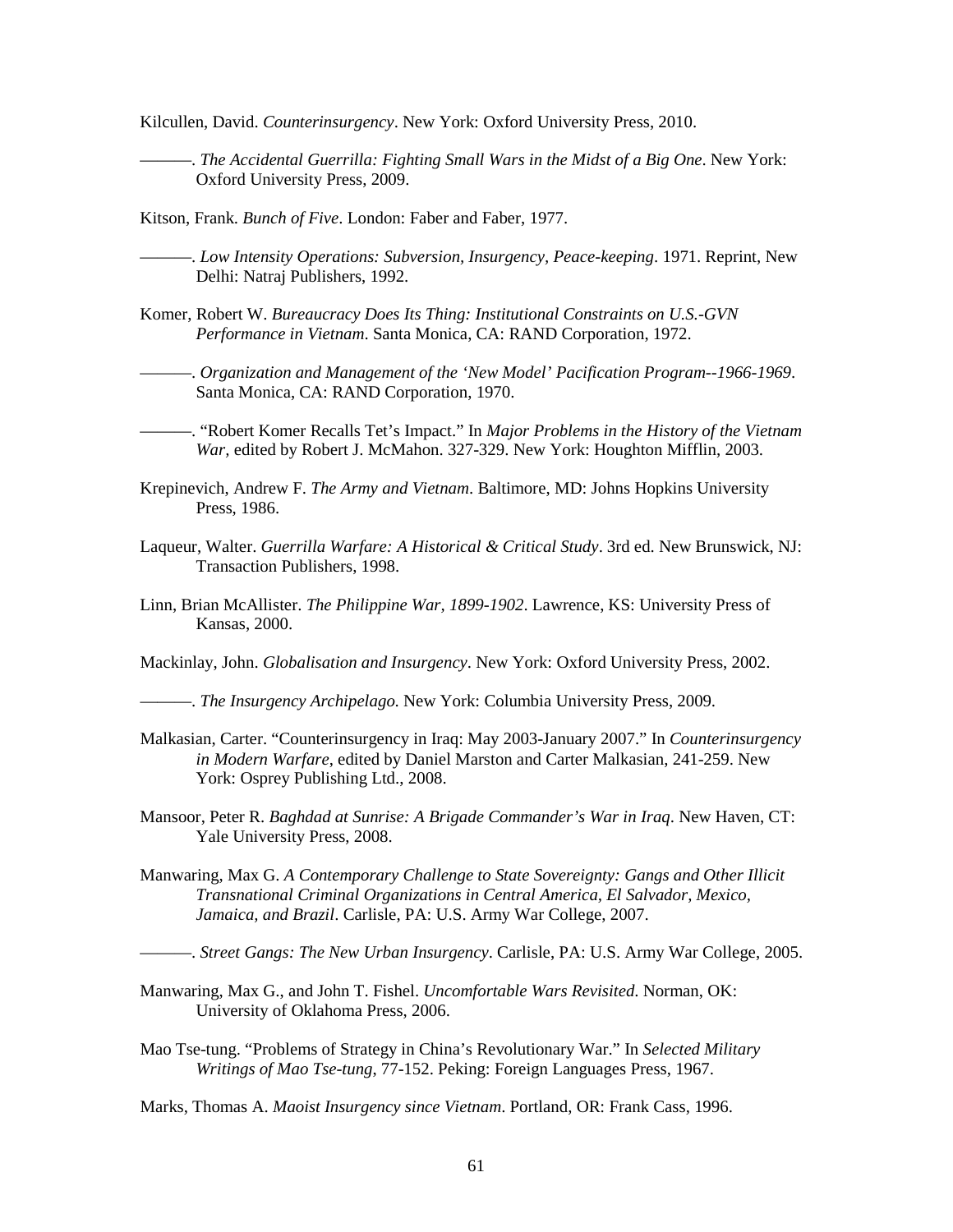- Marlowe, Ann. *David Galula: His Life and Intellectual Context*. Carlisle, PA: U.S. Army War College, 2010.
- Marston, Daniel. "Lessons in 21st-Century Counterinsurgency." In *Counterinsurgency in Modern Warfare*, edited by Daniel Marston and Carter Malkasian, 220-240. New York: Osprey Publishing, 2008.
- Matloff, Maurice, ed. *American Military History*. Washington, DC: Center of Military History, 1988.
- McCuen, John J. *The Art of Counter-Revolutionary War*. 1966. Reprint, St. Petersburg: Hailer Publishing, 2005.
- McMahon, Robert J., ed. *Major Problems in the History of the Vietnam War*. New York: Houghton Mifflin, 2003.
- McMaster, H. R. *Dereliction of Duty: Lyndon Johnson, Robert McNamara, the Joint Chiefs of Staff, and the Lies That Led to Vietnam*. New York: HarperCollins Publishers, 1997.
- McNamara, Robert S. *Argument Without End: In Search of Answers to the Vietnam Tragedy*. New York: PublicAffairs, 1999.
- Metz, Steven. *Iraq & The Evolution of American Strategy*. Washington, DC: Potomac Books, Inc., 2008.
- Military History Institute of Vietnam. *Victory in Vietnam: The Official History of the People's Army of Vietnam, 1954-1975*. Translated by Merle L. Pribbenow. Lawrence, KS: University Press of Kansas, 2002.
- Mockaitis, Thomas R. *Iraq and the Challenge of Counterinsurgency*. Westport, CT: Praeger, 2008.
- ———. *The Iraq War: Learning from the Past, Adapting to the Present, and Planning for the Future*. Carlisle PA: U.S. Army War College, 2007.
- Moyar, Mark, *Phoenix and the Birds of Prey: Counterinsurgency and Counterterrorism in Vietnam*, 2nd ed. Omaha, NE: University of Nebraska Press, 2007.
- Mrozek, Donald J. *Air Power & the Ground War in Vietnam*. New York: Pergamon-Brassey's, 1989.
- Nagl, John A. *Learning to Eat Soup with a Knife: Counterinsurgency Lessons from Malaya and Vietnam*. Chicago: University of Chicago Press, 2005.
- Naveh, Shimon. *In Pursuit of Military Excellence: The Evolution of Operational Theory*. New York: Frank Cass Publishers, 1997.
- Newell, Clayton R. "On Operational Art." In *On Operational Art*, edited by Clayton R. Newell and Michael D. Krause, 9-14. Washington, DC: Center of Military History, 1994.
- Paget, Julian. *Counter-Insurgency Campaigning*. London: Faber and Faber Limited, 1967.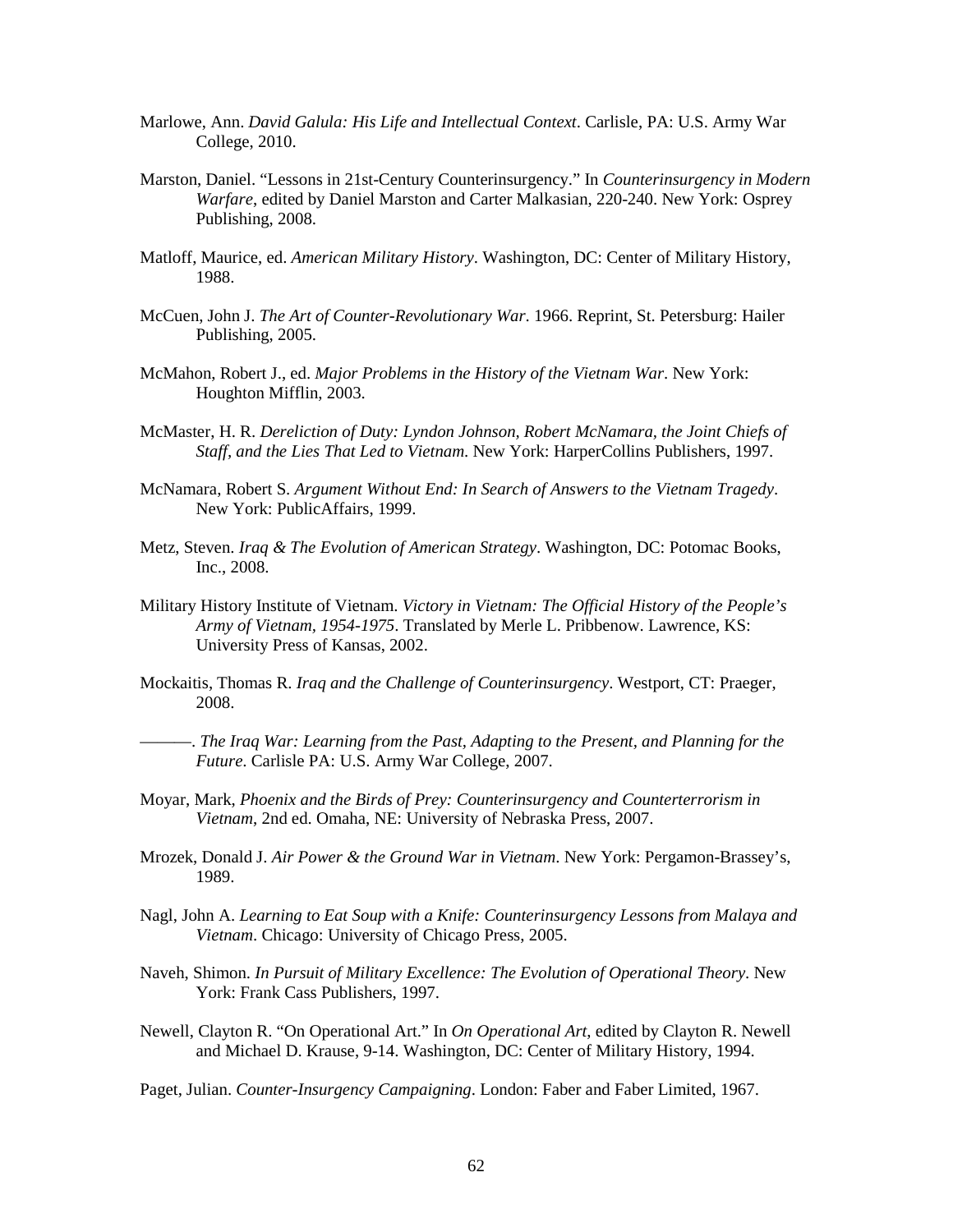- Paret, Peter. *Clausewitz and the State: The Man, His Theories, and His Times*. Princeton, NJ: Princeton University Press, 1985.
- Pike, Douglas. *PAVN: People's Army of Vietnam*. New York: Presidio Press, 1986.
- Rabasa, Angel, Peter Chalk, Ivan Khilko, Paraag Shukla, and Lesley Anne Warner. *Money in the Bank: Lessons Learned from Past Counterinsurgency (COIN) Operations*. Santa Monica, CA: RAND Corporation, 2007.
- Race, Jeffrey. *War Comes to Long An: Revolutionary Conflict in a Vietnamese Province*. Berkeley, CA: University of California Press, 1972.
- Ricks, Thomas E. *Fiasco: The American Military Adventure in Iraq*. New York: The Penguin Press, 2006.
- Robinson, Linda. *Tell Me How This Ends: General David Petraeus and the Search for a Way Out of Iraq*. New York: PublicAffairs, 2008.

Sarkesian, Sam C. *America's Forgotten Wars*. Westport, CT: Greenwood Press, 1984.

———. *Unconventional Conflicts in a New Security Era*. Westport, CT: Greenwood Press, 1993.

- Schneider, James J. *Vulcan's Anvil: The American Civil War and the Foundations of Operational Art*. Fort Leavenworth, KS: Command and General Staff College, 1992.
- Sheehan, Neil. *A Bright Shining Lie: John Paul Vann and American in Vietnam*. New York: Random House, 1988.
- Showalter, Dennis. *The Wars of German Unification*. London: Hodder Education, 2004.
- Sorely, Lewis, ed. *Vietnam Chronicles: The Abrams Tapes 1968-1972*. Lubbock, TX: Texas Tech University Press, 2004.
- Spector, Ronald H. *After Tet: The Bloodiest Year in Vietnam*. New York: The Free Press, 1993.
- Spence, Jonathan. *Mao Zedong*. New York: Penguin Group, 1999.
- Strachan, Hew. *Clausewitz's On War*. New York: Atlantic Monthly Press, 2007.
- Stephenson, James. *Losing the Golden Hour: An Insider's View of Iraq's Reconstruction*. Washington, DC: Potomac Books, 2007.
- Strange, Joe. *Centers of Gravity & Critical Vulnerabilities*. Perspectives on Warfighting No. 4. Quantico: Marine Corps University, 1997.
- Svechin, Aleksandr A. *Strategy*. Edited by Kent D. Lee. 3rd ed. Minneapolis, MN: East View Publications, 1992.
- Tanham, George K. *Communist Revolutionary Warfare: From the Vietminh to the Viet Cong*. Rev. ed. Westport, CT: Praeger, 2006.

Thompson, Robert. *No Exit from Vietnam*. New York: David McKay Company, Inc., 1969.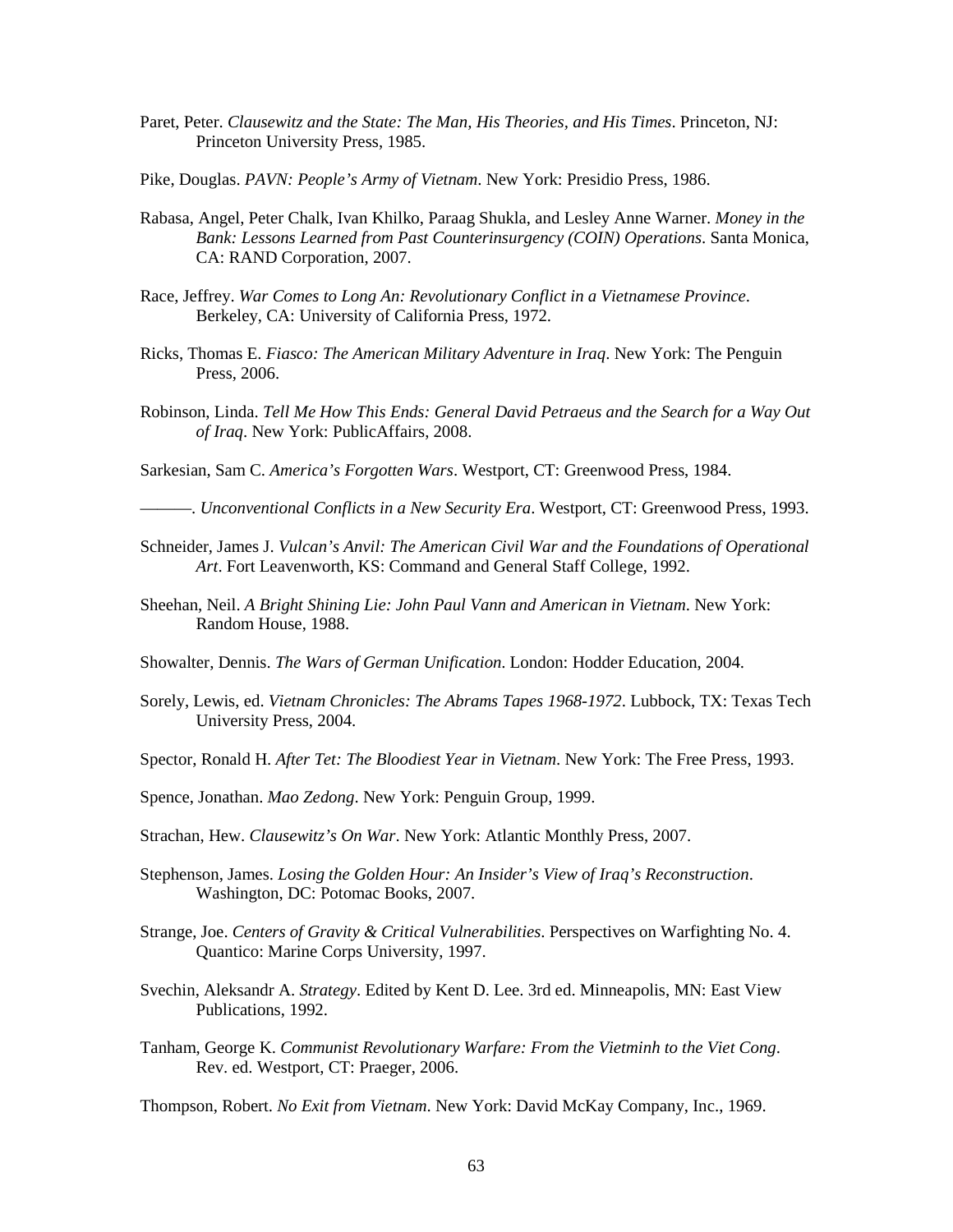- Thucycdides. *The Landmark Thucycdides: A Comprehensive Guide to the Peloponnesian War*. Edited by Robert B. Strassler. New York: Simon and Schuster, 1998.
- Toczek, David M. *The Battle of Ap Bac, Vietnam: They Did Everything But Learn from It*. Annapolis, MD: Naval Institute Press, 2001.
- Vego, Milan. *Joint Operational Warfare: Theory and Practice*. Newport, RI: U.S. Naval War College, 2007.
- Wallach, Jehuda L. "Misperceptions of Clausewitz's On War." In *Clausewitz and Modern Strategy*, edited by Michael I. Handel, 213-239. London: Frank Cass and Company Limited, 1986.
- Weinstein, Jeremy M. *Inside Rebellion: The Politics of Insurgent Violence*. New York: Cambridge, University Press, 2007.
- West, Bing. *The Strongest Tribe: War, Politics, and the Endgame in Iraq*. New York: Random House, 2008.
- Westad, Odd Arne. *The Global Cold War*. New York: Cambridge University Press, 2005.
- Willbanks, James H. *Abandoning Vietnam: How America Left and South Vietnam Lost Its War (Modern War Studies)*. Lawrence, KS: University Press of Kansas, 2004.
- ———. *The Tet Offensive: A Concise History*. New York: Columbia University Press, 2007.
- Wright, Donald P., James R. Bird, Steven E. Clay, Peter W. Connors, Scott C. Farquhar, Lynne Chandler Garcia, and Dennis F. Van Wey. *A Different Kind of War: The United States Army in Operation ENDURING FREEDOM, October 2001-September 2005*. Fort Leavenworth, KS: Department of the Army, 2010.
- Wright, Donald P., and Timothy R. Reese. *On Point II: Transition to the New Campaign: The United States Army in Operation IRAQI FREEDOM: May 2003-January 2005*. Fort Leavenworth, KS: Combat Studies Institute Press, 2008.
- Yarger, Harry R. "Toward a Theory of Strategy: Art Lykke and the Army War College Strategy Model." In *U.S. Army War College Guide to National Security Policy and Strategy*. Edited by J. Boone Bartholomees, 107-112. Carlisle: U.S. Army War College, 2006.

#### Journals

- Brookes, Peter. "Flashpoint: No Bungle in the Jungle: Operation Enduring Freedom-Philippines is Getting Results." *Armed Forces Journal* (September 2007). http://www.armedforcesjournal.com/2007/09/2926516 (accessed June 4, 2011).
- Echevarria, Antulio J. "Clausewitz's Center of Gravity: It's Not What We Thought!" *Naval War College Review* 56, no. 1 (Winter 2003): 108-123.
- Gentile, Gian P. "A Strategy of Tactics: Population-centric COIN and the Army." *Parameters* 39, no. 3 (Autumn 2009): 5-11.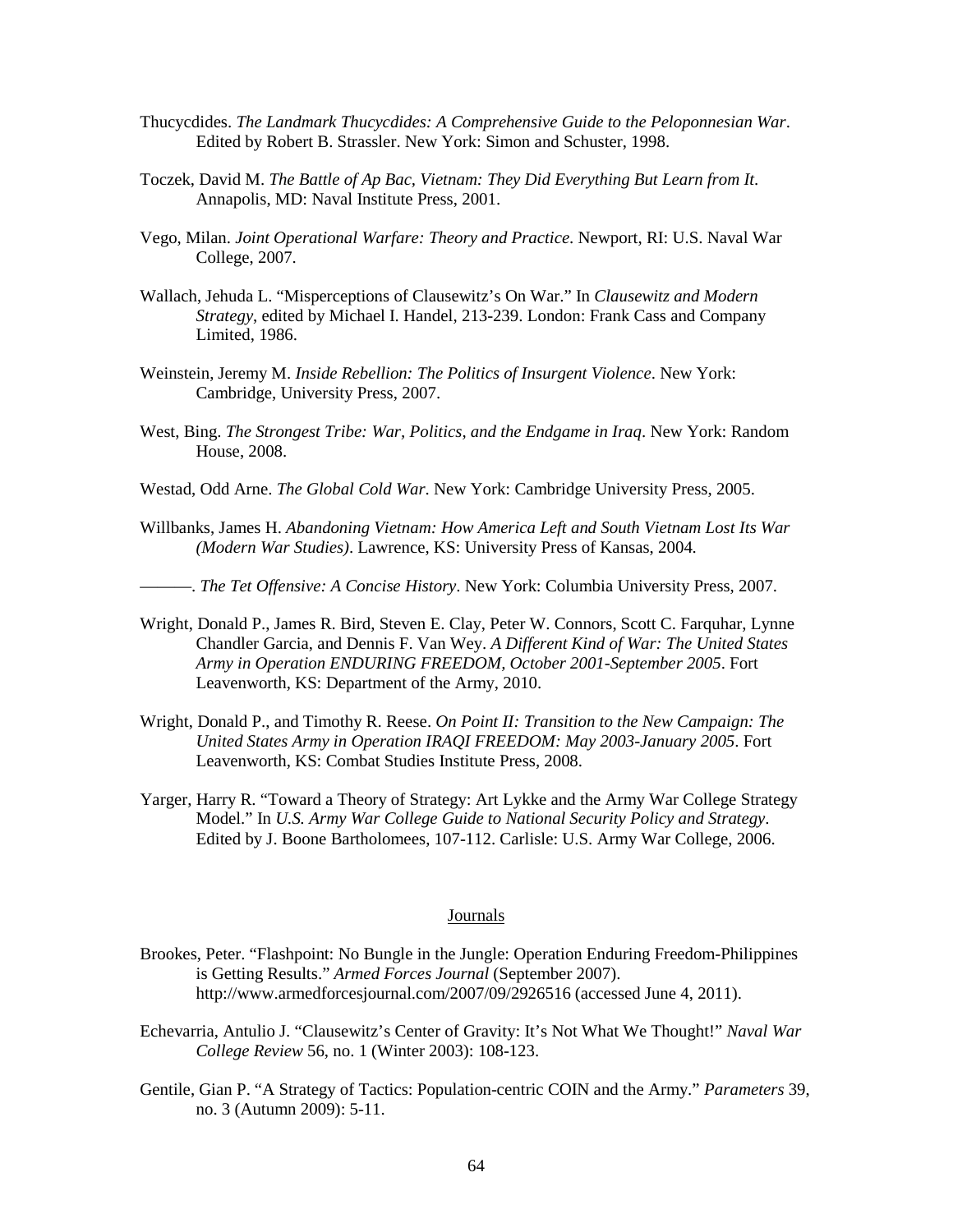———. "Listen to the Airman." *Military Review* 88, no. 2 (March-April 2008): 114-115.

- ———. "Time for the Deconstruction of Field Manual 3-24." *Joint Force Quarterly*, no. 58 (3rd Quarter 2010): 116-177.
- Hoffman, Frank G. "Neo-Classical Counterinsurgency?" *Parameters* 37, no. 2 (Summer 2007): 71-87.
- McCuen, John J. "Hybrid Wars." *Military Review* 88, no. 2 (March-April 2008): 2-8.
- Nagl, John A. "Let's Win the Wars We're In." *Joint Forces Quarterly*, no. 52 (1st Quarter 2009): 20-26.
- Paul, Christopher, and Colin P. Clarke. "Evidentiary Validation of FM 3-24: Counterinsurgency Worldwide, 1978-2008." *Joint Forces Quarterly*, no. 60 (1st Quarter 2011): 126-128.
- Schneider, James J. "The Loose Marble--and the Origins of Operational Art." *Parameters: US Army War College Quarterly* 19, no. 1 (March 1989): 85-99.
- Strachan, Hew. "The Lost Meaning of Strategy." *Survival* 47, no 3. (Autumn 2005): 33-54.
- Teamey, Kyle, and Jonathan Sweet. "Organizing Intelligence for Counterinsurgency." *Military Review* 86, no. 5 (September-October 2006): 24-29.
- Wendt, Eric P. "Strategic Counterinsurgency Modeling." *Special Warfare* 18, no. 2 (September 2005): 2-13.

#### Monographs

- Cline, Lawrence E. "Pseudo Operations and Counterinsurgency: Lessons from other Countries." Monograph, U.S Army War College, Strategic Studies Institute, 2005.
- Connable, Ben, and Martin C. Libicki. "How Insurgencies End." Monograph, RAND Corporation, Santa Monica, 2010.
- Echevarria, Antulio J. "Clausewitz's Center of Gravity: Changing Our Warfighting Doctrine-- Again!" Monograph, Strategic Studies Institute, U.S. Army War College, 2002.
- Gompert, David C., and John Gordon IV. "War by Other Means: Building Complete and Balanced Capabilities for Counterinsurgenc*y*." Monograph, RAND Corporation, Santa Monica, 2008.
- Jones, Seth G. "Counterinsurgency in Afghanistan." Monograph, RAND Corporation, Santa Monica, 2008.
- Long, Austin. "On "Other War": Lessons from Five Decades of RAND Counterinsurgency Research." Monograph, RAND Corporation, Santa Monica, 2006.
- Mackinlay, John, and Alison Al-Baddawy. "Rethinking Counterinsurgency." Monograph, RAND Corporation, Santa Monica, 2008.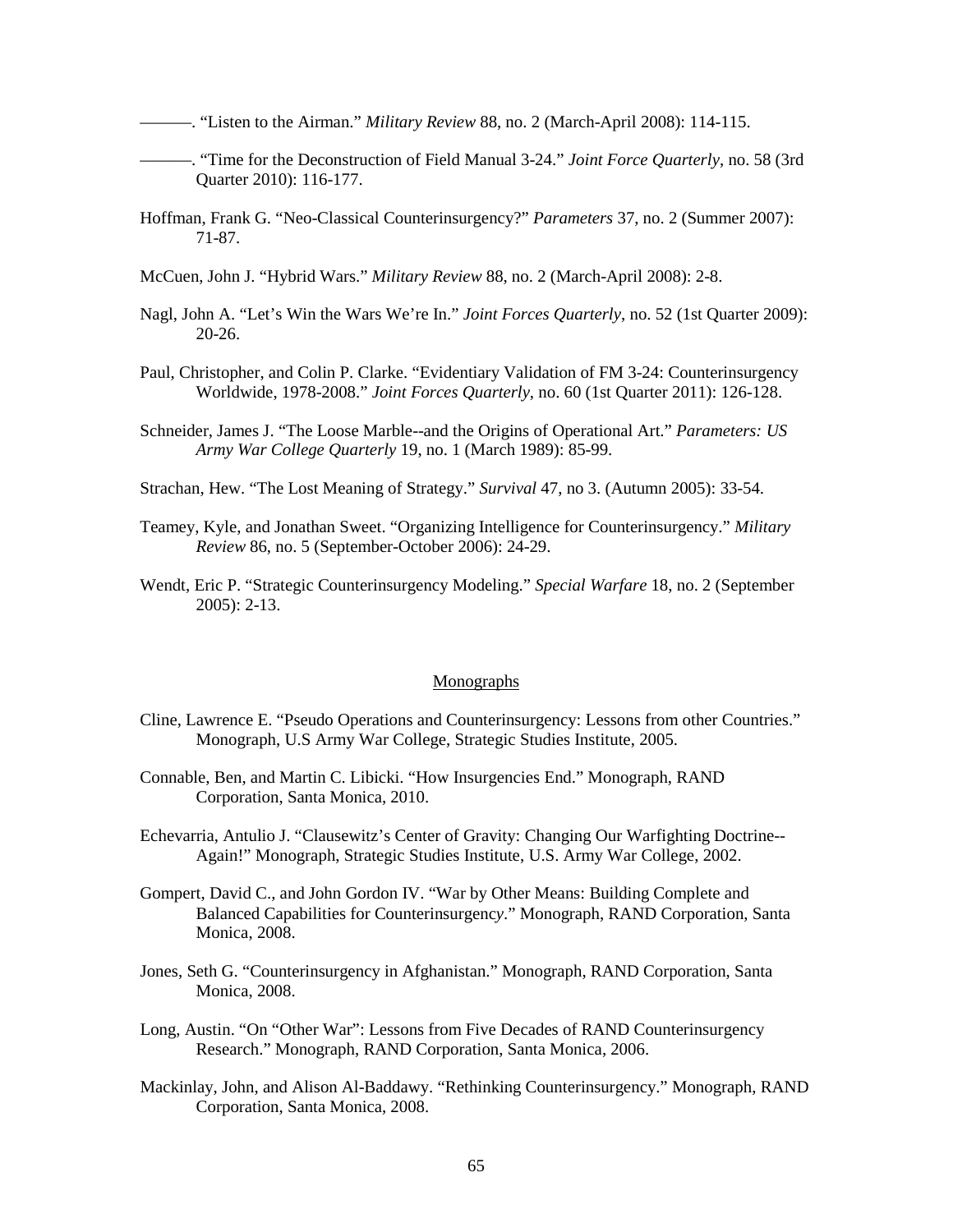- Metz, Steven. "Decisionmaking in Operation Iraqi Freedom: Removing Saddam Hussein by Force*.*" Monograph, Strategic Studies Institute, U.S. Army War College, 2010.
- ———. "Decisionmaking in Operation Iraqi Freedom: The Strategic Shift of 2007." Monograph, Strategic Studies Institute, U.S. Army War College, 2010.
- ———. "Rethinking Insurgency." Monograph, Strategic Studies Institute, U.S. Army War College, 2007.
- Pirnie, Bruce R., and Edward O'Connell. "Counterinsurgency in Iraq (2003-2006)." Monograph, RAND Corporation, Washington, DC, 2008.

#### Internet Sources

- Elton, Buck. "Shortchanging the Joint Doctrine Fight: One Airman's Assessment of the Airman's Assessment." *Small Wars Journal* (July 12, 2008). http://smallwarsjournal.com/blog/ 2008/07/shortchanging-the-joint-doctrine/ (accessed May 24, 2011).
- Few, Michael. "RFI for Practitioners of Modern Small Wars." *Small Wars Journal* (December 13, 2010). http://smallwarsjournal.com/blog/2010/12/rfi-practitioners-of-modern-sm/ (accessed May 16, 2011).

#### Government Documents

- U.S. Department of Defense. Joint Publication 3-0, *Joint Operations*. Change 2. Washington, DC: Government Printing Office, 2010.
- ———. Joint Publication 3-24, *Counterinsurgency Operations*. Washington, DC: Government Printing Office, 2009.
- ———. Joint Publication 3-26*, Counterterrorism*. Washington, DC: Government Printing Office, 2009.
- ———. Joint Publication 5-0*, Joint Operation Planning*. Washington, DC: Government Printing Office, 2006.
- U.S. Department of the Army. Field Manual 3-0*, Operations*. Washington, DC: Government Printing Office, 2008.
- ———. Field Manual 3-0, *Operations*. Change 1. Washington, DC: Government Printing Office, 2011.
- ———. Field Manual 3-07*, Stability Operations* Washington, DC: Government Printing Office, 2008.
- ———. Field Manual 3-07.1*, Security Force Assistance*. Washington, DC: Government Printing Office, 2009.